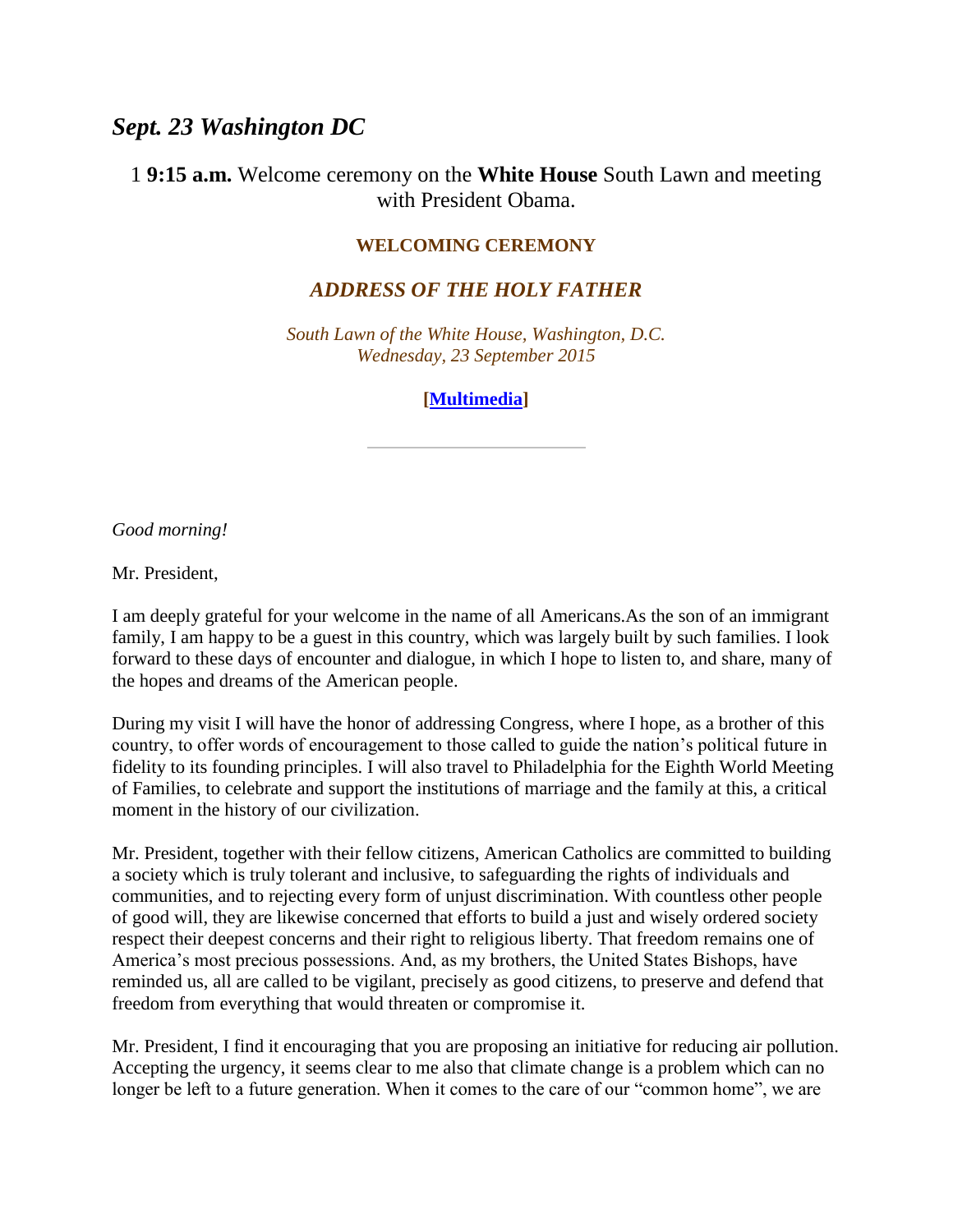living at a critical moment of history. We still have time to make the changes needed to bring about "a sustainable and integral development, for we know that things can change" (*[Laudato](http://w2.vatican.va/content/francesco/en/encyclicals/documents/papa-francesco_20150524_enciclica-laudato-si.html)  [Si'](http://w2.vatican.va/content/francesco/en/encyclicals/documents/papa-francesco_20150524_enciclica-laudato-si.html)*, 13). Such change demands on our part a serious and responsible recognition not only of the kind of world we may be leaving to our children, but also to the millions of people living under a system which has overlooked them. Our common home has been part of this group of the excluded which cries out to heaven and which today powerfully strikes our homes, our cities and our societies. To use a telling phrase of the Reverend Martin Luther King, we can say that we have defaulted on a promissory note and now is the time to honor it.

We know by faith that "the Creator does not abandon us; he never forsakes his loving plan or repents of having created us. Humanity still has the ability to work together in building our common home" (*[Laudato Si'](http://w2.vatican.va/content/francesco/en/encyclicals/documents/papa-francesco_20150524_enciclica-laudato-si.html)*, 13). As Christians inspired by this certainty, we wish to commit ourselves to the conscious and responsible care of our common home.

Mr. President, the efforts which were recently made to mend broken relationships and to open new doors to cooperation within our human family represent positive steps along the path of reconciliation, justice and freedom. I would like all men and women of good will in this great nation to support the efforts of the international community to protect the vulnerable in our world and to stimulate integral and inclusive models of development, so that our brothers and sisters everywhere may know the blessings of peace and prosperity which God wills for all his children.

Mr. President, once again I thank you for your welcome, and I look forward to these days in your country. God bless America!

2 **About 11 a.m.** Popemobile parade around the **Ellipse** and a portion of the National Mall. Tickets are not required, but spectators will need to pass through security gates, which will open at 4 a.m. and close at 10 a.m.

3 **11:30 a.m.** Prayer with United States bishops at **St. Matthew's Cathedral**, the mother church for the Archdiocese of Washington.

## **MEETING WITH THE BISHOPS OF THE UNITED STATES OF AMERICA**

# *ADDRESS OF THE HOLY FATHER*

*Cathedral of Saint Matthew, Washington, D.C. Wednesday, 23 September 2015*

## **[\[Multimedia\]](http://w2.vatican.va/content/francesco/en/events/event.dir.html/content/vaticanevents/en/2015/9/23/usavescovi.html)**

*Dear Brother Bishops,*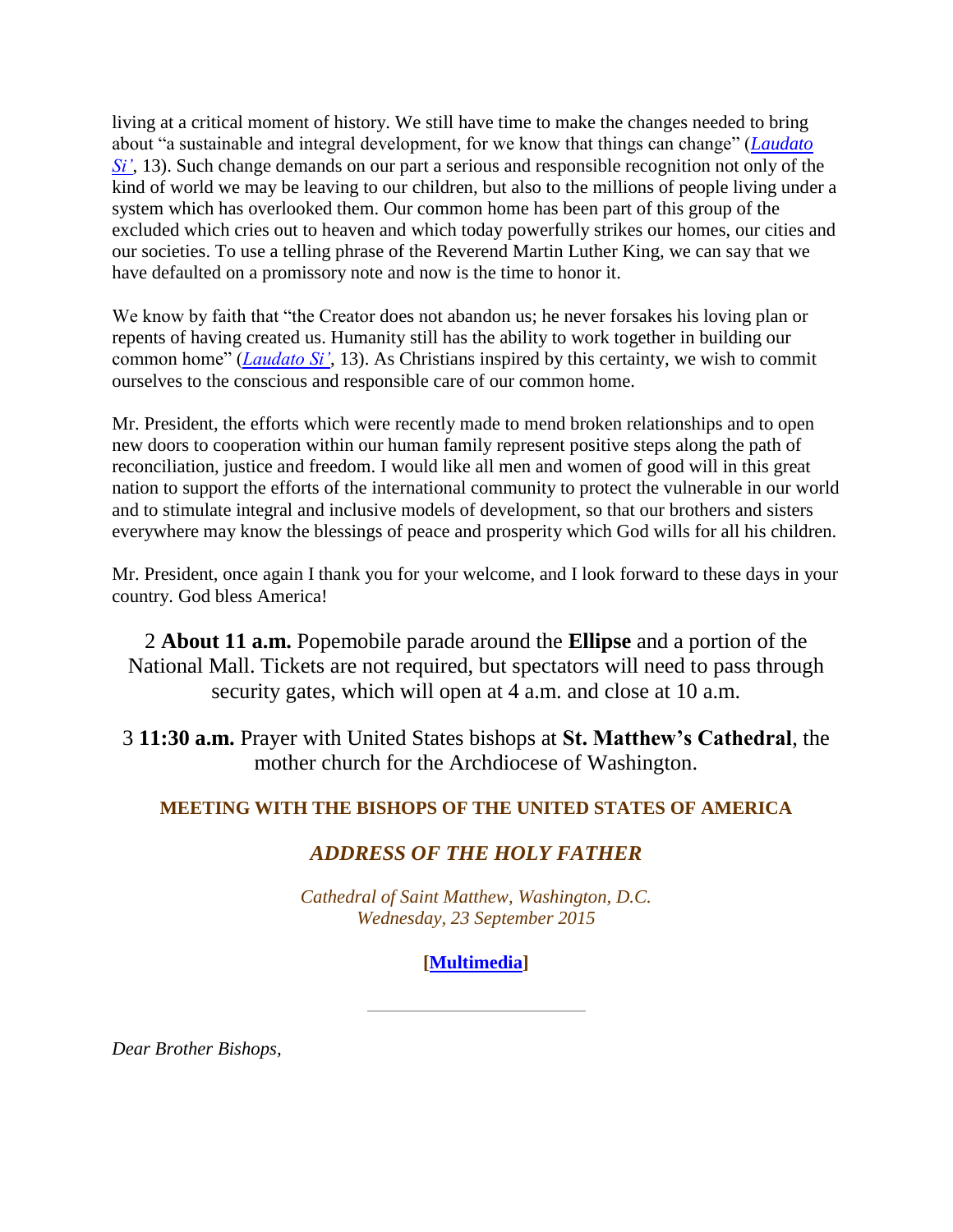First of all, I wish to send a greeting to the Jewish community, our Jewish brothers and sisters, who today are celebrating Yom Kippur. May the Lord bless them with peace and help them to advance on the path of holiness, as we heard today in his word: "You shall be holy, for I am holy" (*Lev* 19:2).

I am pleased that we can meet at this point in the apostolic mission which has brought me to your country. I thank Cardinal Wuerl and Archbishop Kurtz for their kind words in your name. I am very appreciative of your welcome and the generous efforts made to help plan and organize my stay.

As I look out with affection at you, their pastors, I would like to embrace all the local Churches over which you exercise loving responsibility. I would ask you to share my affection and spiritual closeness with the People of God throughout this vast land.

The heart of the Pope expands to include everyone. To testify to the immensity of God's love is the heart of the mission entrusted to the Successor of Peter, the Vicar of the One who on the cross embraced the whole of mankind. May no member of Christ's Body and the American people feel excluded from the Pope's embrace. Wherever the name of Jesus is spoken, may the Pope's voice also be heard to affirm that: *"He is the Savior"!* From your great coastal cities to the plains of the Midwest, from the deep South to the far reaches of the West, wherever your people gather in the Eucharistic assembly, may the Pope be not simply a name but a felt presence, sustaining the fervent plea of the Bride: *"Come, Lord!"*

Whenever a hand reaches out to do good or to show the love of Christ, to dry a tear or bring comfort to the lonely, to show the way to one who is lost or to console a broken heart, to help the fallen or to teach those thirsting for truth, to forgive or to offer a new start in God... know that the Pope is at your side, the Pope supports you. He puts his hand on your own, a hand wrinkled with age, but by God's grace still able to support and encourage.

My first word to you is one of thanksgiving to God for the power of the Gospel which has brought about remarkable growth of Christ's Church in these lands and enabled its generous contribution, past and present, to American society and to the world. I thank you most heartily for your generous solidarity with the Apostolic See and the support you give to the spread of the Gospel in many suffering areas of our world. I appreciate the unfailing commitment of the Church in America to the cause of life and that of the family, which is the primary reason for my present visit. I am well aware of the immense efforts you have made to welcome and integrate those immigrants who continue to look to America, like so many others before them, in the hope of enjoying its blessings of freedom and prosperity. I also appreciate the efforts which you are making to fulfill the Church's mission of education in schools at every level and in the charitable services offered by your numerous institutions. These works are often carried out without appreciation or support, often with heroic sacrifice, out of obedience to a divine mandate which we may not disobey.

I am also conscious of the courage with which you have faced difficult moments in the recent history of the Church in this country without fear of self-criticism and at the cost of mortification and great sacrifice. Nor have you been afraid to divest whatever is unessential in order to regain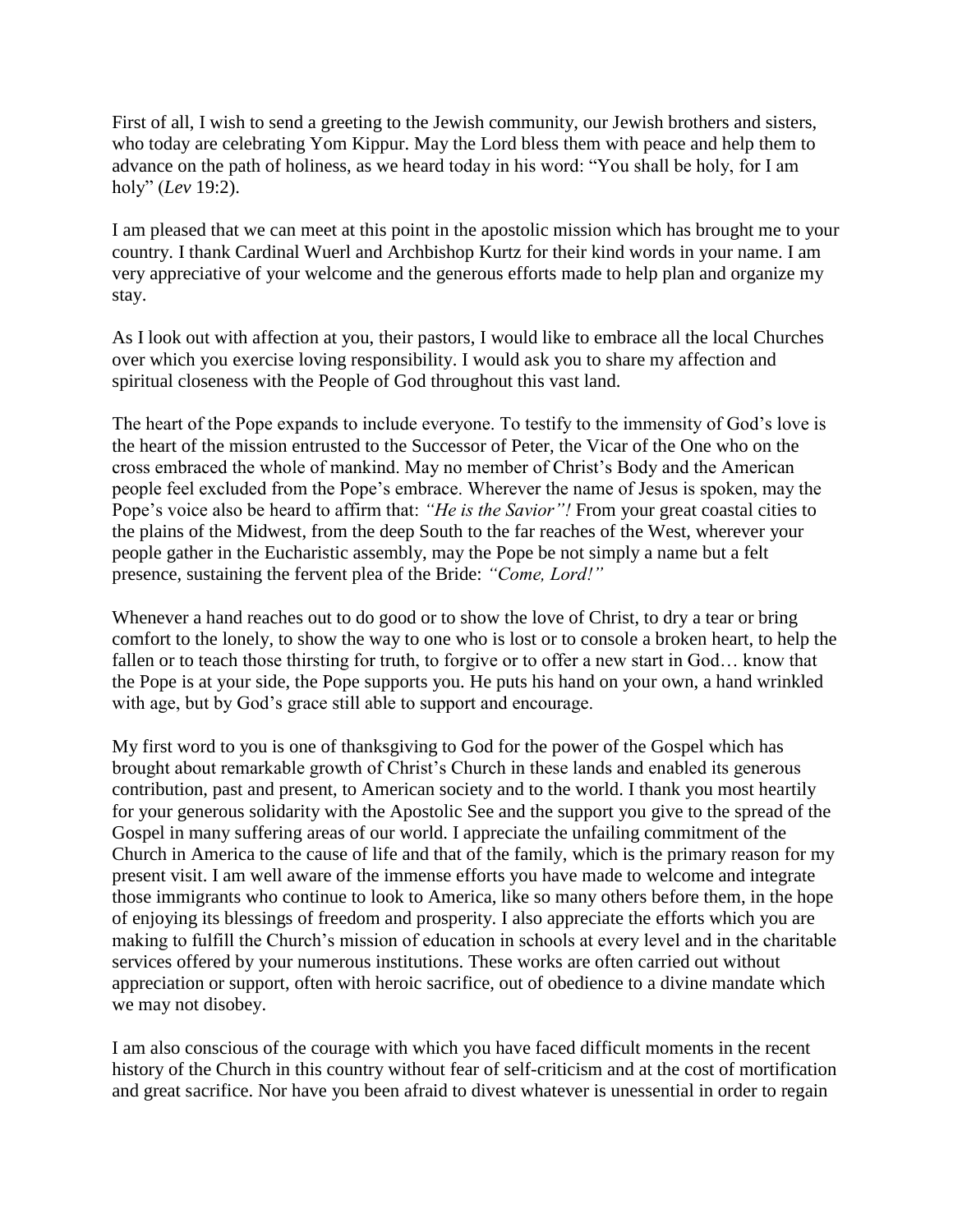the authority and trust which is demanded of ministers of Christ and rightly expected by the faithful. I realize how much the pain of recent years has weighed upon you and I have supported your generous commitment to bring healing to victims – in the knowledge that in healing we too are healed – and to work to ensure that such crimes will never be repeated.

I speak to you as the Bishop of Rome, called by God in old age, and from a land which is also American, to watch over the unity of the universal Church and to encourage in charity the journey of all the particular Churches toward ever greater knowledge, faith and love of Christ. Reading over your names, looking at your faces, knowing the extent of your churchmanship and conscious of the devotion which you have always shown for the Successor of Peter, I must tell you that I do not feel a stranger in your midst. I am a native of a land which is also vast, with great open ranges, a land which, like your own, received the faith from itinerant missionaries. I too know how hard it is to sow the Gospel among people from different worlds, with hearts often hardened by the trials of a lengthy journey. Nor am I unaware of the efforts made over the years to build up the Church amid the prairies, mountains, cities and suburbs of a frequently inhospitable land, where frontiers are always provisional and easy answers do not always work. What does work is the combination of the epic struggle of the pioneers and the homely wisdom and endurance of the settlers. As one of your poets has put it, "strong and tireless wings" combined with the wisdom of one who "knows the mountains".<sup>[1]</sup>

I do not speak to you with my voice alone, but in continuity with the words of my predecessors. From the birth of this nation, when, following the American Revolution, the first diocese was erected in Baltimore, the Church of Rome has always been close to you; you have never lacked its constant assistance and encouragement. In recent decades, three Popes have visited you and left behind a remarkable legacy of teaching. Their words remain timely and have helped to inspire the long-term goals which you have set for the Church in this country.

It is not my intention to offer a plan or to devise a strategy. I have not come to judge you or to lecture you. I trust completely in the voice of the One who *"teaches all things"* (*Jn* 14:26). Allow me only, in the freedom of love, to speak to you as a brother among brothers. I have no wish to tell you what to do, because we all know what it is that the Lord asks of us. Instead, I would turn once again to the demanding task – ancient yet never new – of seeking out the paths we need to take and the spirit with which we need to work. Without claiming to be exhaustive, I would share with you some reflections which I consider helpful for our mission.

We are bishops of the Church, shepherds appointed by God to feed his flock. Our greatest joy is to be shepherds, and only shepherds, pastors with undivided hearts and selfless devotion. We need to preserve this joy and never let ourselves be robbed of it. The evil one roars like a lion, anxious to devour it, wearing us down in our resolve to be all that we are called to be, not for ourselves but in gift and service to the *"Shepherd of our souls"* (*1 Pet* 2:25).

The heart of our identity is to be sought in constant prayer, in preaching (*Acts* 6:4) and in shepherding the flock entrusted to our care (*Jn* 21:15-17; *Acts* 20:28-31).

Ours must not be just any kind of prayer, but familiar union with Christ, in which we daily encounter his gaze and sense that he is asking us the question: *"Who is my mother? Who are my*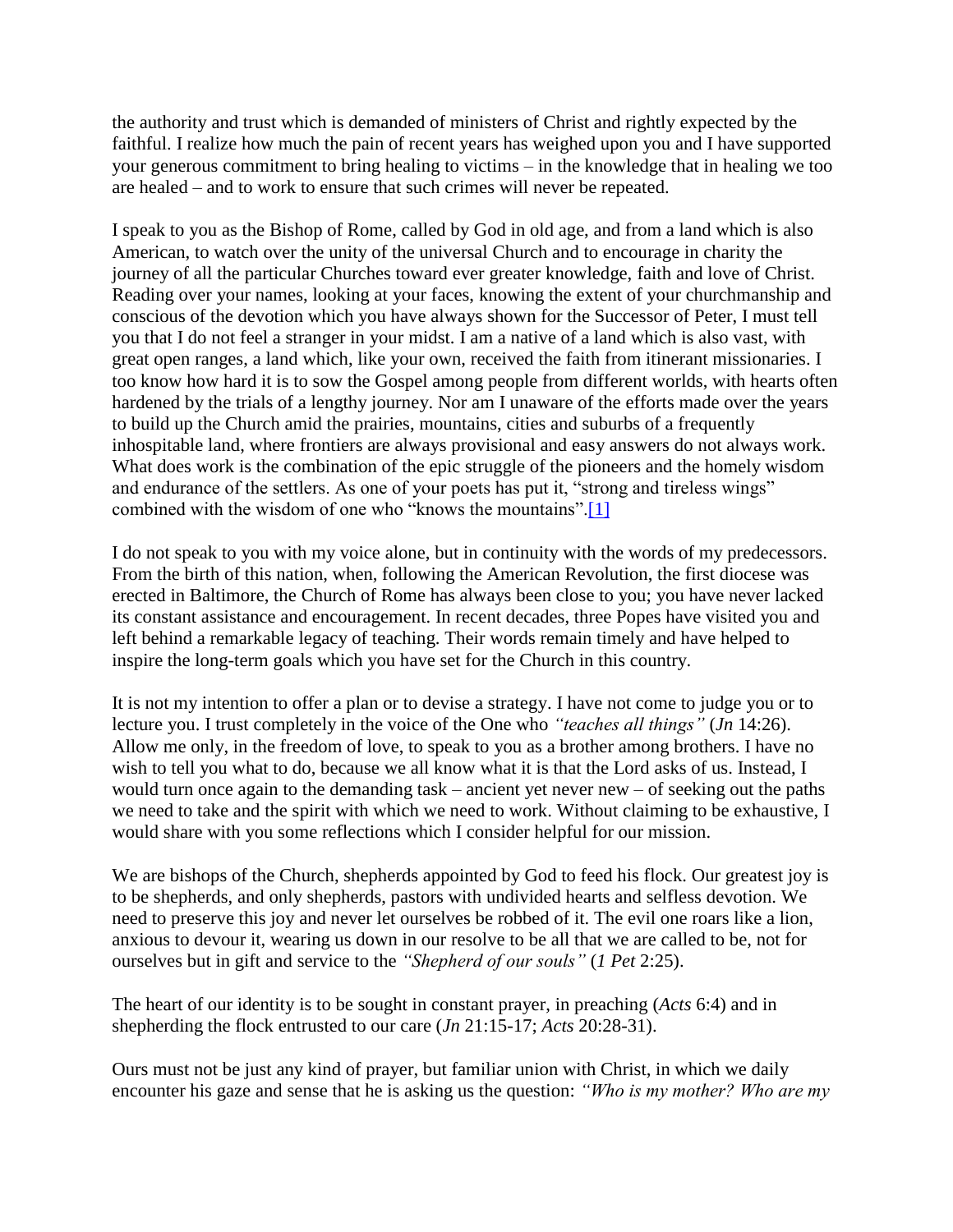*brothers?"* (*Mk* 3:31-34). One in which we can calmly reply: *"Lord, here is your mother, here are your brothers! I hand them over to you; they are the ones whom you entrusted to me"*. Such trusting union with Christ is what nourishes the life of a pastor.

It is not about preaching complicated doctrines, but joyfully proclaiming Christ who died and rose for our sake. The "style" of our mission should make our hearers feel that the message we preach is meant *"for us"*. May the word of God grant meaning and fullness to every aspect of their lives; may the sacraments nourish them with that food which they cannot procure for themselves; may the closeness of the shepherd make them them long once again for the Father's embrace. Be vigilant that the flock may always encounter in the heart of their pastor that "taste of eternity" which they seek in vain in the things of this world. May they always hear from you a word of appreciation for their efforts to confirm in liberty and justice the prosperity in which this land abounds. At the same time, may you never lack the serene courage to proclaim that *"we must work not for the food which perishes, but for the food which endures for eternal life"* (*Jn*  6:27).

Shepherds who do not pasture themselves but are able to step back, away from the center, to "decrease", in order to feed God's family with Christ. Who keep constant watch, standing on the heights to look out with God's eyes on the flock which is his alone. Who ascend to the height of the cross of God's Son, the sole standpoint which opens to the shepherd the heart of his flock.

Shepherds who do not lower our gaze, concerned only with our concerns, but raise it constantly toward the horizons which God opens before us and which surpass all that we ourselves can foresee or plan. Who also watch over ourselves, so as to flee the temptation of narcissism, which blinds the eyes of the shepherd, makes his voice unrecognizable and his actions fruitless. In the countless paths which lie open to your pastoral concern, remember to keep focused on the core which unifies everything: *"You did it unto me"* (*Mt* 25:31-45).

Certainly it is helpful for a bishop to have the farsightedness of a leader and the shrewdness of an administrator, but we fall into hopeless decline whenever we confuse the power of strength with the strength of that powerlessness with which God has redeemed us. Bishops need to be lucidly aware of the battle between light and darkness being fought in this world. Woe to us, however, if we make of the cross a banner of worldly struggles and fail to realize that the price of lasting victory is allowing ourselves to be wounded and consumed (*Phil* 2:1-11).

We all know the anguish felt by the first Eleven, huddled together, assailed and overwhelmed by the fear of sheep scattered because the shepherd had been struck. But we also know that we have been given a spirit of courage and not of timidity. So we cannot let ourselves be paralyzed by fear.

I know that you face many challenges, and that the field in which you sow is unyielding and that there is always the temptation to give in to fear, to lick one's wounds, to think back on bygone times and to devise harsh responses to fierce opposition.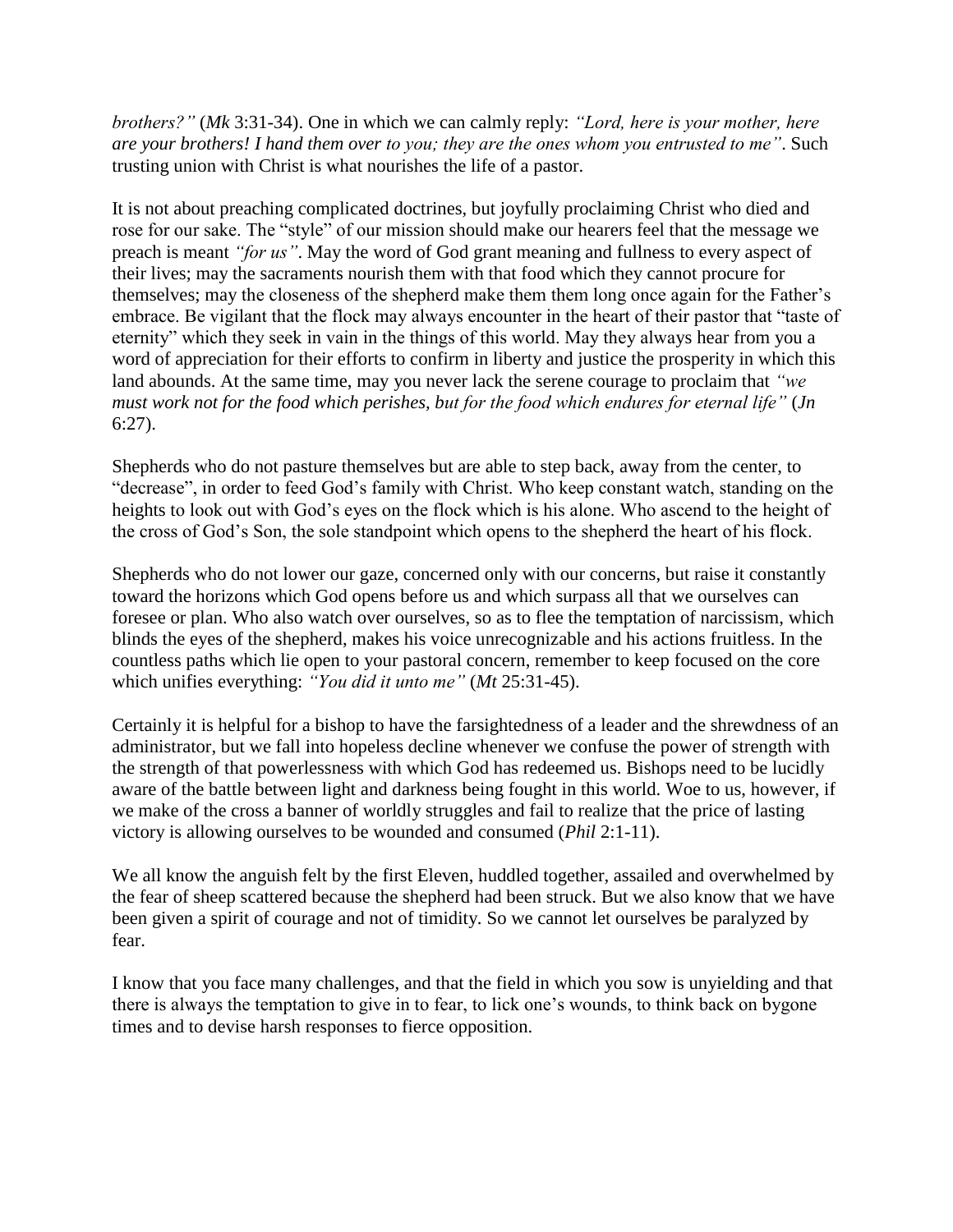And yet we are promoters of the culture of encounter. We are living sacraments of the embrace between God's riches and our poverty. We are witnesses of the abasement and the condescension of God who anticipates in love our every response.

Dialogue is our method, not as a shrewd strategy but out of fidelity to the One who never wearies of visiting the marketplace, even at the eleventh hour, to propose his offer of love (*Mt* 20:1-16).

The path ahead, then, is dialogue among yourselves, dialogue in your presbyterates, dialogue with lay persons, dialogue with families, dialogue with society. I cannot ever tire of encouraging you to dialogue fearlessly. The richer the heritage which you are called to share with *parrhesia*, the more eloquent should be the humility with which you should offer it. Do not be afraid to set out on that "exodus" which is necessary for all authentic dialogue. Otherwise, we fail to understand the thinking of others, or to realize deep down that the brother or sister we wish to reach and redeem, with the power and the closeness of love, counts more than their positions, distant as they may be from what we hold as true and certain. Harsh and divisive language does not befit the tongue of a pastor, it has no place in his heart; although it may momentarily seem to win the day, only the enduring allure of goodness and love remains truly convincing.

We need to let the Lord's words echo constantly in our hearts: *"Take my yoke upon you, and learn from me, who am meek and humble of heart, and you will find refreshment for your souls"*  (*Mt* 11:28-30). Jesus' yoke is a yoke of love and thus a pledge of refreshment. At times in our work we can be burdened by a sense of loneliness, and so feel the heaviness of the yoke that we forget that we have received it from the Lord. It seems to be ours alone, and so we drag it like weary oxen working a dry field, troubled by the thought that we are laboring in vain. We can forget the profound refreshment which is indissolubly linked to the One who has made us the promise.

We need to learn from Jesus, or better to learn Jesus, meek and humble; to enter into his meekness and his humility by contemplating his way of acting; to lead our Churches and our people – not infrequently burdened by the stress of everyday life – to the ease of the Lord's yoke. And to remember that Jesus' Church is kept whole not by *"consuming fire from heaven"* (*Lk*  9:54), but by the secret warmth of the Spirit, who *"heals what is wounded, bends what is rigid, straightens what is crooked"*.

The great mission which the Lord gives us is one which we carry out in communion, collegially. The world is already so torn and divided, brokenness is now everywhere. Consequently, the Church, *"the seamless garment of the Lord"* cannot allow herself to be rent, broken or fought over.

Our mission as bishops is first and foremost to solidify unity, a unity whose content is defined by the Word of God and the one Bread of Heaven. With these two realities each of the Churches entrusted to us remains Catholic, because open to, and in communion with, all the particular Churches and with the Church of Rome which *"presides in charity"*. It is imperative, therefore, to watch over that unity, to safeguard it, to promote it and to bear witness to it as a sign and instrument which, beyond every barrier, unites nations, races, classes and generations.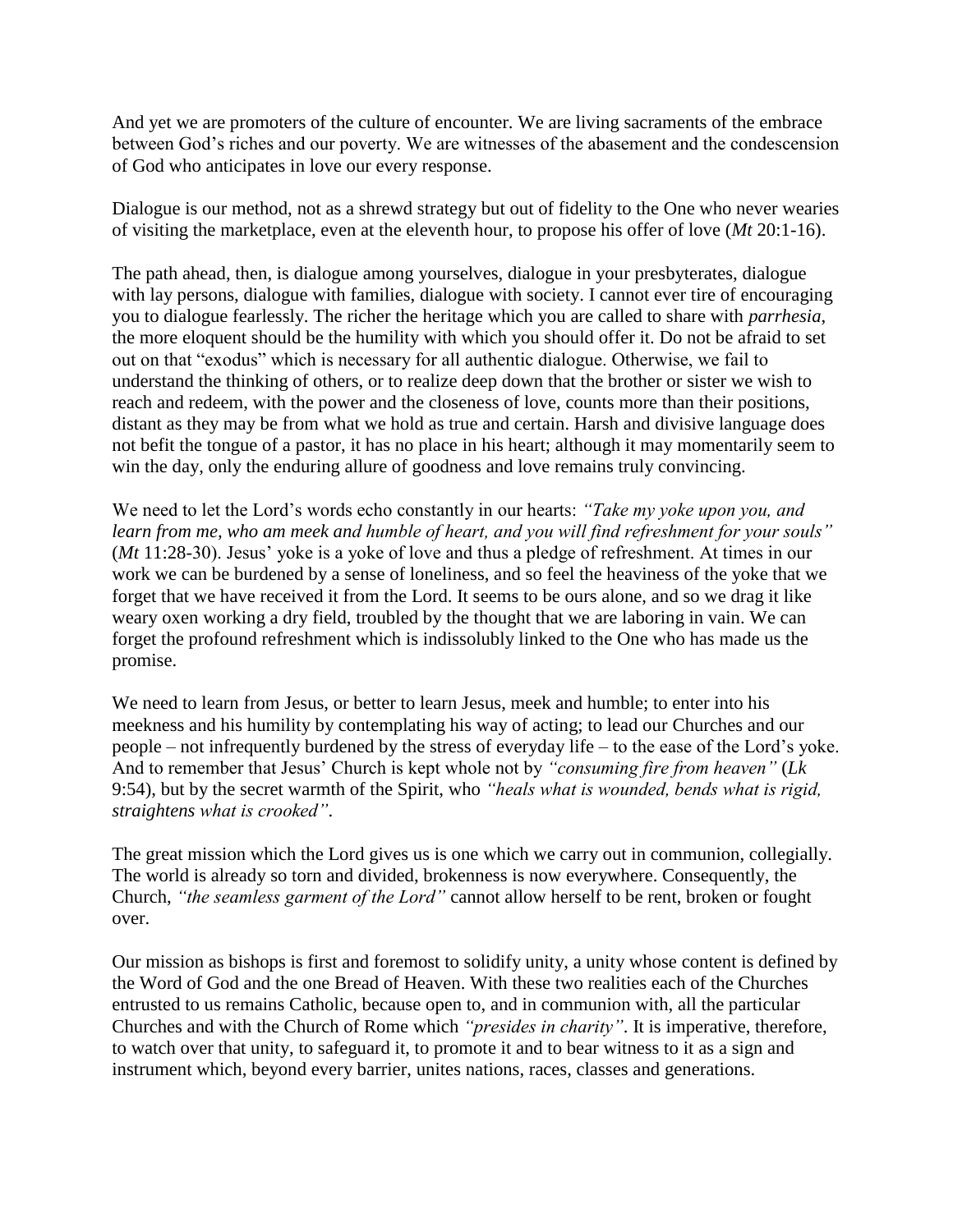May the forthcoming Holy Year of Mercy, by drawing us into the fathomless depths of God's heart in which no division dwells, be for all of you a privileged moment for strengthening communion, perfecting unity, reconciling differences, forgiving one another and healing every rift, that your light may shine forth like *"a city built on a hill"* (*Mt* 5:14).

This service to unity is particularly important for this nation, whose vast material and spiritual, cultural and political, historical and human, scientific and technological resources impose significant moral responsibilities in a world which is seeking, confusedly and laboriously, new balances of peace, prosperity and integration. It is an essential part of your mission to offer to the United States of America the humble yet powerful leaven of communion. May all mankind know that the presence in its midst of the *"sacrament of unity"* (*[Lumen Gentium](http://www.vatican.va/archive/hist_councils/ii_vatican_council/documents/vat-ii_const_19641121_lumen-gentium_en.html)*, 1) is a guarantee that its fate is not decay and dispersion.

This kind of witness is a beacon whose light can reassure men and women sailing through the dark clouds of life that a sure haven awaits them, that they will not crash on the reefs or be overwhelmed by the waves. I encourage you, then, my brothers, to confront the challenging issues of our time. Ever present within each of them is life as gift and responsibility. The future freedom and dignity of our societies depends on how we face these challenges.

The innocent victim of abortion, children who die of hunger or from bombings, immigrants who drown in the search for a better tomorrow, the elderly or the sick who are considered a burden, the victims of terrorism, wars, violence and drug trafficking, the environment devastated by man's predatory relationship with nature – at stake in all of this is the gift of God, of which we are noble stewards but not masters. It is wrong, then, to look the other way or to remain silent. No less important is the Gospel of the Family, which in the World Meeting of Families in Philadelphia I will emphatically proclaim together with you and the entire Church.

These essential aspects of the Church's mission belong to the core of what we have received from the Lord. It is our duty to preserve and communicate them, even when the tenor of the times becomes resistant and even hostile to that message (*[Evangelii Gaudium](http://w2.vatican.va/content/francesco/en/apost_exhortations/documents/papa-francesco_esortazione-ap_20131124_evangelii-gaudium.html)*, 34-39). I urge you to offer this witness, with the means and creativity born of love, and with the humility of truth. It needs to be preached and proclaimed to those without, but also to find room in people's hearts and in the conscience of society.

To this end, it is important that the Church in the United States also be a humble home, a family fire which attracts men and women through the attractive light and warmth of love. As pastors, we know well how much darkness and cold there is in this world; we know the loneliness and the neglect experienced by many people, even amid great resources of communication and material wealth. We also know their fear in the face of life, their despair and the many forms of escapism to which it gives rise.

Consequently, only a Church which can gather around the family fire remains able to attract others. And not any fire, but the one which blazed forth on Easter morn. The risen Lord continues to challenge the Church's pastors through the quiet plea of so many of our brothers and sisters: *"Have you something to eat?"* We need to recognize the Lord's voice, as the apostles did on the shore of the lake of Tiberius (*Jn* 21:4-12). It becomes even more urgent to grow in the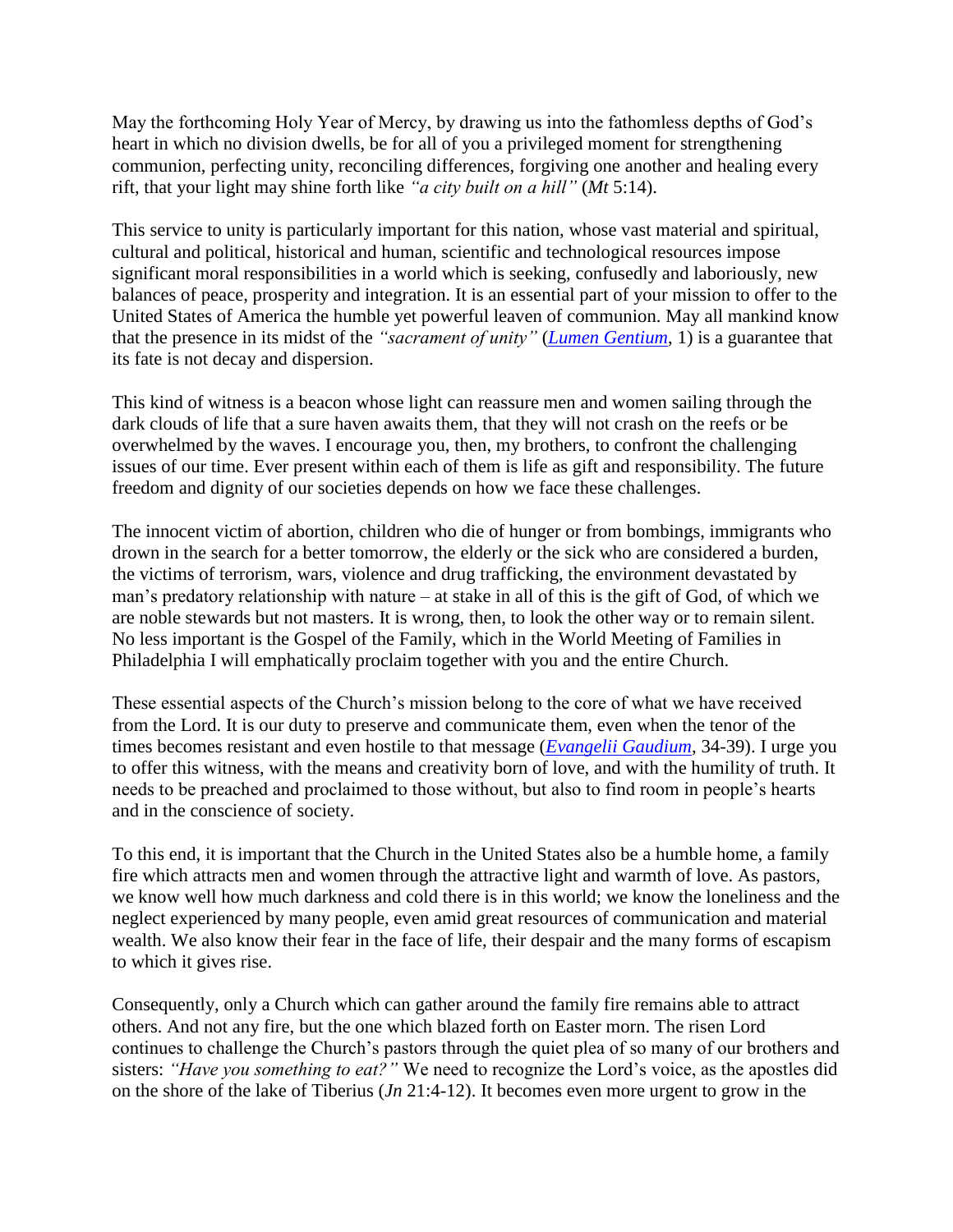certainty that the embers of his presence, kindled in the fire of his passion, precede us and will never die out. Whenever this certainty weakens, we end up being caretakers of ash, and not guardians and dispensers of the true light and the warmth which causes our hearts to burn within us (*Lk* 24:32).

Before concluding, allow me to offer two recommendations which are close to my heart. The first refers to your fatherhood as bishops. Be pastors close to people, pastors who are neighbors and servants. Let this closeness be expressed in a special way towards your priests. Support them, so that they can continue to serve Christ with an undivided heart, for this alone can bring fulfillment to ministers of Christ. I urge you, then, not to let them be content with half-measures. Find ways to encourage their spiritual growth, lest they yield to the temptation to become notaries and bureaucrats, but instead reflect the motherhood of the Church, which gives birth to and raises her sons and daughters. Be vigilant lest they tire of getting up to answer those who knock on their door by night, just when they feel entitled to rest (*Lk* 11:5-8). Train them to be ready to stop, care for, soothe, lift up and assist those who, *"by chance"* find themselves stripped of all they thought they had (*Lk* 10:29-37).

My second recommendation has to do with immigrants. I ask you to excuse me if in some way I am pleading my own case. The Church in the United States knows like few others the hopes present in the hearts of these "pilgrims". From the beginning you have learned their languages, promoted their cause, made their contributions your own, defended their rights, helped them to prosper, and kept alive the flame of their faith. Even today, no American institution does more for immigrants than your Christian communities. Now you are facing this stream of Latin immigration which affects many of your dioceses. Not only as the Bishop of Rome, but also as a pastor from the South, I feel the need to thank and encourage you. Perhaps it will not be easy for you to look into their soul; perhaps you will be challenged by their diversity. But know that they also possess resources meant to be shared. So do not be afraid to welcome them. Offer them the warmth of the love of Christ and you will unlock the mystery of their heart. I am certain that, as so often in the past, these people will enrich America and its Church.

*May God bless you and Our Lady watch over you! Thank you!*

4 **4:15 p.m.** Mass at the **Basilica of the National Shrine of the Immaculate Conception** to canonize Rev. Junípero Serra as a saint. Pope Francis will arrive in a popemobile and will greet seminarians and novices entering religious orders. About 30,000 people will attend the Mass.

[<sup>\[1\]&</sup>quot;](http://w2.vatican.va/content/francesco/en/speeches/2015/september/documents/papa-francesco_20150923_usa-vescovi.html#_ftnref1)In youth my wings were strong and tireless, / But I did not know the mountains. / In age I know the mountains / But my weary wings could not follow my vision  $-$  / Genius is wisdom and youth." (Edgar Lee Masters, *Spoon River Anthology*, "Alexander Throckmorton").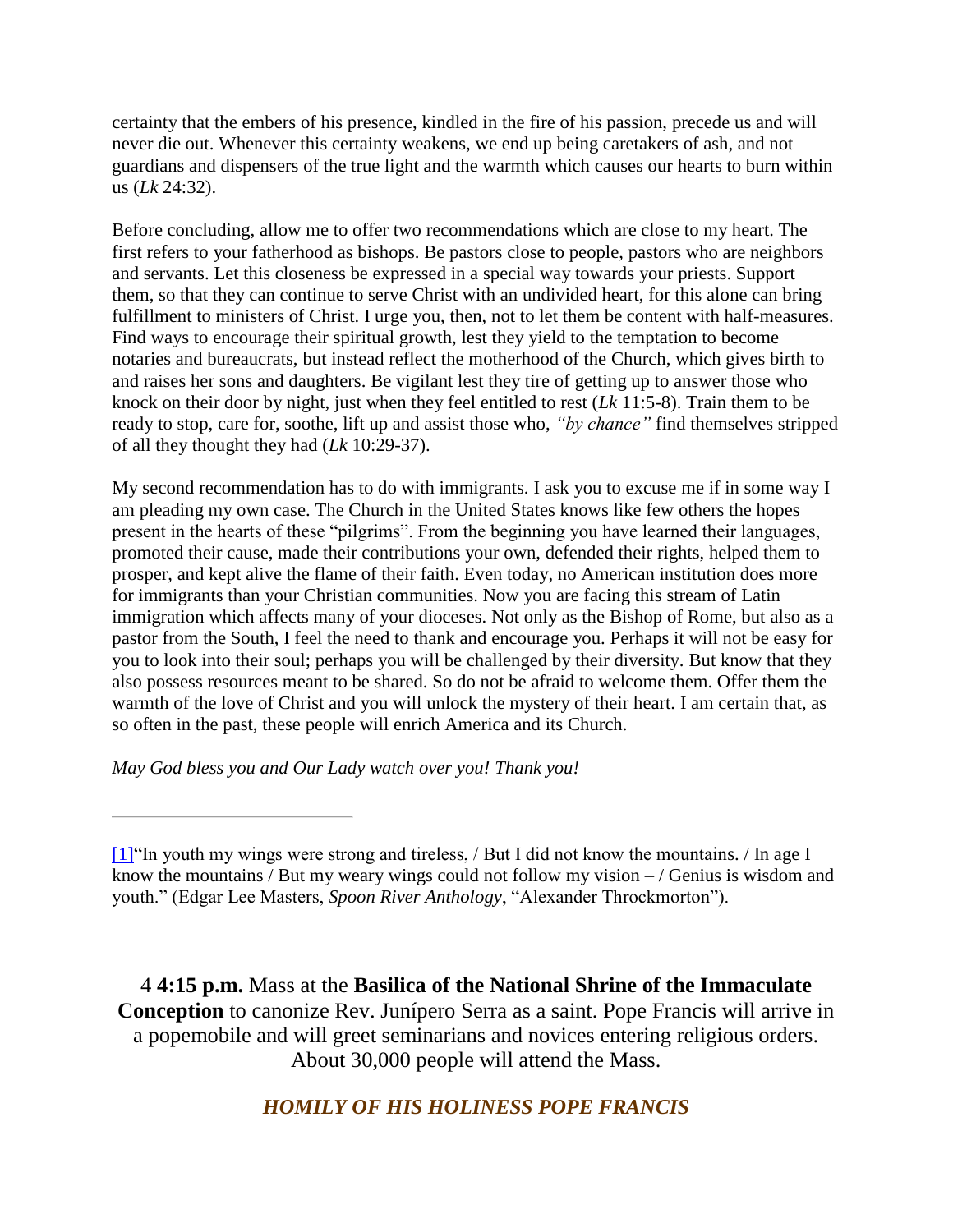*National Shrine of the Immaculate Conception, Washington, D.C. Wednesday, 23 September 2015*

## **[\[Multimedia\]](http://w2.vatican.va/content/francesco/en/events/event.dir.html/content/vaticanevents/en/2015/9/23/omeliawashingtondc.html)**

Rejoice in the Lord always! I say it again, rejoice! These are striking words, words which impact our lives. Paul tells us to rejoice; he practically orders us to rejoice. This command resonates with the desire we all have for a fulfilling life, a meaningful life, a joyful life. It is as if Paul could hear what each one of us is thinking in his or her heart and to voice what we are feeling, what we are experiencing. Something deep within us invites us to rejoice and tells us not to settle for placebos which always keep us comfortable.

At the same time, though, we all know the struggles of everyday life. So much seems to stand in the way of this invitation to rejoice. Our daily routine can often lead us to a kind of glum apathy which gradually becomes a habit, with a fatal consequence: our hearts grow numb.

We don't want apathy to guide our lives... or do we? We don't want the force of habit to rule our life… or do we? So we ought to ask ourselves: What can we do to keep our heart from growing numb, becoming anesthetized? How do we make the joy of the Gospel increase and take deeper root in our lives?

Jesus gives the answer. He said to his disciples then and he says it to us now: Go forth! Proclaim! The joy of the Gospel is something to be experienced, something to be known and lived only through giving it away, through giving ourselves away.

The spirit of the world tells us to be like everyone else, to settle for what comes easy. Faced with this human way of thinking, "we must regain the conviction that we need one another, that we have a shared responsibility for others and for the world" (*[Laudato Si'](http://w2.vatican.va/content/francesco/en/encyclicals/documents/papa-francesco_20150524_enciclica-laudato-si.html)*, 229). It is the responsibility to proclaim the message of Jesus. For the source of our joy is "an endless desire to show mercy, the fruit of our own experience of the power of the Father's infinite mercy" (*[Evangelii Gaudium](http://w2.vatican.va/content/francesco/en/apost_exhortations/documents/papa-francesco_esortazione-ap_20131124_evangelii-gaudium.html)*, 24). Go out to all, proclaim by anointing and anoint by proclaiming. This is what the Lord tells us today. He tells us:

A Christian finds joy in mission: Go out to people of every nation!

A Christian experiences joy in following a command: Go forth and proclaim the good news!

A Christian finds ever new joy in answering a call: Go forth and anoint!

Jesus sends his disciples out to all nations. To every people. We too were part of all those people of two thousand years ago. Jesus did not provide a short list of who is, or is not, worthy of receiving his message and his presence. Instead, he always embraced life as he saw it. In faces of pain, hunger, sickness and sin. In faces of wounds, of thirst, of weariness, doubt and pity. Far from expecting a pretty life, smartly-dressed and neatly groomed, he embraced life as he found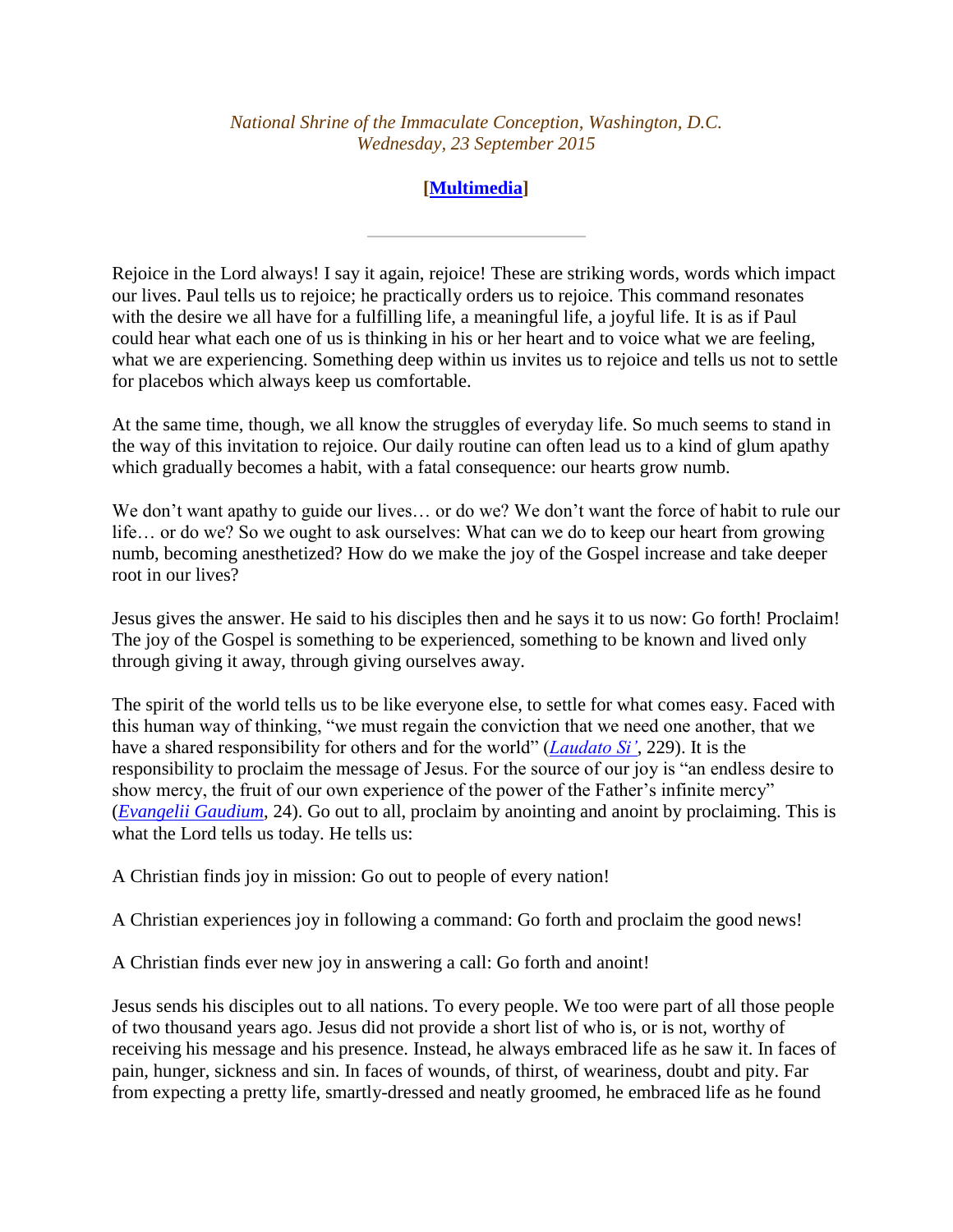it. It made no difference whether it was dirty, unkempt, broken. Jesus said: Go out and tell the good news to everyone. Go out and in my name embrace life as it is, and not as you think it should be. Go out to the highways and byways, go out to tell the good news fearlessly, without prejudice, without superiority, without condescension, to all those who have lost the joy of living. Go out to proclaim the merciful embrace of the Father. Go out to those who are burdened by pain and failure, who feel that their lives are empty, and proclaim the folly of a loving Father who wants to anoint them with the oil of hope, the oil of salvation. Go out to proclaim the good news that error, deceitful illusions and falsehoods do not have the last word in a person's life. Go out with the ointment which soothes wounds and heals hearts.

Mission is never the fruit of a perfectly planned program or a well-organized manual. Mission is always the fruit of a life which knows what it is to be found and healed, encountered and forgiven. Mission is born of a constant experience of God's merciful anointing.

The Church, the holy People of God, treads the dust-laden paths of history, so often traversed by conflict, injustice and violence, in order to encounter her children, our brothers and sisters. The holy and faithful People of God are not afraid of losing their way; they are afraid of becoming self-enclosed, frozen into élites, clinging to their own security. They know that self-enclosure, in all the many forms it takes, is the cause of so much apathy.

So let us go out, let us go forth to offer everyone the life of Jesus Christ (*[Evangelii Gaudium](http://w2.vatican.va/content/francesco/en/apost_exhortations/documents/papa-francesco_esortazione-ap_20131124_evangelii-gaudium.html)*, 49). The People of God can embrace everyone because we are the disciples of the One who knelt before his own to wash their feet (ibid., 24).

We are here today, we can be here today, because many people wanted to respond to that call. They believed that "life grows by being given away, and it weakens in isolation and comfort" (*Aparecida Document*, 360). We are heirs to the bold missionary spirit of so many men and women who preferred not to be "shut up within structures which give us a false sense of security... within habits which make us feel safe, while at our door people are starving" (*[Evangelii Gaudium](http://w2.vatican.va/content/francesco/en/apost_exhortations/documents/papa-francesco_esortazione-ap_20131124_evangelii-gaudium.html)*, 49). We are indebted to a tradition, a chain of witnesses who have made it possible for the good news of the Gospel to be, in every generation, both "good" and "news".

Today we remember one of those witnesses who testified to the joy of the Gospel in these lands, Father Junípero Serra. He was the embodiment of "a Church which goes forth", a Church which sets out to bring everywhere the reconciling tenderness of God. Junípero Serra left his native land and its way of life. He was excited about blazing trails, going forth to meet many people, learning and valuing their particular customs and ways of life. He learned how to bring to birth and nurture God's life in the faces of everyone he met; he made them his brothers and sisters. Junípero sought to defend the dignity of the native community, to protect it from those who had mistreated and abused it. Mistreatment and wrongs which today still trouble us, especially because of the hurt which they cause in the lives of many people.

Father Serra had a motto which inspired his life and work, not just a saying, but above all a reality which shaped the way he lived: *siempre adelante!* Keep moving forward! For him, this was the way to continue experiencing the joy of the Gospel, to keep his heart from growing numb, from being anesthetized. He kept moving forward, because the Lord was waiting. He kept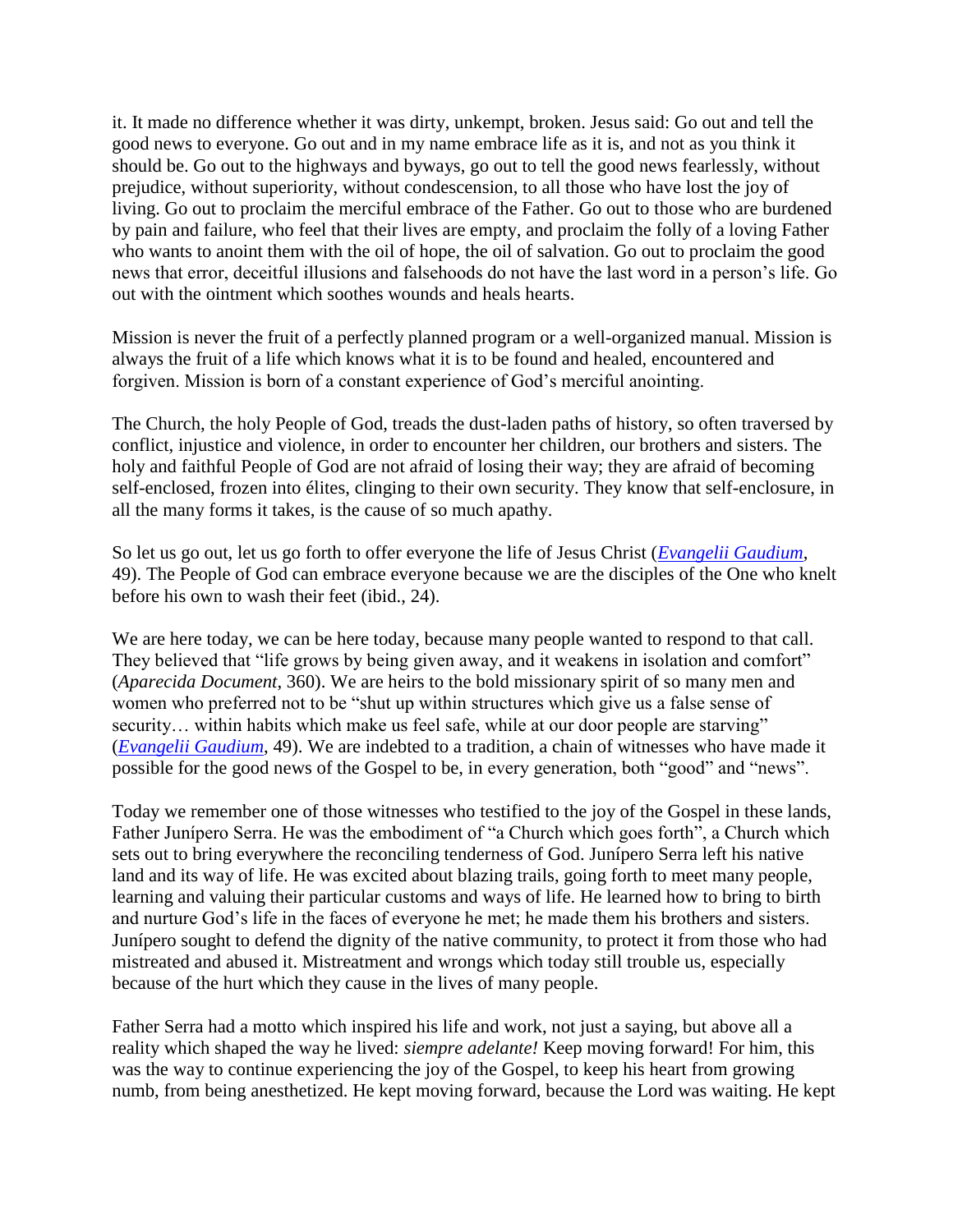going, because his brothers and sisters were waiting. He kept going forward to the end of his life. Today, like him, may we be able to say: Forward! Let's keep moving forward!

# *Sept. 24 Washington DC*

5 **9:20 a.m.** [Speech at a joint meeting of Congress,](http://www.nytimes.com/interactive/2015/09/24/us/pope-francis-address-congress.html) a first for a pope. Seats in the upper galleries of the House chamber are limited to lawmakers, dignitaries and their guests. The speech will also be broadcast on large screens on the West Front of the **Capitol**, but tickets are required. As he exits, the pope will make a brief appearance on the speaker's balcony.

#### **VISIT TO THE JOINT SESSION OF THE UNITED STATES CONGRESS**

## *ADDRESS OF THE HOLY FATHER*

*United States Capitol, Washington, D.C. Thursday, 24 September 2015*

#### **[\[Multimedia\]](http://w2.vatican.va/content/francesco/en/events/event.dir.html/content/vaticanevents/en/2015/9/24/usacongress.html)**

*Mr. Vice-President, Mr. Speaker, Honorable Members of Congress, Dear Friends,*

I am most grateful for your invitation to address this Joint Session of Congress in "the land of the free and the home of the brave". I would like to think that the reason for this is that I too am a son of this great continent, from which we have all received so much and toward which we share a common responsibility.

Each son or daughter of a given country has a mission, a personal and social responsibility. Your own responsibility as members of Congress is to enable this country, by your legislative activity, to grow as a nation. You are the face of its people, their representatives. You are called to defend and preserve the dignity of your fellow citizens in the tireless and demanding pursuit of the common good, for this is the chief aim of all politics. A political society endures when it seeks, as a vocation, to satisfy common needs by stimulating the growth of all its members, especially those in situations of greater vulnerability or risk. Legislative activity is always based on care for the people. To this you have been invited, called and convened by those who elected you.

Yours is a work which makes me reflect in two ways on the figure of Moses. On the one hand, the patriarch and lawgiver of the people of Israel symbolizes the need of peoples to keep alive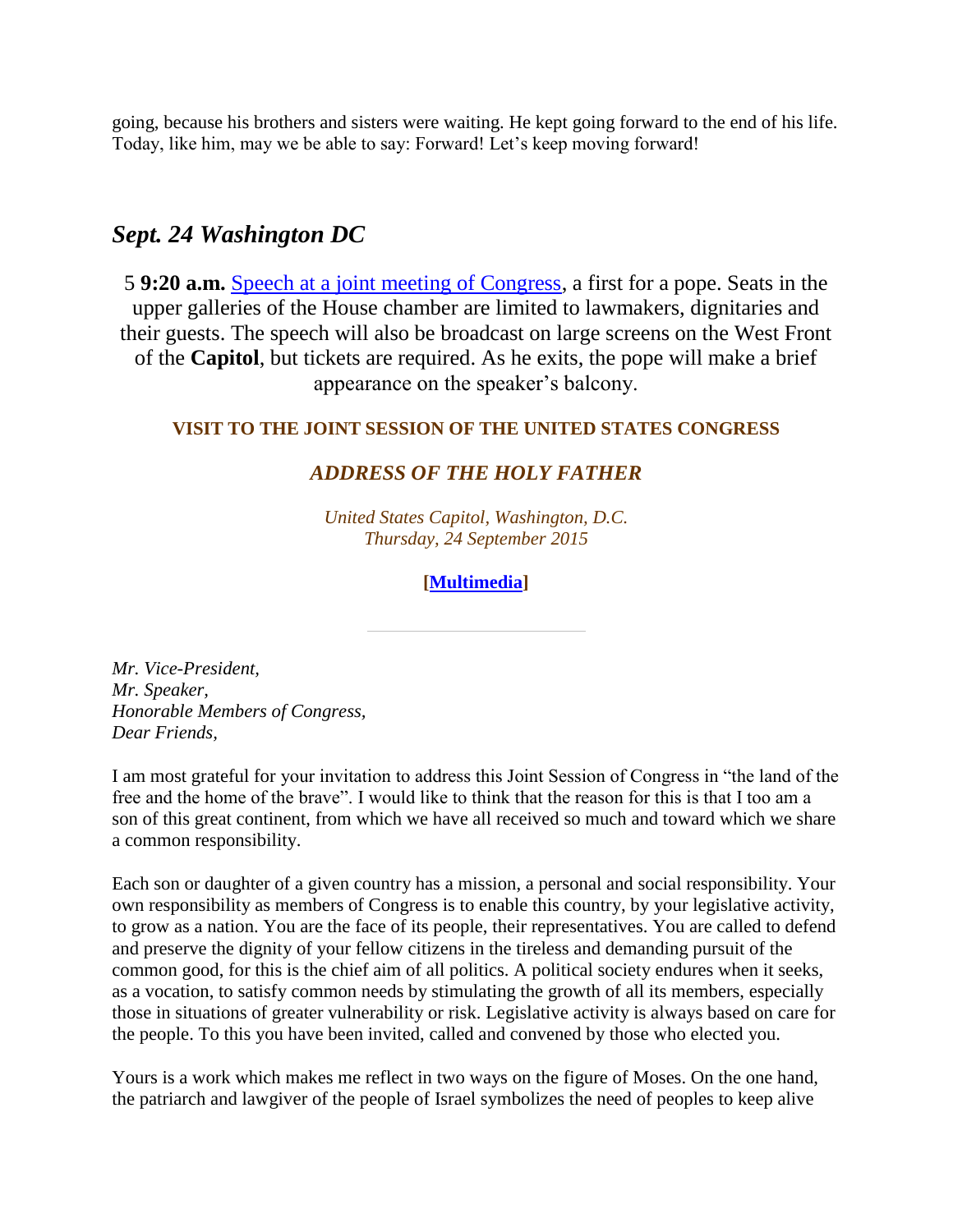their sense of unity by means of just legislation. On the other, the figure of Moses leads us directly to God and thus to the transcendent dignity of the human being. Moses provides us with a good synthesis of your work: you are asked to protect, by means of the law, the image and likeness fashioned by God on every human face.

Today I would like not only to address you, but through you the entire people of the United States. Here, together with their representatives, I would like to take this opportunity to dialogue with the many thousands of men and women who strive each day to do an honest day's work, to bring home their daily bread, to save money and –one step at a time – to build a better life for their families. These are men and women who are not concerned simply with paying their taxes, but in their own quiet way sustain the life of society. They generate solidarity by their actions, and they create organizations which offer a helping hand to those most in need.

I would also like to enter into dialogue with the many elderly persons who are a storehouse of wisdom forged by experience, and who seek in many ways, especially through volunteer work, to share their stories and their insights. I know that many of them are retired, but still active; they keep working to build up this land. I also want to dialogue with all those young people who are working to realize their great and noble aspirations, who are not led astray by facile proposals, and who face difficult situations, often as a result of immaturity on the part of many adults. I wish to dialogue with all of you, and I would like to do so through the historical memory of your people.

My visit takes place at a time when men and women of good will are marking the anniversaries of several great Americans. The complexities of history and the reality of human weakness notwithstanding, these men and women, for all their many differences and limitations, were able by hard work and self-sacrifice – some at the cost of their lives – to build a better future. They shaped fundamental values which will endure forever in the spirit of the American people. A people with this spirit can live through many crises, tensions and conflicts, while always finding the resources to move forward, and to do so with dignity. These men and women offer us a way of seeing and interpreting reality. In honoring their memory, we are inspired, even amid conflicts, and in the here and now of each day, to draw upon our deepest cultural reserves.

I would like to mention four of these Americans: Abraham Lincoln, Martin Luther King, Dorothy Day and Thomas Merton.

This year marks the one hundred and fiftieth anniversary of the assassination of President Abraham Lincoln, the guardian of liberty, who labored tirelessly that "this nation, under God, [might] have a new birth of freedom". Building a future of freedom requires love of the common good and cooperation in a spirit of subsidiarity and solidarity.

All of us are quite aware of, and deeply worried by, the disturbing social and political situation of the world today. Our world is increasingly a place of violent conflict, hatred and brutal atrocities, committed even in the name of God and of religion. We know that no religion is immune from forms of individual delusion or ideological extremism. This means that we must be especially attentive to every type of fundamentalism, whether religious or of any other kind. A delicate balance is required to combat violence perpetrated in the name of a religion, an ideology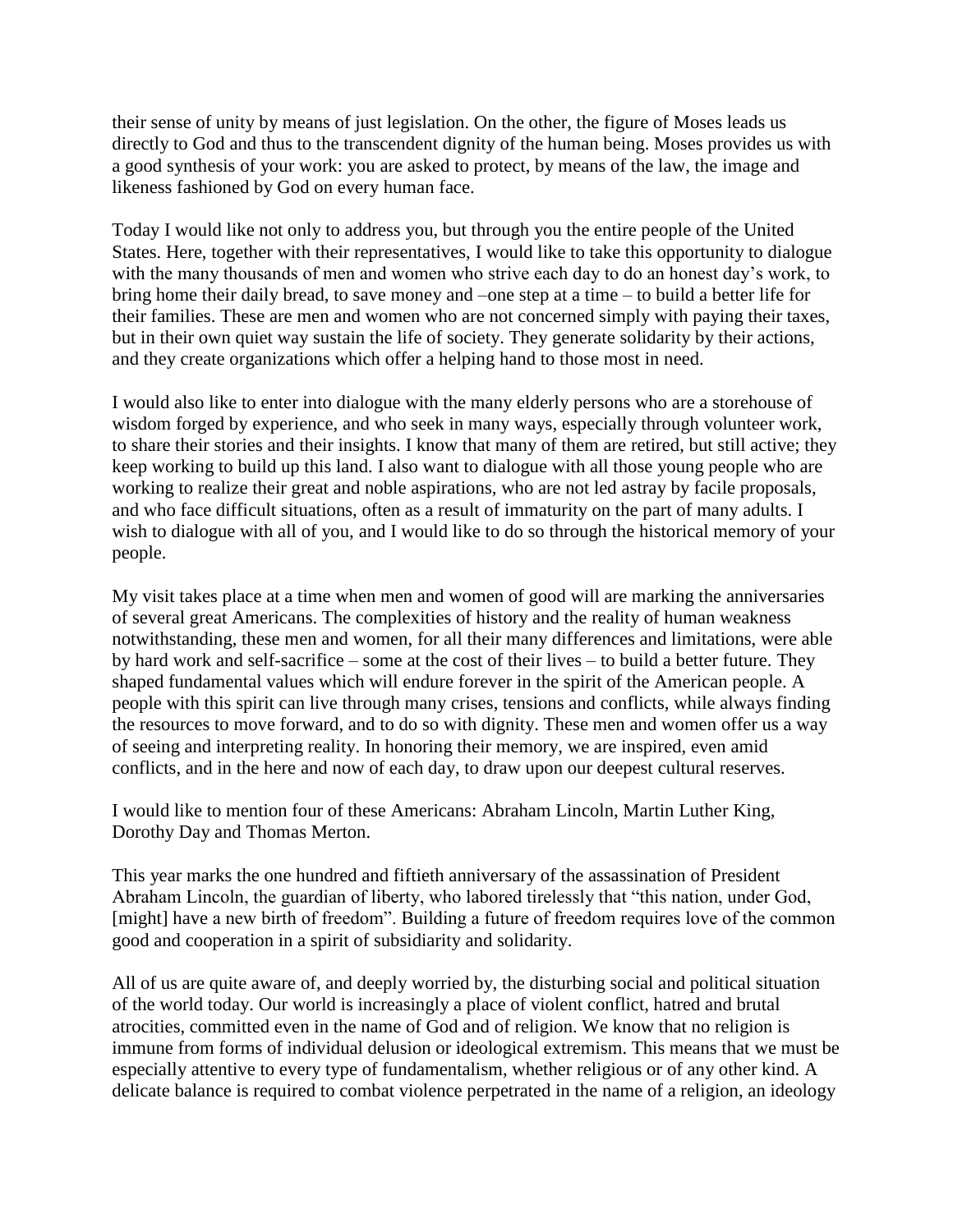or an economic system, while also safeguarding religious freedom, intellectual freedom and individual freedoms. But there is another temptation which we must especially guard against: the simplistic reductionism which sees only good or evil; or, if you will, the righteous and sinners. The contemporary world, with its open wounds which affect so many of our brothers and sisters, demands that we confront every form of polarization which would divide it into these two camps. We know that in the attempt to be freed of the enemy without, we can be tempted to feed the enemy within. To imitate the hatred and violence of tyrants and murderers is the best way to take their place. That is something which you, as a people, reject.

Our response must instead be one of hope and healing, of peace and justice. We are asked to summon the courage and the intelligence to resolve today's many geopolitical and economic crises. Even in the developed world, the effects of unjust structures and actions are all too apparent. Our efforts must aim at restoring hope, righting wrongs, maintaining commitments, and thus promoting the well-being of individuals and of peoples. We must move forward together, as one, in a renewed spirit of fraternity and solidarity, cooperating generously for the common good.

The challenges facing us today call for a renewal of that spirit of cooperation, which has accomplished so much good throughout the history of the United States. The complexity, the gravity and the urgency of these challenges demand that we pool our resources and talents, and resolve to support one another, with respect for our differences and our convictions of conscience.

In this land, the various religious denominations have greatly contributed to building and strengthening society. It is important that today, as in the past, the voice of faith continue to be heard, for it is a voice of fraternity and love, which tries to bring out the best in each person and in each society. Such cooperation is a powerful resource in the battle to eliminate new global forms of slavery, born of grave injustices which can be overcome only through new policies and new forms of social consensus.

Here I think of the political history of the United States, where democracy is deeply rooted in the mind of the American people. All political activity must serve and promote the good of the human person and be based on respect for his or her dignity. "We hold these truths to be selfevident, that all men are created equal, that they are endowed by their Creator with certain unalienable rights, that among these are life, liberty and the pursuit of happiness" (*Declaration of Independence*, 4 July 1776). If politics must truly be at the service of the human person, it follows that it cannot be a slave to the economy and finance. Politics is, instead, an expression of our compelling need to live as one, in order to build as one the greatest common good: that of a community which sacrifices particular interests in order to share, in justice and peace, its goods, its interests, its social life. I do not underestimate the difficulty that this involves, but I encourage you in this effort.

Here too I think of the march which Martin Luther King led from Selma to Montgomery fifty years ago as part of the campaign to fulfill his "dream" of full civil and political rights for African Americans. That dream continues to inspire us all. I am happy that America continues to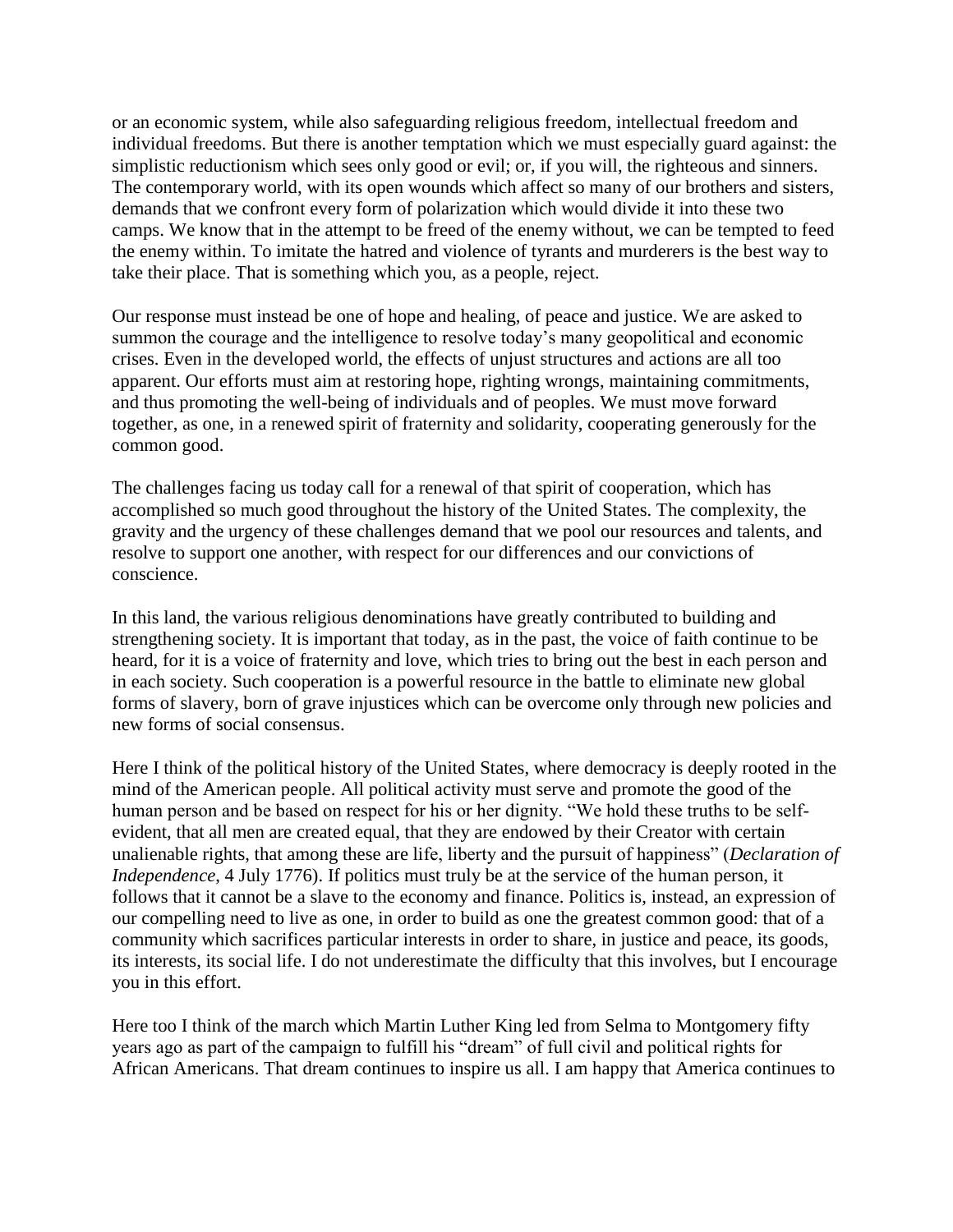be, for many, a land of "dreams". Dreams which lead to action, to participation, to commitment. Dreams which awaken what is deepest and truest in the life of a people.

In recent centuries, millions of people came to this land to pursue their dream of building a future in freedom. We, the people of this continent, are not fearful of foreigners, because most of us were once foreigners. I say this to you as the son of immigrants, knowing that so many of you are also descended from immigrants. Tragically, the rights of those who were here long before us were not always respected. For those peoples and their nations, from the heart of American democracy, I wish to reaffirm my highest esteem and appreciation. Those first contacts were often turbulent and violent, but it is difficult to judge the past by the criteria of the present. Nonetheless, when the stranger in our midst appeals to us, we must not repeat the sins and the errors of the past. We must resolve now to live as nobly and as justly as possible, as we educate new generations not to turn their back on our "neighbors" and everything around us. Building a nation calls us to recognize that we must constantly relate to others, rejecting a mindset of hostility in order to adopt one of reciprocal subsidiarity, in a constant effort to do our best. I am confident that we can do this.

Our world is facing a refugee crisis of a magnitude not seen since the Second World War. This presents us with great challenges and many hard decisions. On this continent, too, thousands of persons are led to travel north in search of a better life for themselves and for their loved ones, in search of greater opportunities. Is this not what we want for our own children? We must not be taken aback by their numbers, but rather view them as persons, seeing their faces and listening to their stories, trying to respond as best we can to their situation. To respond in a way which is always humane, just and fraternal. We need to avoid a common temptation nowadays: to discard whatever proves troublesome. Let us remember the Golden Rule: "Do unto others as you would have them do unto you" (*Mt* 7:12).

This Rule points us in a clear direction. Let us treat others with the same passion and compassion with which we want to be treated. Let us seek for others the same possibilities which we seek for ourselves. Let us help others to grow, as we would like to be helped ourselves. In a word, if we want security, let us give security; if we want life, let us give life; if we want opportunities, let us provide opportunities. The yardstick we use for others will be the yardstick which time will use for us. The Golden Rule also reminds us of our responsibility to protect and defend human life at every stage of its development.

This conviction has led me, from the beginning of my ministry, to advocate at different levels for the global abolition of the death penalty. I am convinced that this way is the best, since every life is sacred, every human person is endowed with an inalienable dignity, and society can only benefit from the rehabilitation of those convicted of crimes. Recently my brother bishops here in the United States renewed their call for the abolition of the death penalty. Not only do I support them, but I also offer encouragement to all those who are convinced that a just and necessary punishment must never exclude the dimension of hope and the goal of rehabilitation.

In these times when social concerns are so important, I cannot fail to mention the Servant of God Dorothy Day, who founded the *Catholic Worker Movement*. Her social activism, her passion for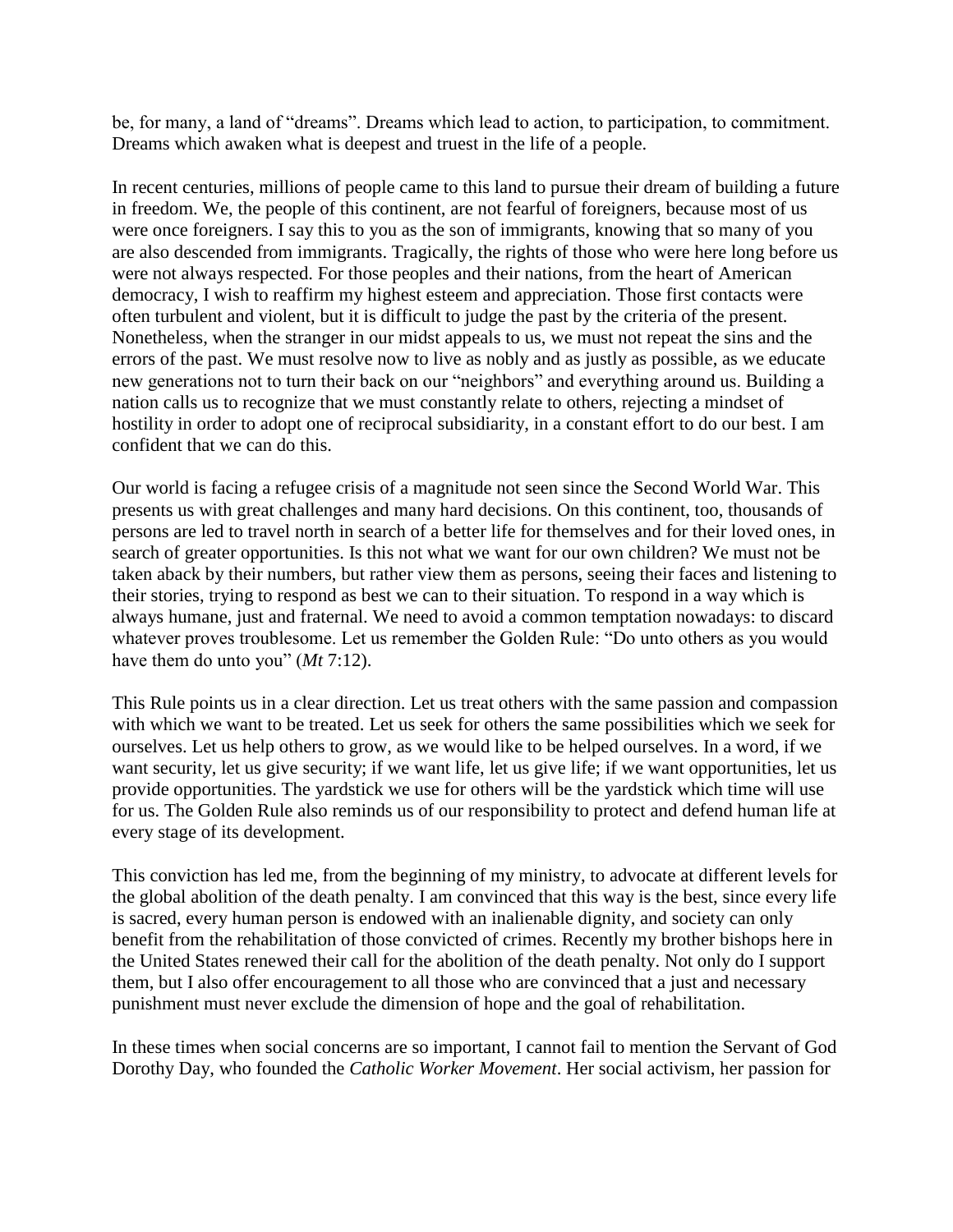justice and for the cause of the oppressed, were inspired by the Gospel, her faith, and the example of the saints.

How much progress has been made in this area in so many parts of the world! How much has been done in these first years of the third millennium to raise people out of extreme poverty! I know that you share my conviction that much more still needs to be done, and that in times of crisis and economic hardship a spirit of global solidarity must not be lost. At the same time I would encourage you to keep in mind all those people around us who are trapped in a cycle of poverty. They too need to be given hope. The fight against poverty and hunger must be fought constantly and on many fronts, especially in its causes. I know that many Americans today, as in the past, are working to deal with this problem.

It goes without saying that part of this great effort is the creation and distribution of wealth. The right use of natural resources, the proper application of technology and the harnessing of the spirit of enterprise are essential elements of an economy which seeks to be modern, inclusive and sustainable. "Business is a noble vocation, directed to producing wealth and improving the world. It can be a fruitful source of prosperity for the area in which it operates, especially if it sees the creation of jobs as an essential part of its service to the common good" (*[Laudato Si'](http://w2.vatican.va/content/francesco/en/encyclicals/documents/papa-francesco_20150524_enciclica-laudato-si.html)*, 129). This common good also includes the earth, a central theme of the encyclical which I recently wrote in order to "enter into dialogue with all people about our common home" (ibid., 3). "We need a conversation which includes everyone, since the environmental challenge we are undergoing, and its human roots, concern and affect us all" (ibid., 14).

In *[Laudato Si'](http://w2.vatican.va/content/francesco/en/encyclicals/documents/papa-francesco_20150524_enciclica-laudato-si.html)*, I call for a courageous and responsible effort to "redirect our steps" (ibid., 61), and to avert the most serious effects of the environmental deterioration caused by human activity. I am convinced that we can make a difference and I have no doubt that the United States – and this Congress – have an important role to play. Now is the time for courageous actions and strategies, aimed at implementing a "culture of care" (ibid., 231) and "an integrated approach to combating poverty, restoring dignity to the excluded, and at the same time protecting nature" (ibid., 139). "We have the freedom needed to limit and direct technology" (ibid., 112); "to devise intelligent ways of… developing and limiting our power" (ibid., 78); and to put technology "at the service of another type of progress, one which is healthier, more human, more social, more integral" (ibid., 112). In this regard, I am confident that America's outstanding academic and research institutions can make a vital contribution in the years ahead.

A century ago, at the beginning of the Great War, which Pope Benedict XV termed a "pointless slaughter", another notable American was born: the Cistercian monk Thomas Merton. He remains a source of spiritual inspiration and a guide for many people. In his autobiography he wrote: "I came into the world. Free by nature, in the image of God, I was nevertheless the prisoner of my own violence and my own selfishness, in the image of the world into which I was born. That world was the picture of Hell, full of men like myself, loving God, and yet hating him; born to love him, living instead in fear of hopeless self-contradictory hungers". Merton was above all a man of prayer, a thinker who challenged the certitudes of his time and opened new horizons for souls and for the Church. He was also a man of dialogue, a promoter of peace between peoples and religions.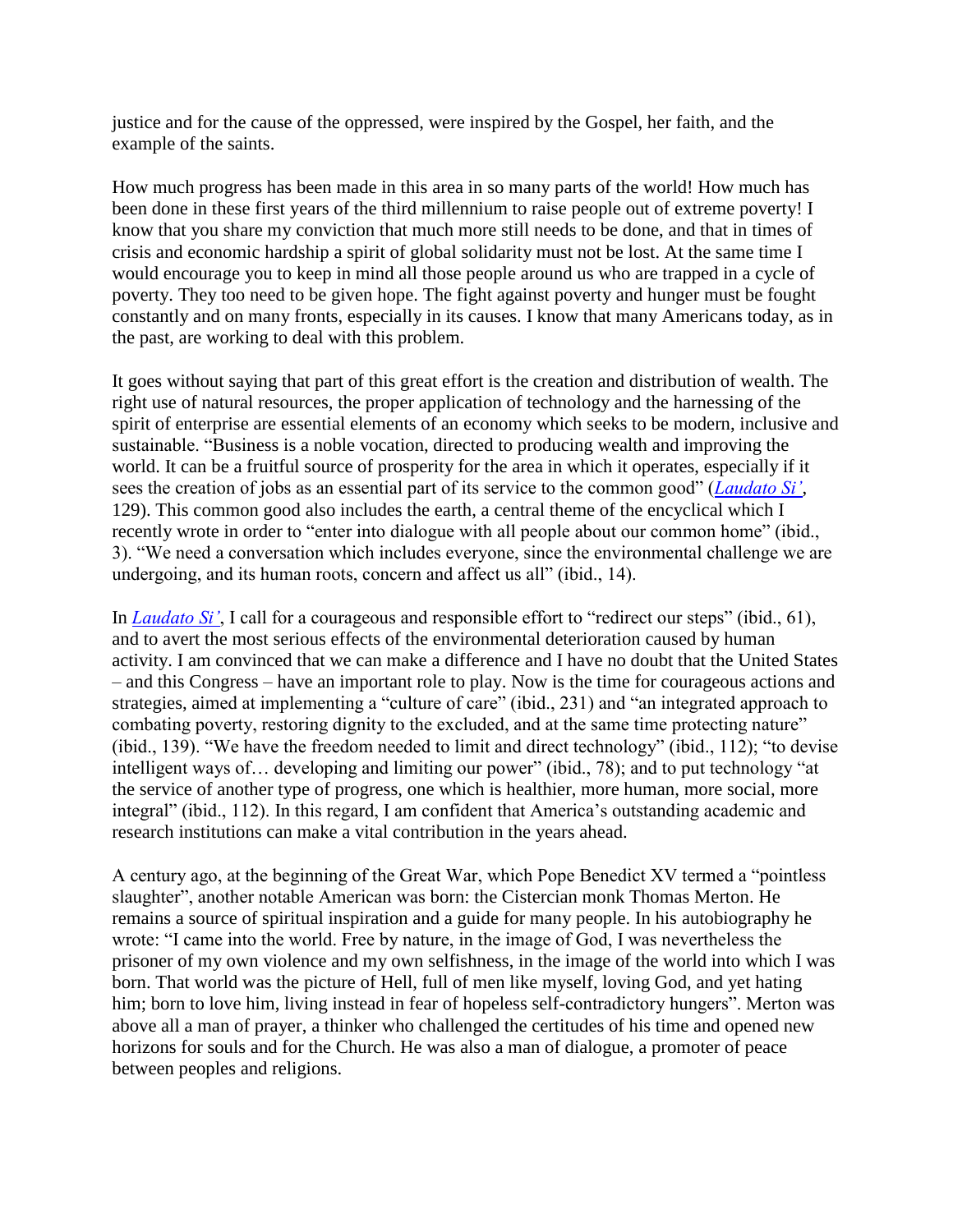From this perspective of dialogue, I would like to recognize the efforts made in recent months to help overcome historic differences linked to painful episodes of the past. It is my duty to build bridges and to help all men and women, in any way possible, to do the same. When countries which have been at odds resume the path of dialogue – a dialogue which may have been interrupted for the most legitimate of reasons – new opportunities open up for all. This has required, and requires, courage and daring, which is not the same as irresponsibility. A good political leader is one who, with the interests of all in mind, seizes the moment in a spirit of openness and pragmatism. A good political leader always opts to initiate processes rather than possessing spaces (cf. *[Evangelii Gaudium](http://w2.vatican.va/content/francesco/en/apost_exhortations/documents/papa-francesco_esortazione-ap_20131124_evangelii-gaudium.html)*, 222-223).

Being at the service of dialogue and peace also means being truly determined to minimize and, in the long term, to end the many armed conflicts throughout our world. Here we have to ask ourselves: Why are deadly weapons being sold to those who plan to inflict untold suffering on individuals and society? Sadly, the answer, as we all know, is simply for money: money that is drenched in blood, often innocent blood. In the face of this shameful and culpable silence, it is our duty to confront the problem and to stop the arms trade.

Three sons and a daughter of this land, four individuals and four dreams: Lincoln, liberty; Martin Luther King, liberty in plurality and non-exclusion; Dorothy Day, social justice and the rights of persons; and Thomas Merton, the capacity for dialogue and openness to God.

Four representatives of the American people.

I will end my visit to your country in Philadelphia, where I will take part in the World Meeting of Families. It is my wish that throughout my visit the family should be a recurrent theme. How essential the family has been to the building of this country! And how worthy it remains of our support and encouragement! Yet I cannot hide my concern for the family, which is threatened, perhaps as never before, from within and without. Fundamental relationships are being called into question, as is the very basis of marriage and the family. I can only reiterate the importance and, above all, the richness and the beauty of family life.

In particular, I would like to call attention to those family members who are the most vulnerable, the young. For many of them, a future filled with countless possibilities beckons, yet so many others seem disoriented and aimless, trapped in a hopeless maze of violence, abuse and despair. Their problems are our problems. We cannot avoid them. We need to face them together, to talk about them and to seek effective solutions rather than getting bogged down in discussions. At the risk of oversimplifying, we might say that we live in a culture which pressures young people not to start a family, because they lack possibilities for the future. Yet this same culture presents others with so many options that they too are dissuaded from starting a family.

A nation can be considered great when it defends liberty as Lincoln did, when it fosters a culture which enables people to "dream" of full rights for all their brothers and sisters, as Martin Luther King sought to do; when it strives for justice and the cause of the oppressed, as Dorothy Day did by her tireless work, the fruit of a faith which becomes dialogue and sows peace in the contemplative style of Thomas Merton.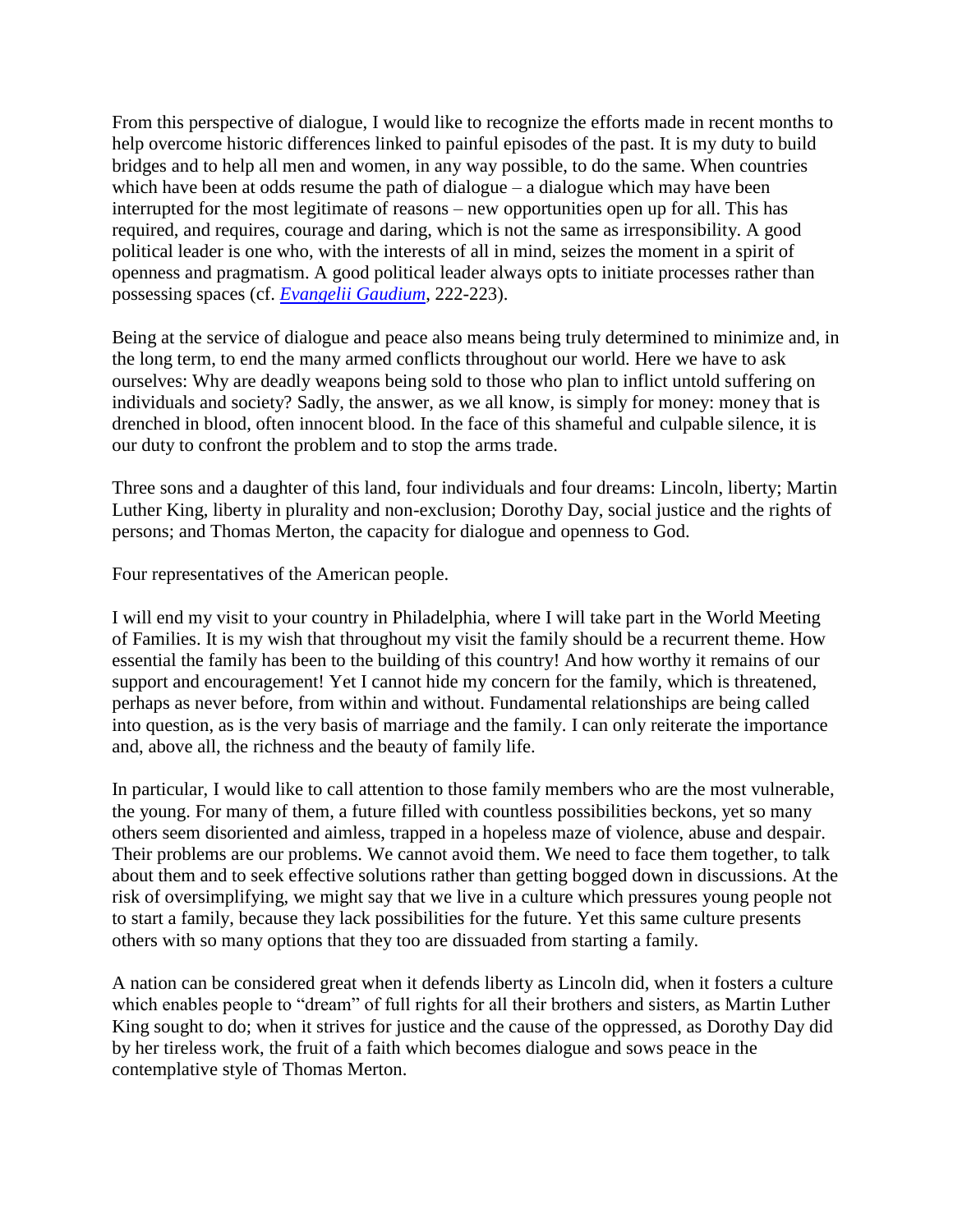In these remarks I have sought to present some of the richness of your cultural heritage, of the spirit of the American people. It is my desire that this spirit continue to develop and grow, so that as many young people as possible can inherit and dwell in a land which has inspired so many people to dream.

God bless America!

### **Greeting of the Holy Father from the Porch of the United States Capitol:**

Good day to all of you. I thank you for your welcome and your presence. I thank the most important people here today: the children. I want to ask God to bless them. Lord, Father of us all, bless his people, bless each of them, bless their families, grant them what they need most. I ask you to pray for me and, if there are some among you who do not believe or cannot pray, I ask you please to wish me well. Thank you. Thank you very much. And God bless America!

6 **11:15 a.m.** Visit to St. Patrick's Church and **Catholic Charities**, of the Archdiocese of Washington. Francis will meet with the indigent, immigrant, developmentally disabled and homeless [people served by Catholic Charities.](http://www.nytimes.com/2015/09/25/us/pope-francis-most-welcome-words-to-homeless-in-washington-buon-appetito.html)

## **VISIT TO THE CHARITABLE CENTER OF ST PATRICK PARISH AND MEETING WITH THE HOMELESS**

# *GREETING OF THE HOLY FATHER*

*St Patrick in the City, Washington, D.C. Thursday, 24 September 2015*

## **[\[Multimedia\]](http://w2.vatican.va/content/francesco/en/events/event.dir.html/content/vaticanevents/en/2015/9/24/usastpatrick.html)**

It is a pleasure to meet you. Good day. You are about to listen to two sermons, one in Spanish and the other in English. The first word I wish to say to you is "Thank you". Thank you for welcoming me and for your efforts to make this meeting possible.

Here I think of a person whom I love very much, someone who is, and has been, very important throughout my life. He has been a support and an inspiration. He is the one I go to whenever I am "in a fix". You make me think of Saint Joseph. Your faces remind me of his.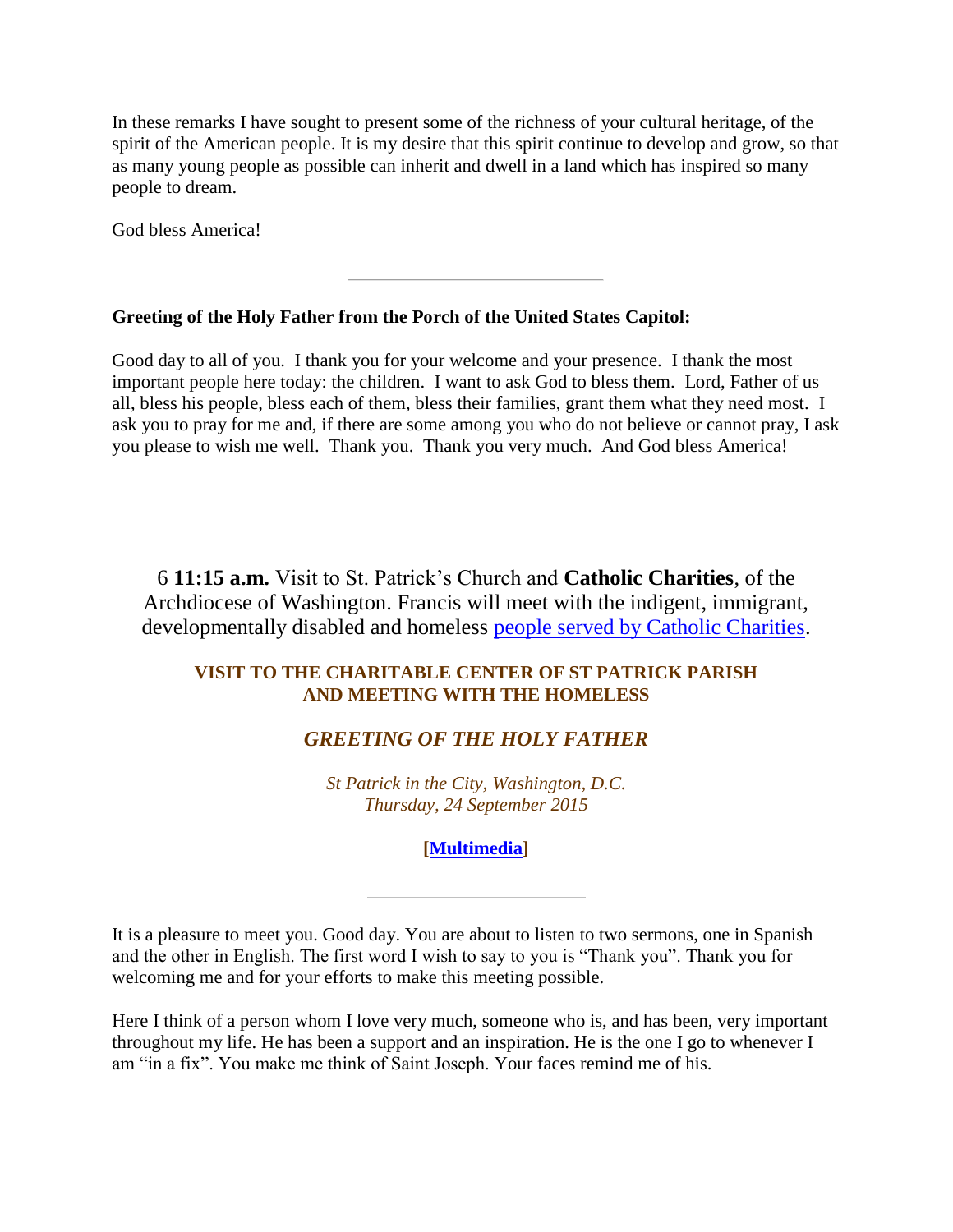Joseph had to face some difficult situations in his life. One of them was the time when Mary was about to give birth, to have Jesus. The Bible tells us that, "while they were [in Bethlehem], the time came for her to deliver her child. And she gave birth to her firstborn son and wrapped him in bands of cloth, and laid him in a manger, because there was no place for them in the inn" (*Lk*   $2:6-7$ ).

The Bible is very clear about this: there was no room for them. I can imagine Joseph, with his wife about to have a child, with no shelter, no home, no place to stay. The Son of God came into this world as a homeless person. The Son of God knew what it was to start life without a roof over his head. We can imagine what Joseph must have been thinking. How is it that the Son of God has no home? Why are we homeless, why don't we have housing? These are questions which many of you may ask, and do ask, every day. Like Saint Joseph, you may ask: Why are we homeless, without a place to live? And those of us who do have a home, a roof over our heads, would also do well to ask: Why do these, our brothers and sisters, have no place to live? Why are these brothers and sisters of ours homeless?

Joseph's questions are timely even today; they accompany all those who throughout history have been, and are, homeless.

Joseph was someone who asked questions. But first and foremost, he was a man of faith. Faith gave Joseph the power to find light just at the moment when everything seemed dark. Faith sustained him amid the troubles of life. Thanks to faith, Joseph was able to press forward when everything seemed to be holding him back.

In the face of unjust and painful situations, faith brings us the light which scatters the darkness. As it did for Joseph, faith makes us open to the quiet presence of God at every moment of our lives, in every person and in every situation. God is present in every one of you, in each one of us.

I want to be very clear. There is no social or moral justification, no justification whatsoever, for lack of housing. There are many unjust situations, but we know that God is suffering with us, experiencing them at our side. He does not abandon us.

Jesus not only wanted to show solidarity with every person. He not only wanted everyone to experience his companionship, his help, his love. He identified with all those who suffer, who weep, who suffer any kind of injustice. He says this clearly: "I was hungry and you gave me food, I was thirsty and you gave me something to drink; I was a stranger and you welcomed me" (*Mt* 25:35).

Faith makes us know that God is at our side, that God is in our midst and his presence spurs us to charity. Charity is born of the call of a God who continues to knock on our door, the door of all people, to invite us to love, to compassion, to service of one another.

Jesus keeps knocking on our doors, the doors of our lives. He doesn't do this by magic, with special effects, with flashing lights and fireworks. Jesus keeps knocking on our door in the faces of our brothers and sisters, in the faces of our neighbors, in the faces of those at our side.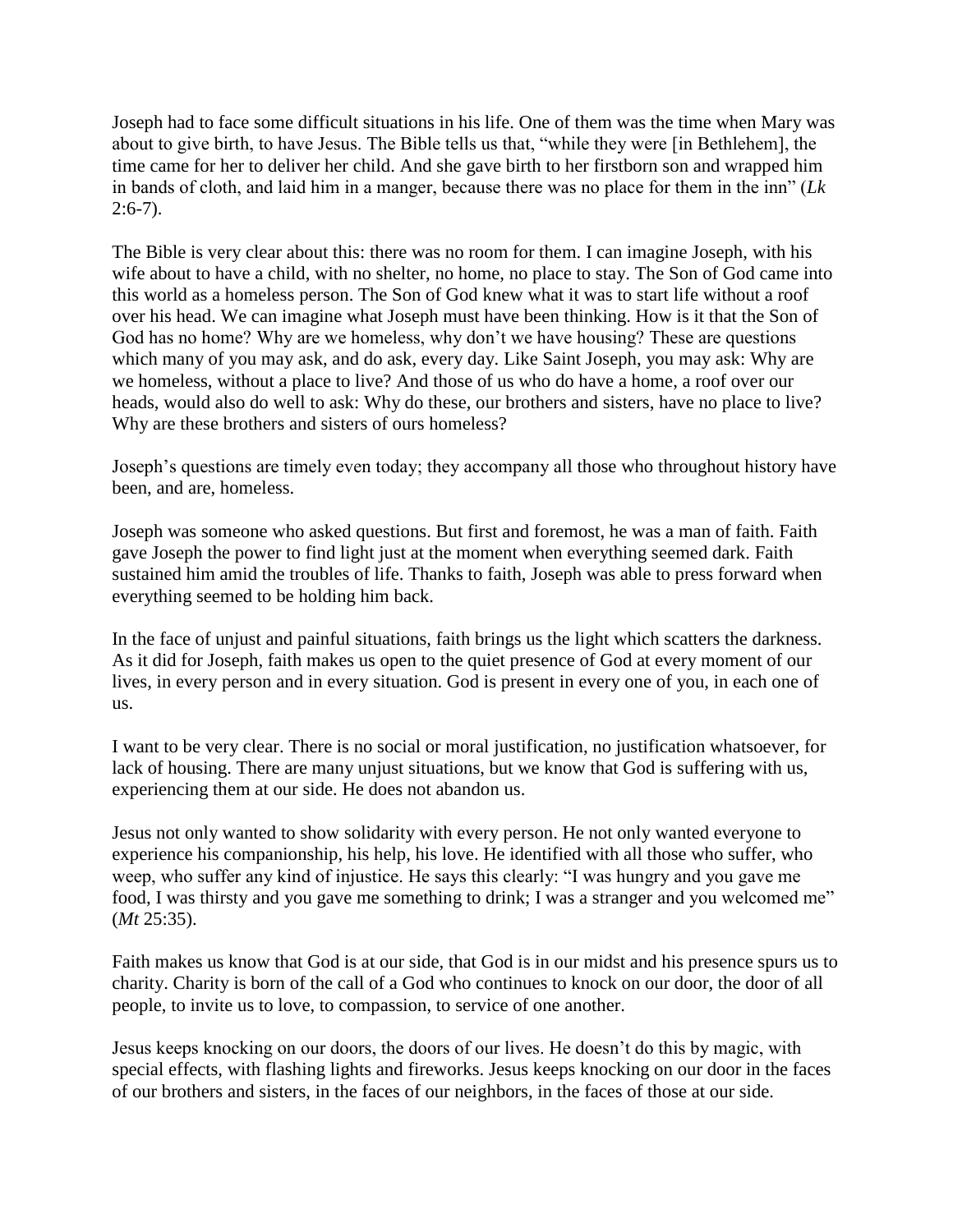Dear friends, one of the most effective ways we have to help is that of prayer. Prayer unites us; it makes us brothers and sisters. It opens our hearts and reminds us of a beautiful truth which we sometimes forget. In prayer, we all learn to say "Father", "Dad". And when we say "Father", "Dad", we learn to see one another as brothers and sisters. In prayer, there are no rich or poor, there are sons and daughters, sisters and brothers. In prayer, there is no first or second class, there is brotherhood.

In prayer our hearts find the strength not to be cold and insensitive in the face of situations of injustice. In prayer, God keeps calling us, opening our hearts to charity.

How good it is for us to pray together. How good it is to encounter one another in this place where we see one another as brothers and sisters, where we realize that we need one another. Today I want to pray with you, I want to join with you, because I need your support, your closeness. I would like to invite you to pray together, for one another, with one another. That way we can keep helping one another to experience with joy that Jesus is in our midst, and that Jesus helps us to find solutions to the injustices which he himself already experienced. Not having a home.

Are you ready to pray together? I will begin in Spanish and you follow in English.

Our Father, who art in heaven…

Before leaving you, I would like to give you God's blessing:

*The Lord bless you and keep you; the Lord make his face to shine upon you and be gracious to you; the Lord lift up his countenance upon you, and give you peace* (*Num* 6:24-26).

And, please, don't forget to pray for me. Thank you.

# *Sept. 24 New York*

1 **6:45 p.m.** Evening prayer at **[St. Patrick's Cathedral](http://www.nytimes.com/2015/09/25/nyregion/pope-francis-new-york-city-visit.html)** after a short procession down Fifth Avenue. About 500 people will wait for Francis on the steps, and another 2,500 will be inside, including priests and heads of Catholic organizations.

# *HOMILY OF HIS HOLINESS POPE FRANCIS*

*St Patrick's Cathedral, New York Thursday, 24 September 2015*

**[\[Multimedia\]](http://w2.vatican.va/content/francesco/en/events/event.dir.html/content/vaticanevents/en/2015/9/24/vesprinyc.html)**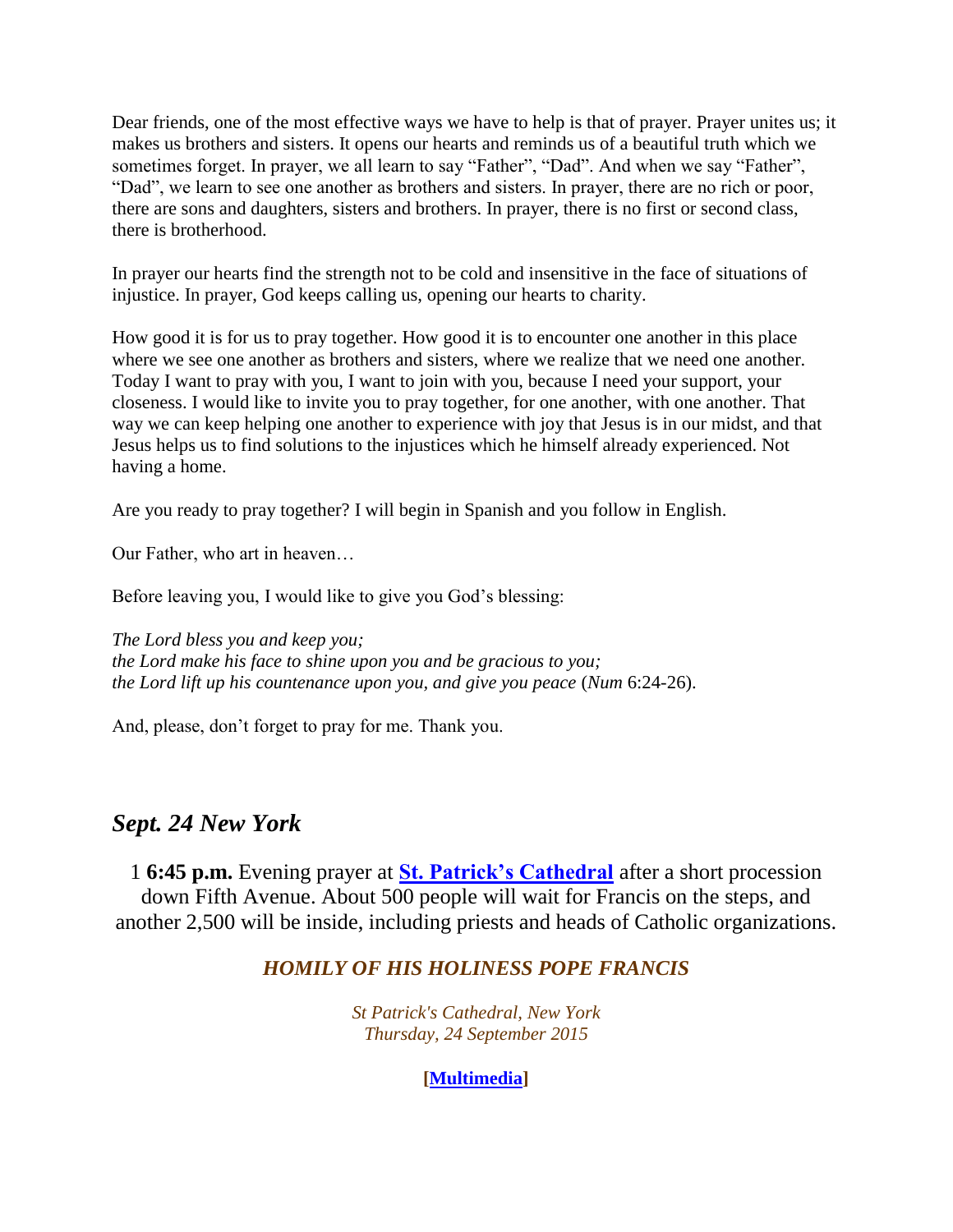I have two thoughts today for my Muslim brothers and sisters. First, my good wishes as you celebrate today the day of sacrifice. I wish my greetings could have been warmer. Second, my closeness, on account of the tragedy which your people experienced today in Mecca. In this moment of prayer, I join, and all of us join, in praying to God, our almighty and merciful Father.

We have heard the Apostle say: "There is a cause for rejoicing here", although "you may for a time have to suffer the distress of many trials" (*1 Pet* 1:6). These words remind us of something essential. Our vocation is to be lived in joy.

This beautiful Cathedral of Saint Patrick, built up over many years through the sacrifices of many men and women, can serve as a symbol of the work of generations of American priests and religious, and lay faithful who helped build up the Church in the United States. In the field of education alone, how many priests and religious in this country played a central role, assisting parents in handing on to their children the food that nourishes them for life! Many did so at the cost of extraordinary sacrifice and with heroic charity. I think for example of Saint Elizabeth Ann Seton, who founded the first free Catholic school for girls in America, or Saint John Neumann, the founder of the first system of Catholic education in the United States.

This evening, my brothers and sisters, I have come to join you – priests and men and women of consecrated life – in praying that our vocations will continue to build up the great edifice of God's Kingdom in this country. I know that, as a presbyterate in the midst of God's people, you suffered greatly in the not distant past by having to bear the shame of some of your brothers who harmed and scandalized the Church in the most vulnerable of her members… In the words of the Book of Revelation, I say that you "have come forth from the great tribulation" (*Rev* 7:14). I accompany you at this moment of pain and difficulty, and I thank God for your faithful service to his people. In the hope of helping you to persevere on the path of fidelity to Jesus Christ, I would like to offer two brief reflections.

The first concerns *the spirit of gratitude*. The joy of men and women who love God attracts others to him; priests and religious are called to find and radiate lasting satisfaction in their vocation. Joy springs from a grateful heart. Truly, we have received much, so many graces, so many blessings, and we rejoice in this. It will do us good to think back on our lives with the grace of remembrance. Remembrance of when we were first called, remembrance of the road travelled, remembrance of graces received… and, above all, remembrance of our encounter with Jesus Christ so often along the way. Remembrance of the amazement which our encounter with Jesus Christ awakens in our hearts. My brothers and sisters, men and women of consecrated life, and priests! Let us seek the grace of remembrance so as to grow in the spirit of gratitude. Let us ask ourselves: are we good at counting our blessings, or have we forgotten them?

A second area is *the spirit of hard work*. A grateful heart is spontaneously impelled to serve the Lord and to find expression in a life of commitment to our work. Once we come to realize how much God has given us, a life of self-sacrifice, of working for him and for others, becomes a privileged way of responding to his great love.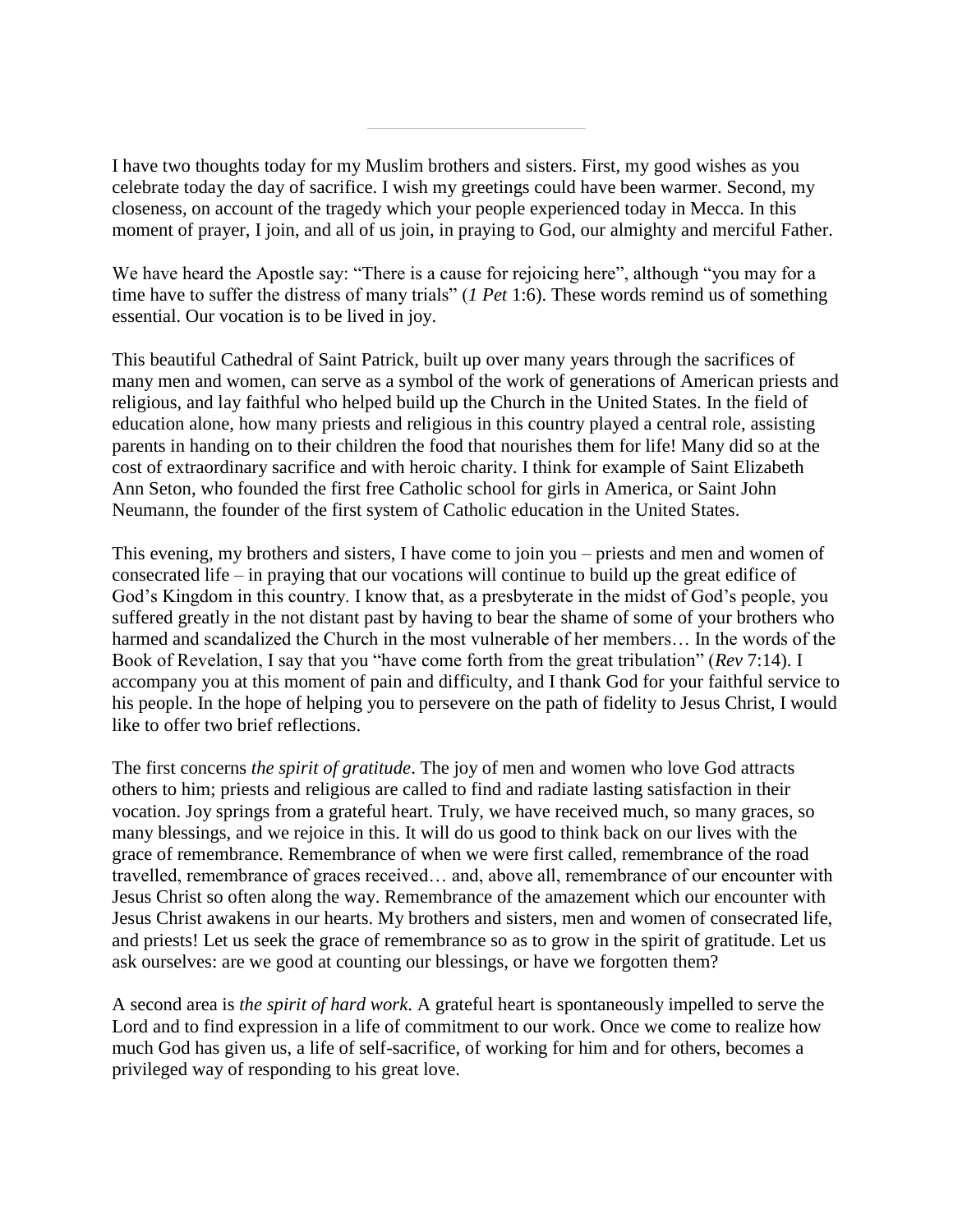Yet, if we are honest, we know how easily this spirit of generous self-sacrifice can be dampened. There are a couple of ways that this can happen; both ways are examples of that "spiritual worldliness" which weakens our commitment as men and women of consecrated life to serve, and diminishes the wonder, the amazement, of our first encounter with Christ.

We can get caught up measuring the value of our apostolic works by the standards of efficiency, good management and outward success which govern the business world. Not that these things are unimportant! We have been entrusted with a great responsibility, and God's people rightly expect accountability from us. But the true worth of our apostolate is measured by the value it has in God's eyes. To see and evaluate things from God's perspective calls for constant conversion in the first days and years of our vocation and, need I say, it calls for great humility. The cross shows us a different way of measuring success. Ours is to plant the seeds: God sees to the fruits of our labors. And if at times our efforts and works seem to fail and produce no fruit, we need to remember that we are followers of Jesus… and his life, humanly speaking, ended in failure, in the failure of the cross.

The other danger comes when we become jealous of our free time, when we think that surrounding ourselves with worldly comforts will help us serve better. The problem with this reasoning is that it can blunt the power of God's daily call to conversion, to encounter with him. Slowly but surely, it diminishes our spirit of sacrifice, our spirit of renunciation and hard work. It also alienates people who suffer material poverty and are forced to make greater sacrifices than ourselves, without being consecrated. Rest is needed, as are moments of leisure and selfenrichment, but we need to learn how to rest in a way that deepens our desire to serve with generosity. Closeness to the poor, the refugee, the immigrant, the sick, the exploited, the elderly living alone, prisoners and all God's other poor, will teach us a different way of resting, one which is more Christian and generous.

Gratitude and hard work: these are two pillars of the spiritual life which I have wanted, this evening, to share with you priests and religious. I thank you for prayers and work, and the daily sacrifices you make in the various areas of your apostolate. Many of these are known only to God, but they bear rich fruit for the life of the Church.

In a special way I would like to express my esteem and my gratitude to the religious women of the United States. What would the Church be without you? Women of strength, fighters, with that spirit of courage which puts you in the front lines in the proclamation of the Gospel. To you, religious women, sisters and mothers of this people, I wish to say "thank you", a big thank you… and to tell you that I love you very much.

I know that many of you are in the front lines in meeting the challenges of adapting to an evolving pastoral landscape. Whatever difficulties and trials you face, I ask you, like Saint Peter, to be at peace and to respond to them as Christ did: he thanked the Father, took up his cross and looked forward!

Dear brothers and sisters, shortly, in a few minutes, we will sing the Magnificat. Let us commend to Our Lady the work we have been entrusted to do; let us join her in thanking God for the great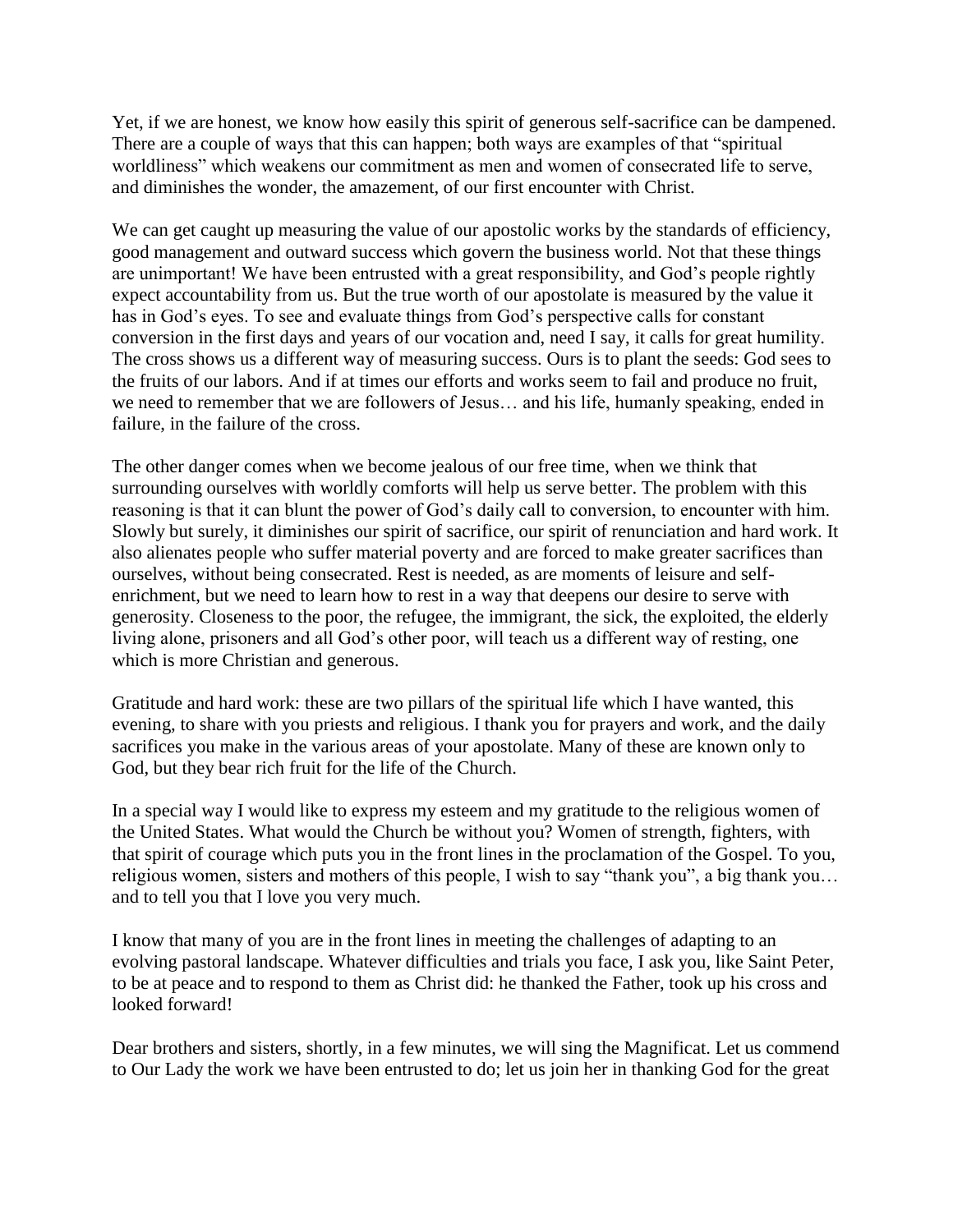things he has done, and for the great things he will continue to do in us and in those whom we have the privilege to serve. Amen.

# *Sept. 25 New York*

#### **MEETING WITH THE PERSONNEL OF THE UNITED NATIONS**

#### *GREETING OF THE HOLY FATHER*

*United Nations Headquarters, New York Friday, 25 September 2015*

#### **[\[Multimedia\]](http://w2.vatican.va/content/francesco/en/events/event.dir.html/content/vaticanevents/en/2015/9/25/onusaluto.html)**

*Dear Friends,*

On the occasion of my visit to the United Nations, I am pleased to greet you, the men and women who are, in many ways, the backbone of this Organization. I thank you for your welcome, and I am grateful for all that you have done to prepare for my visit. I would ask you also to offer my greetings to the members of your families and to your colleagues who could not be with us today.

The vast majority of the work done here is not of the kind that makes the news. Behind the scenes, your daily efforts make possible many of the diplomatic, cultural, economic and political initiatives of the United Nations, which are so important for meeting the hopes and expectations of the peoples who make up our human family. You are experts and experienced fieldworkers, officials and secretaries, translators and interpreters, cleaners and cooks, maintenance and security personnel. Thank you for all that you do!

Your quiet and devoted work not only contributes to the betterment of the United Nations. It also has great significance for you personally. For how we work expresses our dignity and the kind of persons we are.

Many of you have come to this city from countries the world over. As such, you are a microcosm of the peoples which this Organization represents and seeks to serve. Like so many other people worldwide, you are concerned about your children's welfare and education. You worry about the future of the planet, and what kind of a world we will leave for future generations. But today, and everyday, I would ask each of you, whatever your capacity, to care for one another. Be close to one another, respect one another, and so embody among yourselves this Organization's ideal of a united human family, living in harmony, working not only *for* peace, but *in* peace; working not only *for* justice, but in a *spirit* of justice.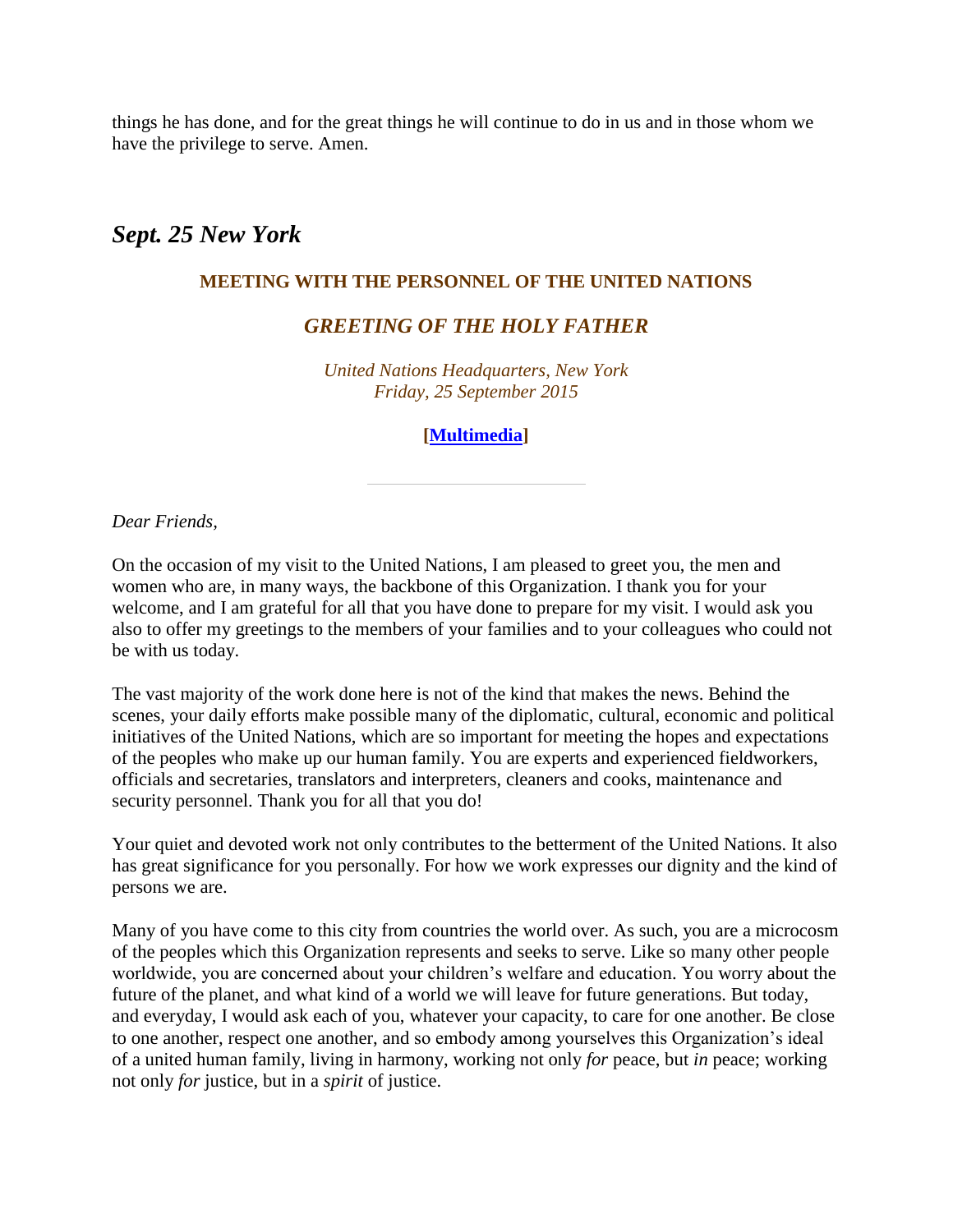Dear friends, I bless each one of you from my heart. I will pray for you and your families, and I ask each of you, please, to remember to pray for me. And if any of you are not believers, I ask you to wish me well. God bless you all.

Thank you.

#### 2 **10:30 a.m.** Addresses world leaders at the **[United Nations](http://www.nytimes.com/2015/09/26/world/europe/pope-francis-united-nations.html?rref=collection%2Fnewseventcollection%2Fpope-francis-us-visit)**.

#### **MEETING WITH THE MEMBERS OF THE GENERAL ASSEMBLY OF THE UNITED NATIONS ORGANIZATION**

#### *ADDRESS OF THE HOLY FATHER*

*United Nations Headquarters, New York Friday, 25 September 2015*

#### **[\[Multimedia\]](http://w2.vatican.va/content/francesco/en/events/event.dir.html/content/vaticanevents/en/2015/9/25/onuvisita.html)**

*Mr President, Ladies and Gentlemen,*

Good day. Once again, following a tradition by which I feel honored, the Secretary General of the United Nations has invited the Pope to address this distinguished assembly of nations. In my own name, and that of the entire Catholic community, I wish to express to you, Mr Ban Kimoon, my heartfelt gratitude. I greet the Heads of State and Heads of Government present, as well as the ambassadors, diplomats and political and technical officials accompanying them, the personnel of the United Nations engaged in this 70<sup>th</sup> Session of the General Assembly, the personnel of the various programs and agencies of the United Nations family, and all those who, in one way or another, take part in this meeting. Through you, I also greet the citizens of all the nations represented in this hall. I thank you, each and all, for your efforts in the service of mankind.

This is the fifth time that a Pope has visited the United Nations. I follow in the footsteps of my predecessors [Paul VI,](http://w2.vatican.va/content/paul-vi/en.html) in1965, [John Paul II,](http://w2.vatican.va/content/john-paul-ii/en.html) in [1979](http://w2.vatican.va/content/john-paul-ii/en/speeches/1979/october/documents/hf_jp-ii_spe_19791002_general-assembly-onu.html) and [1995,](http://w2.vatican.va/content/john-paul-ii/en/speeches/1995/october/documents/hf_jp-ii_spe_05101995_address-to-uno.html) and my most recent predecessor, now Pope Emeritus [Benedict XVI,](http://w2.vatican.va/content/benedict-xvi/en.html) in [2008.](http://w2.vatican.va/content/benedict-xvi/en/speeches/2008/april/documents/hf_ben-xvi_spe_20080418_un-visit.html) All of them expressed their great esteem for the Organization, which they considered the appropriate juridical and political response to this present moment of history, marked by our technical ability to overcome distances and frontiers and, apparently, to overcome all natural limits to the exercise of power. An essential response, inasmuch as technological power, in the hands of nationalistic or falsely universalist ideologies, is capable of perpetrating tremendous atrocities. I can only reiterate the appreciation expressed by my predecessors, in reaffirming the importance which the Catholic Church attaches to this Institution and the hope which she places in its activities.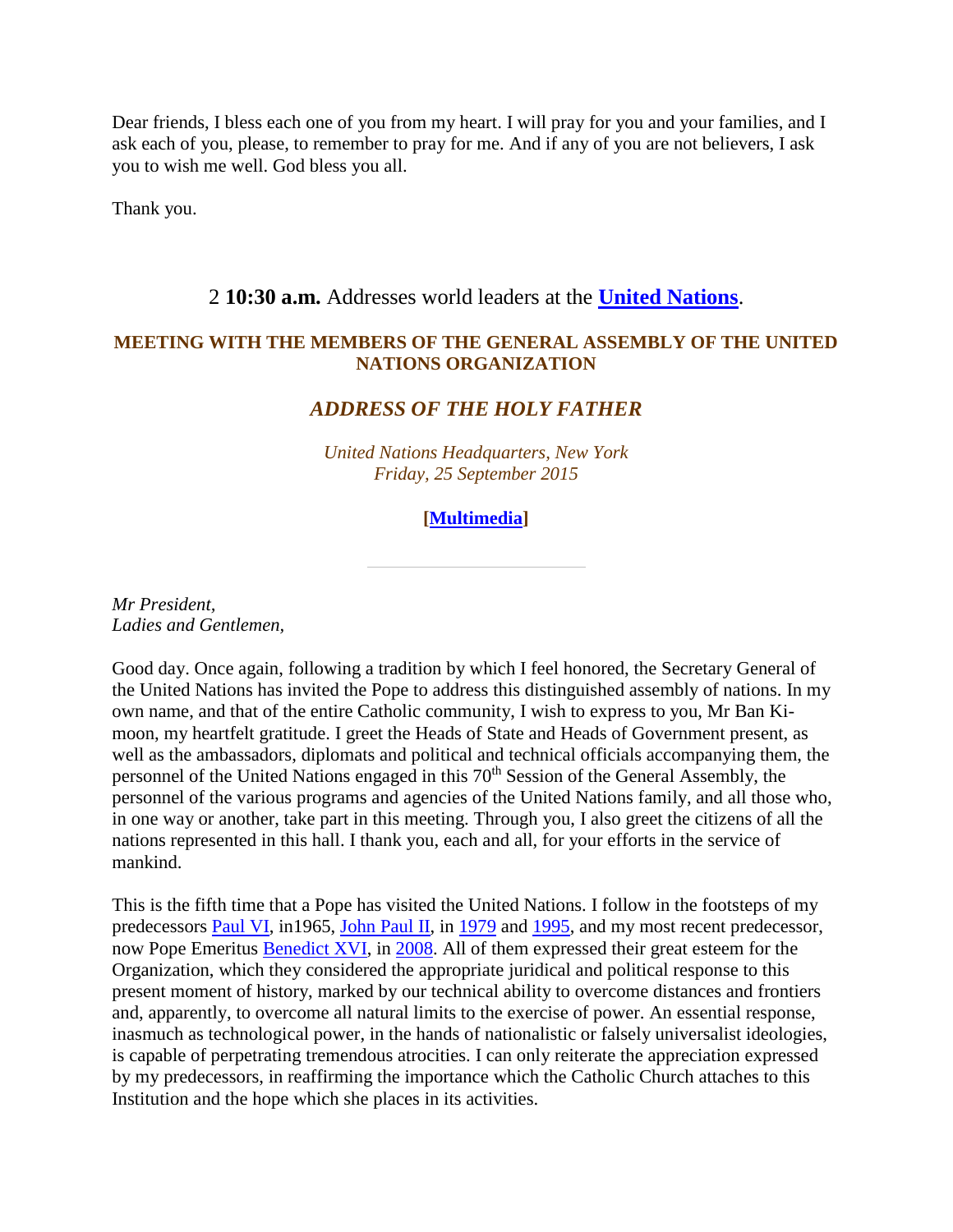The United Nations is presently celebrating its seventieth anniversary. The history of this organized community of states is one of important common achievements over a period of unusually fast-paced changes. Without claiming to be exhaustive, we can mention the codification and development of international law, the establishment of international norms regarding human rights, advances in humanitarian law, the resolution of numerous conflicts, operations of peace-keeping and reconciliation, and any number of other accomplishments in every area of international activity and endeavour. All these achievements are lights which help to dispel the darkness of the disorder caused by unrestrained ambitions and collective forms of selfishness. Certainly, many grave problems remain to be resolved, yet it is also clear that, without all this international activity, mankind would not have been able to survive the unchecked use of its own possibilities. Every one of these political, juridical and technical advances is a path towards attaining the ideal of human fraternity and a means for its greater realization.

I also pay homage to all those men and women whose loyalty and self-sacrifice have benefitted humanity as a whole in these past seventy years. In particular, I would recall today those who gave their lives for peace and reconciliation among peoples, from Dag Hammarskjöld to the many United Nations officials at every level who have been killed in the course of humanitarian missions, and missions of peace and reconciliation.

Beyond these achievements, the experience of the past seventy years has made it clear that reform and adaptation to the times is always necessary in the pursuit of the ultimate goal of granting all countries, without exception, a share in, and a genuine and equitable influence on, decision-making processes. The need for greater equity is especially true in the case of those bodies with effective executive capability, such as the Security Council, the Financial Agencies and the groups or mechanisms specifically created to deal with economic crises. This will help limit every kind of abuse or usury, especially where developing countries are concerned. The International Financial Agencies are should care for the sustainable development of countries and should ensure that they are not subjected to oppressive lending systems which, far from promoting progress, subject people to mechanisms which generate greater poverty, exclusion and dependence.

The work of the United Nations, according to the principles set forth in the Preamble and the first Articles of its founding Charter, can be seen as the development and promotion of the rule of law, based on the realization that justice is an essential condition for achieving the ideal of universal fraternity. In this context, it is helpful to recall that the limitation of power is an idea implicit in the concept of law itself. To give to each his own, to cite the classic definition of justice, means that no human individual or group can consider itself absolute, permitted to bypass the dignity and the rights of other individuals or their social groupings. The effective distribution of power (political, economic, defense-related, technological, etc.) among a plurality of subjects, and the creation of a juridical system for regulating claims and interests, are one concrete way of limiting power. Yet today's world presents us with many false rights and – at the same time – broad sectors which are vulnerable, victims of power badly exercised: for example, the natural environment and the vast ranks of the excluded. These sectors are closely interconnected and made increasingly fragile by dominant political and economic relationships.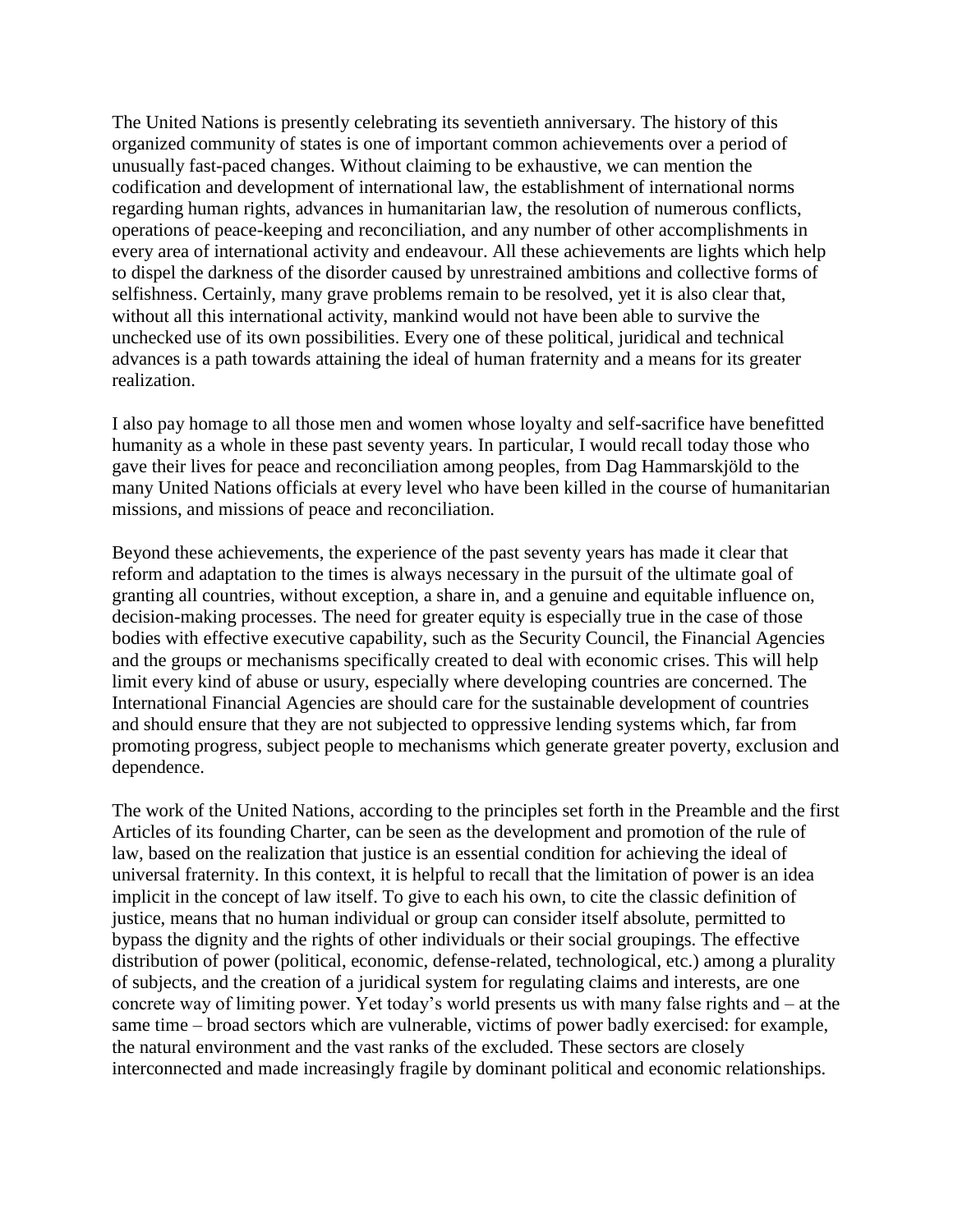That is why their rights must be forcefully affirmed, by working to protect the environment and by putting an end to exclusion.

First, it must be stated that a true "right of the environment" does exist, for two reasons. First, because we human beings are part of the environment. We live in communion with it, since the environment itself entails ethical limits which human activity must acknowledge and respect. Man, for all his remarkable gifts, which "are signs of a uniqueness which transcends the spheres of physics and biology" (*[Laudato Si'](http://w2.vatican.va/content/francesco/en/encyclicals/documents/papa-francesco_20150524_enciclica-laudato-si.html)*, 81), is at the same time a part of these spheres. He possesses a body shaped by physical, chemical and biological elements, and can only survive and develop if the ecological environment is favourable. Any harm done to the environment, therefore, is harm done to humanity. Second, because every creature, particularly a living creature, has an intrinsic value, in its existence, its life, its beauty and its interdependence with other creatures. We Christians, together with the other monotheistic religions, believe that the universe is the fruit of a loving decision by the Creator, who permits man respectfully to use creation for the good of his fellow men and for the glory of the Creator; he is not authorized to abuse it, much less to destroy it. In all religions, the environment is a fundamental good (cf. ibid.).

The misuse and destruction of the environment are also accompanied by a relentless process of exclusion. In effect, a selfish and boundless thirst for power and material prosperity leads both to the misuse of available natural resources and to the exclusion of the weak and disadvantaged, either because they are differently abled (handicapped), or because they lack adequate information and technical expertise, or are incapable of decisive political action. Economic and social exclusion is a complete denial of human fraternity and a grave offense against human rights and the environment. The poorest are those who suffer most from such offenses, for three serious reasons: they are cast off by society, forced to live off what is discarded and suffer unjustly from the abuse of the environment. They are part of today's widespread and quietly growing "culture of waste".

The dramatic reality this whole situation of exclusion and inequality, with its evident effects, has led me, in union with the entire Christian people and many others, to take stock of my grave responsibility in this regard and to speak out, together with all those who are seeking urgentlyneeded and effective solutions. The adoption of the *2030 Agenda for Sustainable Development* at the World Summit, which opens today, is an important sign of hope. I am similarly confident that the *Paris Conference on Climatic Change* will secure fundamental and effective agreements.

Solemn commitments, however, are not enough, although they are certainly a necessary step toward solutions. The classic definition of justice which I mentioned earlier contains as one of its essential elements a constant and perpetual will: *Iustitia est constans et perpetua voluntas ius sum cuique tribuendi*. Our world demands of all government leaders a will which is effective, practical and constant, concrete steps and immediate measures for preserving and improving the natural environment and thus putting an end as quickly as possible to the phenomenon of social and economic exclusion, with its baneful consequences: human trafficking, the marketing of human organs and tissues, the sexual exploitation of boys and girls, slave labour, including prostitution, the drug and weapons trade, terrorism and international organized crime. Such is the magnitude of these situations and their toll in innocent lives, that we must avoid every temptation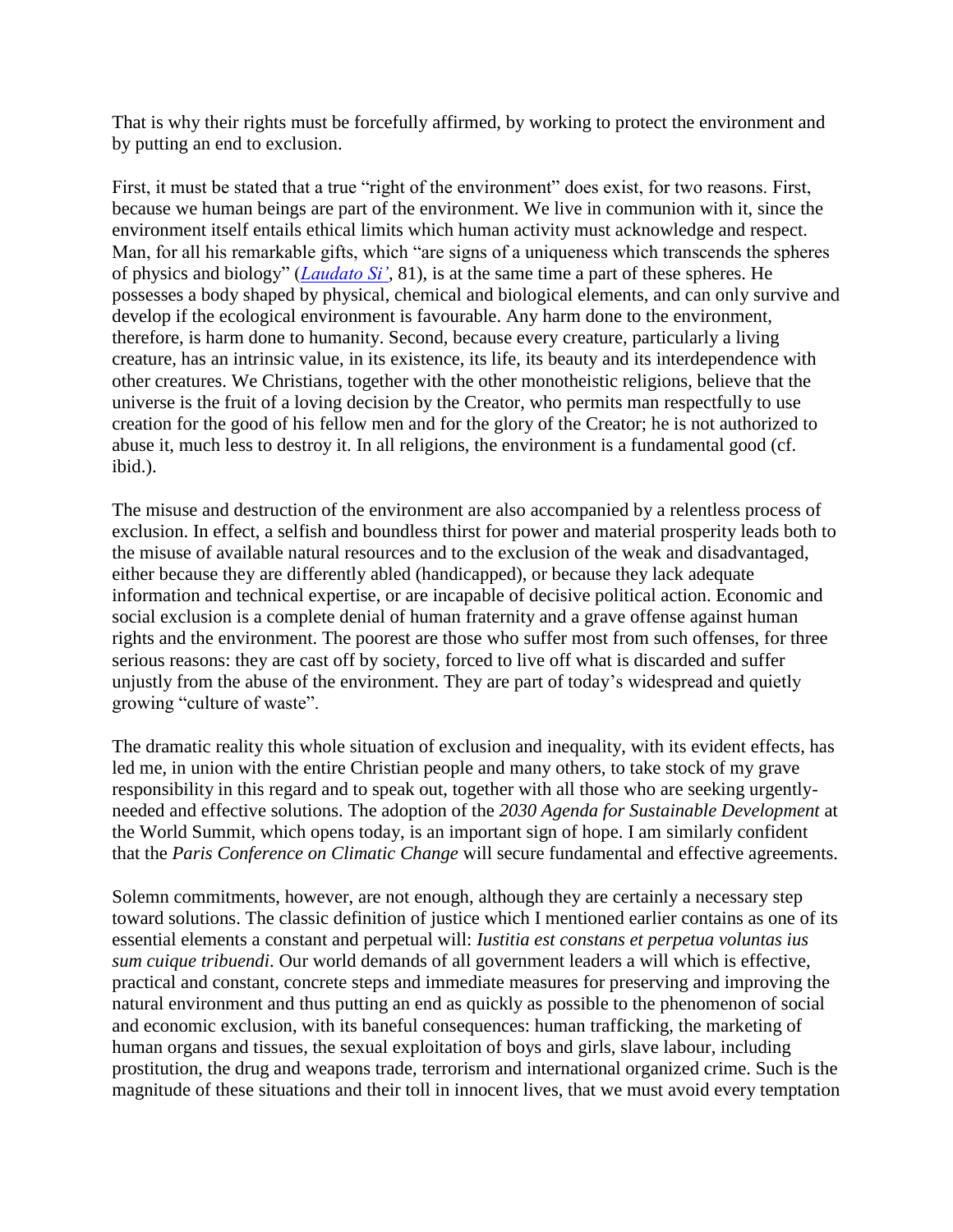to fall into a declarationist nominalism which would assuage our consciences. We need to ensure that our institutions are truly effective in the struggle against all these scourges.

The number and complexity of the problems require that we possess technical instruments of verification. But this involves two risks. We can rest content with the bureaucratic exercise of drawing up long lists of good proposals – goals, objectives and statistics – or we can think that a single theoretical and aprioristic solution will provide an answer to all the challenges. It must never be forgotten that political and economic activity is only effective when it is understood as a prudential activity, guided by a perennial concept of justice and constantly conscious of the fact that, above and beyond our plans and programmes, we are dealing with real men and women who live, struggle and suffer, and are often forced to live in great poverty, deprived of all rights.

To enable these real men and women to escape from extreme poverty, we must allow them to be dignified agents of their own destiny. Integral human development and the full exercise of human dignity cannot be imposed. They must be built up and allowed to unfold for each individual, for every family, in communion with others, and in a right relationship with all those areas in which human social life develops – friends, communities, towns and cities, schools, businesses and unions, provinces, nations, etc. This presupposes and requires the right to education – also for girls (excluded in certain places) – which is ensured first and foremost by respecting and reinforcing the primary right of the family to educate its children, as well as the right of churches and social groups to support and assist families in the education of their children. Education conceived in this way is the basis for the implementation of the *2030 Agenda* and for reclaiming the environment.

At the same time, government leaders must do everything possible to ensure that all can have the minimum spiritual and material means needed to live in dignity and to create and support a family, which is the primary cell of any social development. In practical terms, this absolute minimum has three names: lodging, labour, and land; and one spiritual name: spiritual freedom, which includes religious freedom, the right to education and all other civil rights.

For all this, the simplest and best measure and indicator of the implementation of the new *Agenda* for development will be effective, practical and immediate access, on the part of all, to essential material and spiritual goods: housing, dignified and properly remunerated employment, adequate food and drinking water; religious freedom and, more generally, spiritual freedom and education. These pillars of integral human development have a common foundation, which is the right to life and, more generally, what we could call the right to existence of human nature itself.

The ecological crisis, and the large-scale destruction of biodiversity, can threaten the very existence of the human species. The baneful consequences of an irresponsible mismanagement of the global economy, guided only by ambition for wealth and power, must serve as a summons to a forthright reflection on man: "man is not only a freedom which he creates for himself. Man does not create himself. He is spirit and will, but also nature" (Benedict XVI, *[Address to the](http://w2.vatican.va/content/benedict-xvi/en/speeches/2011/september/documents/hf_ben-xvi_spe_20110922_reichstag-berlin.html)  [Bundestag](http://w2.vatican.va/content/benedict-xvi/en/speeches/2011/september/documents/hf_ben-xvi_spe_20110922_reichstag-berlin.html)*, 22 September 2011, cited in *[Laudato Si'](http://w2.vatican.va/content/francesco/en/encyclicals/documents/papa-francesco_20150524_enciclica-laudato-si.html)*, 6). Creation is compromised "where we ourselves have the final word… The misuse of creation begins when we no longer recognize any instance above ourselves, when we see nothing else but ourselves" (ID. *[Address to the Clergy of](http://w2.vatican.va/content/benedict-xvi/en/speeches/2008/august/documents/hf_ben-xvi_spe_20080806_clero-bressanone.html)  [the Diocese of Bolzano-Bressanone](http://w2.vatican.va/content/benedict-xvi/en/speeches/2008/august/documents/hf_ben-xvi_spe_20080806_clero-bressanone.html)*, 6 August 2008, cited ibid.). Consequently, the defence of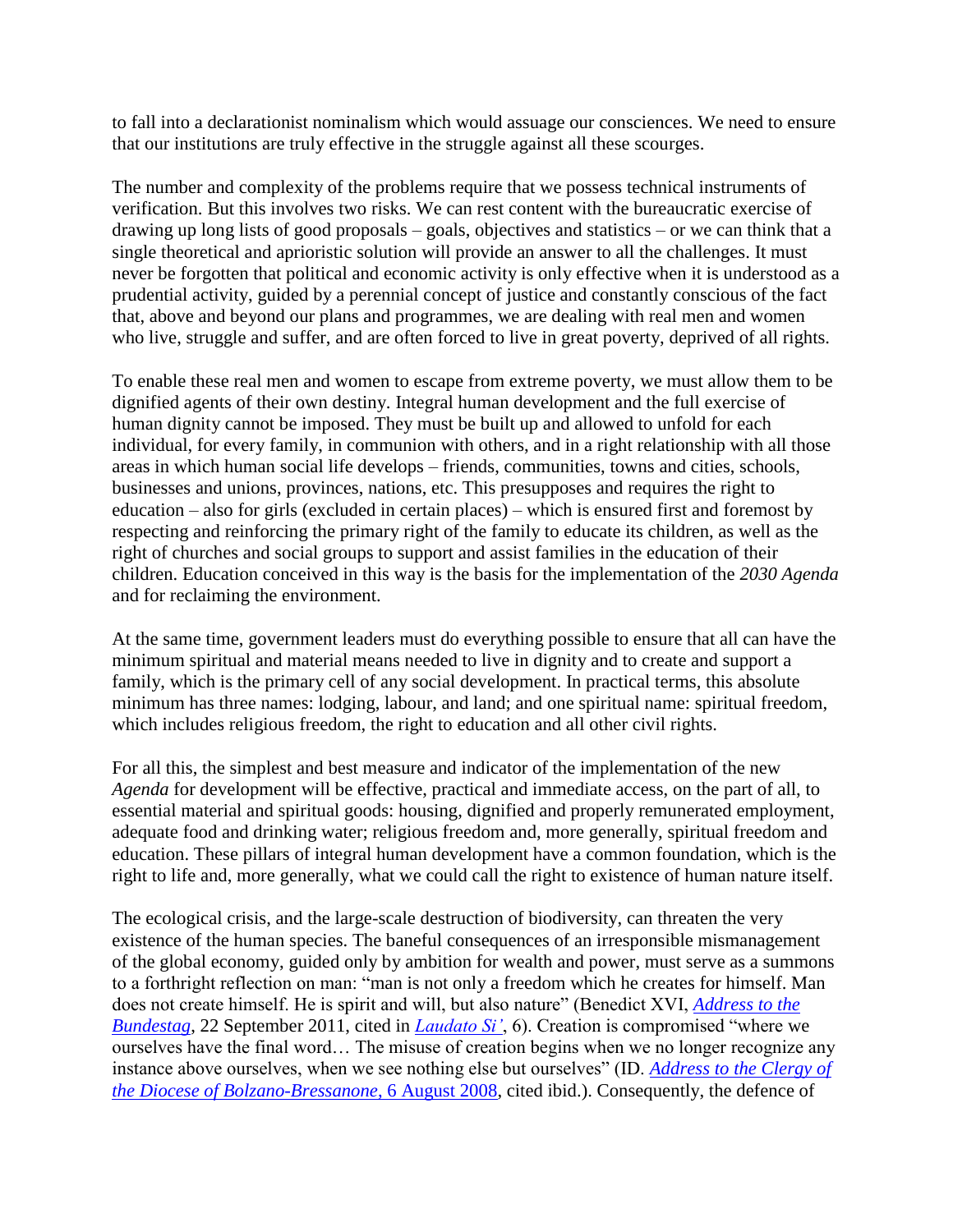the environment and the fight against exclusion demand that we recognize a moral law written into human nature itself, one which includes the natural difference between man and woman (cf. *[Laudato Si'](http://w2.vatican.va/content/francesco/en/encyclicals/documents/papa-francesco_20150524_enciclica-laudato-si.html)*, 155), and absolute respect for life in all its stages and dimensions (cf. ibid., 123, 136).

Without the recognition of certain incontestable natural ethical limits and without the immediate implementation of those pillars of integral human development, the ideal of "saving succeeding generations from the scourge of war" (*Charter of the United Nations*, Preamble), and "promoting social progress and better standards of life in larger freedom" (ibid.), risks becoming an unattainable illusion, or, even worse, idle chatter which serves as a cover for all kinds of abuse and corruption, or for carrying out an ideological colonization by the imposition of anomalous models and lifestyles which are alien to people's identity and, in the end, irresponsible.

War is the negation of all rights and a dramatic assault on the environment. If we want true integral human development for all, we must work tirelessly to avoid war between nations and peoples.

To this end, there is a need to ensure the uncontested rule of law and tireless recourse to negotiation, mediation and arbitration, as proposed by the *Charter of the United Nations*, which constitutes truly a fundamental juridical norm. The experience of these seventy years since the founding of the United Nations in general, and in particular the experience of these first fifteen years of the third millennium, reveal both the effectiveness of the full application of international norms and the ineffectiveness of their lack of enforcement. When the *Charter of the United Nations* is respected and applied with transparency and sincerity, and without ulterior motives, as an obligatory reference point of justice and not as a means of masking spurious intentions, peaceful results will be obtained. When, on the other hand, the norm is considered simply as an instrument to be used whenever it proves favourable, and to be avoided when it is not, a true Pandora's box is opened, releasing uncontrollable forces which gravely harm defenceless populations, the cultural milieu and even the biological environment.

The Preamble and the first Article of the *Charter of the United Nations* set forth the foundations of the international juridical framework: peace, the pacific solution of disputes and the development of friendly relations between the nations. Strongly opposed to such statements, and in practice denying them, is the constant tendency to the proliferation of arms, especially weapons of mass distraction, such as nuclear weapons. An ethics and a law based on the threat of mutual destruction – and possibly the destruction of all mankind – are self-contradictory and an affront to the entire framework of the United Nations, which would end up as "nations united by fear and distrust". There is urgent need to work for a world free of nuclear weapons, in full application of the non-proliferation Treaty, in letter and spirit, with the goal of a complete prohibition of these weapons.

The recent agreement reached on the nuclear question in a sensitive region of Asia and the Middle East is proof of the potential of political good will and of law, exercised with sincerity, patience and constancy. I express my hope that this agreement will be lasting and efficacious, and bring forth the desired fruits with the cooperation of all the parties involved.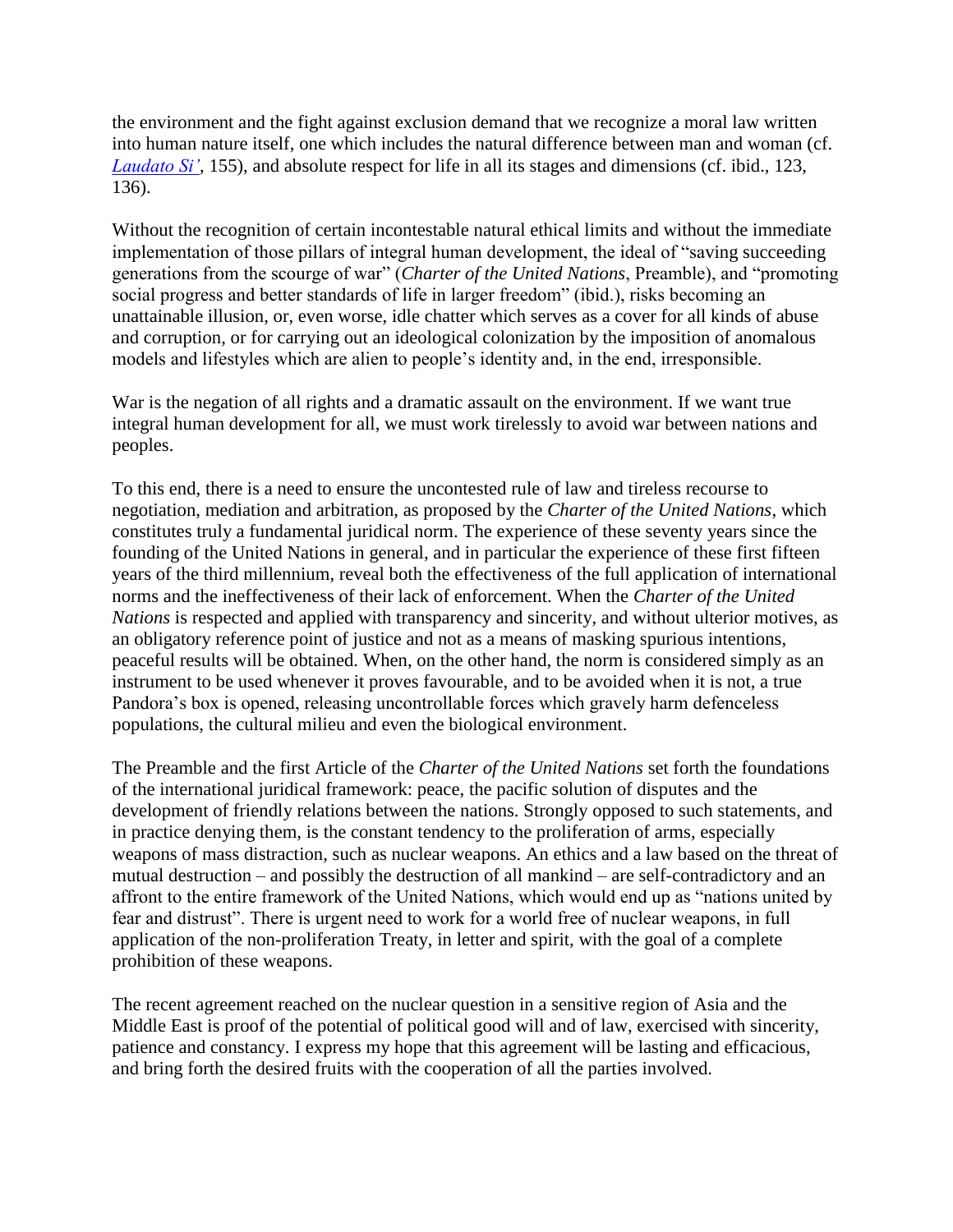In this sense, hard evidence is not lacking of the negative effects of military and political interventions which are not coordinated between members of the international community. For this reason, while regretting to have to do so, I must renew my repeated appeals regarding to the painful situation of the entire Middle East, North Africa and other African countries, where Christians, together with other cultural or ethnic groups, and even members of the majority religion who have no desire to be caught up in hatred and folly, have been forced to witness the destruction of their places of worship, their cultural and religious heritage, their houses and property, and have faced the alternative either of fleeing or of paying for their adhesion to good and to peace by their own lives, or by enslavement.

These realities should serve as a grave summons to an examination of conscience on the part of those charged with the conduct of international affairs. Not only in cases of religious or cultural persecution, but in every situation of conflict, as in Ukraine, Syria, Iraq, Libya, South Sudan and the Great Lakes region, real human beings take precedence over partisan interests, however legitimate the latter may be. In wars and conflicts there are individual persons, our brothers and sisters, men and women, young and old, boys and girls who weep, suffer and die. Human beings who are easily discarded when our response is simply to draw up lists of problems, strategies and disagreements.

As I wrote in [my letter to the Secretary-General of the United Nations on 9 August 2014,](http://w2.vatican.va/content/francesco/en/letters/2014/documents/papa-francesco_20140809_lettera-ban-ki-moon-iraq.html) "the most basic understanding of human dignity compels the international community, particularly through the norms and mechanisms of international law, to do all that it can to stop and to prevent further systematic violence against ethnic and religious minorities" and to protect innocent peoples.

Along the same lines I would mention another kind of conflict which is not always so open, yet is silently killing millions of people. Another kind of war experienced by many of our societies as a result of the narcotics trade. A war which is taken for granted and poorly fought. Drug trafficking is by its very nature accompanied by trafficking in persons, money laundering, the arms trade, child exploitation and other forms of corruption. A corruption which has penetrated to different levels of social, political, military, artistic and religious life, and, in many cases, has given rise to a parallel structure which threatens the credibility of our institutions.

I began this speech recalling the visits of my predecessors. I would hope that my words will be taken above all as a continuation of the final words of the address of [Pope Paul VI;](http://w2.vatican.va/content/paul-vi/en.html) although spoken almost exactly fifty years ago, they remain ever timely. I quote: "The hour has come when a pause, a moment of recollection, reflection, even of prayer, is absolutely needed so that we may think back over our common origin, our history, our common destiny. The appeal to the moral conscience of man has never been as necessary as it is today… For the danger comes neither from progress nor from science; if these are used well, they can help to solve a great number of the serious problems besetting mankind (*Address to the United [Nations Organization](http://w2.vatican.va/content/paul-vi/en/speeches/1965/documents/hf_p-vi_spe_19651004_united-nations.html)*, [4 October 1965\)](http://w2.vatican.va/content/paul-vi/en/speeches/1965/documents/hf_p-vi_spe_19651004_united-nations.html). Among other things, human genius, well applied, will surely help to meet the grave challenges of ecological deterioration and of exclusion. As Paul VI said: "The real danger comes from man, who has at his disposal ever more powerful instruments that are as well fitted to bring about ruin as they are to achieve lofty conquests" (ibid.).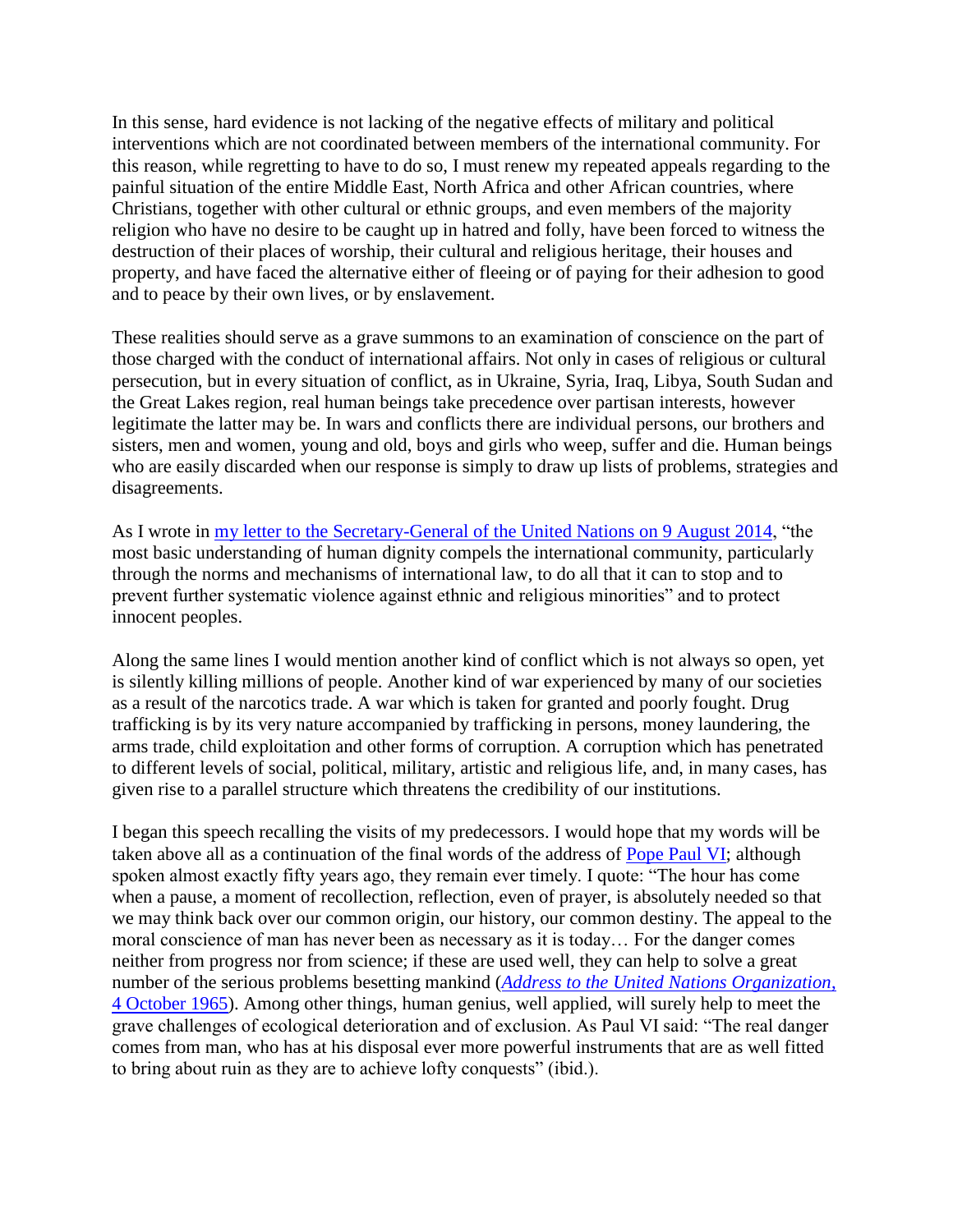The common home of all men and women must continue to rise on the foundations of a right understanding of universal fraternity and respect for the sacredness of every human life, of every man and every woman, the poor, the elderly, children, the infirm, the unborn, the unemployed, the abandoned, those considered disposable because they are only considered as part of a statistic. This common home of all men and women must also be built on the understanding of a certain sacredness of created nature.

Such understanding and respect call for a higher degree of wisdom, one which accepts transcendence, self-transcendence, rejects the creation of an all-powerful élite, and recognizes that the full meaning of individual and collective life is found in selfless service to others and in the sage and respectful use of creation for the common good. To repeat the words of Paul VI, "the edifice of modern civilization has to be built on spiritual principles, for they are the only ones capable not only of supporting it, but of shedding light on it" (ibid.).

*El Gaucho Martín Fierro*, a classic of literature in my native land, says: "Brothers should stand by each other, because this is the first law; keep a true bond between you always, at every time – because if you fight among yourselves, you'll be devoured by those outside".

The contemporary world, so apparently connected, is experiencing a growing and steady social fragmentation, which places at risk "the foundations of social life" and consequently leads to "battles over conflicting interests" (*[Laudato Si'](http://w2.vatican.va/content/francesco/en/encyclicals/documents/papa-francesco_20150524_enciclica-laudato-si.html)*, 229).

The present time invites us to give priority to actions which generate new processes in society, so as to bear fruit in significant and positive historical events (cf. *[Evangelii Gaudium](http://w2.vatican.va/content/francesco/en/apost_exhortations/documents/papa-francesco_esortazione-ap_20131124_evangelii-gaudium.html)*, 223). We cannot permit ourselves to postpone "certain agendas" for the future. The future demands of us critical and global decisions in the face of world-wide conflicts which increase the number of the excluded and those in need.

The praiseworthy international juridical framework of the United Nations Organization and of all its activities, like any other human endeavour, can be improved, yet it remains necessary; at the same time it can be the pledge of a secure and happy future for future generations. And so it will, if the representatives of the States can set aside partisan and ideological interests, and sincerely strive to serve the common good. I pray to Almighty God that this will be the case, and I assure you of my support and my prayers, and the support and prayers of all the faithful of the Catholic Church, that this Institution, all its member States, and each of its officials, will always render an effective service to mankind, a service respectful of diversity and capable of bringing out, for sake of the common good, the best in each people and in every individual. God bless you all. Thank you.

3 **11:30 a.m.** Multifaith service at the **[National September 11 Memorial and](http://www.nytimes.com/2015/09/26/us/in-a-void-created-by-religious-violence-pope-francis-shares-prayers-for-peace.html?rref=collection%2Fnewseventcollection%2Fpope-francis-us-visit)  [Museum](http://www.nytimes.com/2015/09/26/us/in-a-void-created-by-religious-violence-pope-francis-shares-prayers-for-peace.html?rref=collection%2Fnewseventcollection%2Fpope-francis-us-visit)** at ground zero. The pope will arrive in a golf cart and meet with a small group of first responders, survivors and victims' families on the plaza outside.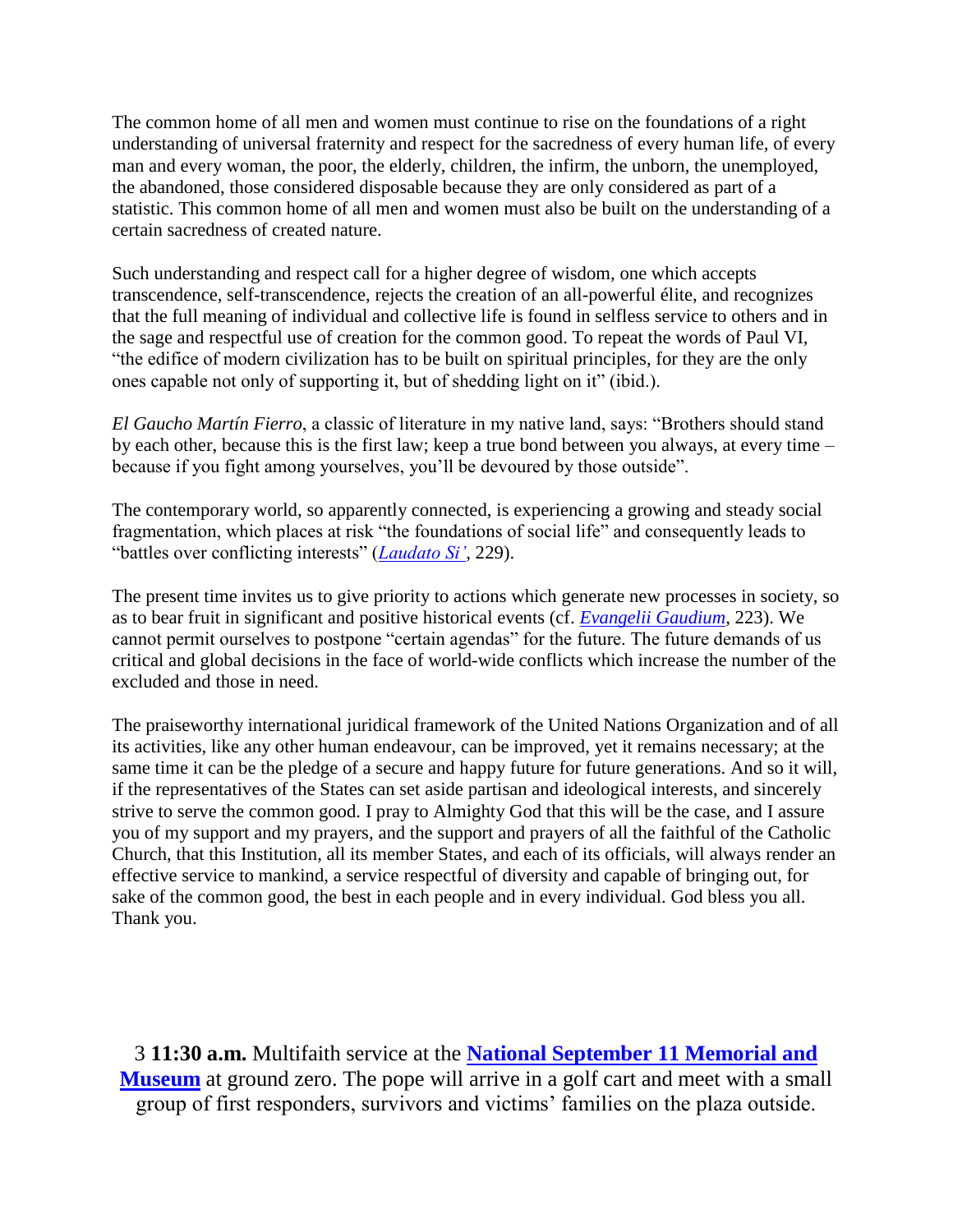Then he will go into the museum for a memorial service with representatives of various faith groups.

### **INTERRELIGIOUS MEETING**

## *ADDRESS OF THE HOLY FATHER*

*Ground Zero Memorial, New York Friday, 25 September 2015*

## **[\[Multimedia\]](http://w2.vatican.va/content/francesco/en/events/event.dir.html/content/vaticanevents/en/2015/9/25/usagroundzero.html)**

I feel many different emotions standing here at Ground Zero, where thousands of lives were taken in a senseless act of destruction. Here grief is palpable. The water we see flowing towards that empty pit reminds us of all those lives which fell prey to those who think that destruction, tearing down, is the only way to settle conflicts. It is the silent cry of those who were victims of a mindset which knows only violence, hatred and revenge. A mindset which can only cause pain, suffering, destruction and tears.

The flowing water is also a symbol of our tears. Tears at so much devastation and ruin, past and present. This is a place where we shed tears, we weep out of a sense of helplessness in the face of injustice, murder, and the failure to settle conflicts through dialogue. Here we mourn the wrongful and senseless loss of innocent lives because of the inability to find solutions which respect the common good. This flowing water reminds us of yesterday's tears, but also of all the tears still being shed today.

A few moments ago I met some of the families of the fallen first responders. Meeting them made me see once again how acts of destruction are never impersonal, abstract or merely material. They always have a face, a concrete story, names. In those family members, we see the face of pain, a pain which still touches us and cries out to heaven.

At the same time, those family members showed me the other face of this attack, the other face of their grief: the power of love and remembrance. A remembrance that does not leave us empty and withdrawn. The name of so many loved ones are written around the towers' footprints. We can see them, we can touch them, and we can never forget them.

Here, amid pain and grief, we also have a palpable sense of the heroic goodness which people are capable of, those hidden reserves of strength from which we can draw. In the depths of pain and suffering, you also witnessed the heights of generosity and service. Hands reached out, lives were given. In a metropolis which might seem impersonal, faceless, lonely, you demonstrated the powerful solidarity born of mutual support, love and self-sacrifice. No one thought about race, nationality, neighborhoods, religion or politics. It was all about solidarity, meeting immediate needs, brotherhood. It was about being brothers and sisters. New York City firemen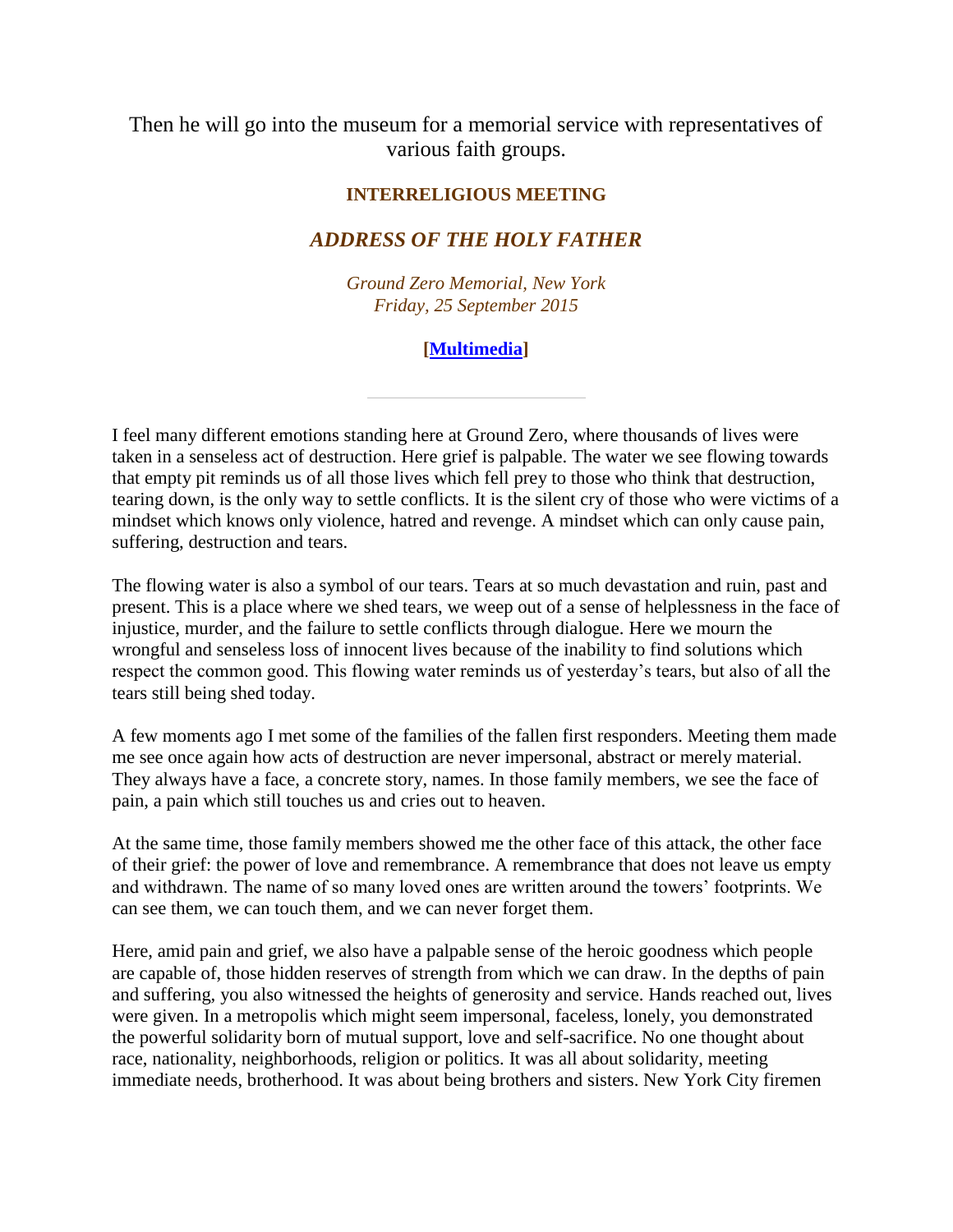walked into the crumbling towers, with no concern for their own wellbeing. Many succumbed; their sacrifice enabled great numbers to be saved.

This place of death became a place of life too, a place of saved lives, a hymn to the triumph of life over the prophets of destruction and death, to goodness over evil, to reconciliation and unity over hatred and division.

In this place of sorrow and remembrance I am filled with hope, as I have the opportunity to join with leaders representing the many religious traditions which enrich the life of this great city. I trust that our presence together will be a powerful sign of our shared desire to be a force for reconciliation, peace and justice in this community and throughout the world. For all our differences and disagreements, we can experience a world of peace. In opposing every attempt to create a rigid uniformity, we can and must build unity on the basis of our diversity of languages, cultures and religions, and lift our voices against everything which would stand in the way of such unity. Together we are called to say "no" to every attempt to impose uniformity and "yes" to a diversity accepted and reconciled.

This can only happen if we uproot from our hearts all feelings of hatred, vengeance and resentment. We know that that is only possible as a gift from heaven. Here, in this place of remembrance, I would ask everyone together, each in his or her own way, to spend a moment in silence and prayer. Let us implore from on high the gift of commitment to the cause of peace. Peace in our homes, our families, our schools and our communities. Peace in all those places where war never seems to end. Peace for those faces which have known nothing but pain. Peace throughout this world which God has given us as the home of all and a home for all. Simply PEACE. Let us pray in silence.

#### *(a moment of silence)*

In this way, the lives of our dear ones will not be lives which will one day be forgotten. Instead, they will be present whenever we strive to be prophets not of tearing down but of building up, prophets of reconciliation, prophets of peace.

4 **4 p.m.** [Visit with third and fourth graders](http://www.nytimes.com/2015/09/25/nyregion/new-york-students-prepare-for-a-special-visitor-pope-francis.html) in a classroom at **Our Lady Queen of Angels School** in East Harlem. He will also meet with immigrants and refugees, including [day laborers](http://www.nytimes.com/2015/09/26/nyregion/a-day-laborer-on-his-way-to-see-pope-francis.html?rref=collection%2Fnewseventcollection%2Fpope-francis-us-visit) and unaccompanied minors, in the school gym.

#### **MEETING WITH CHILDREN AND IMMIGRANT FAMILIES**

# *ADDRESS OF THE HOLY FATHER*

*Our Lady, Queen of Angels School, Harlem, New York Friday, 25 September 2015*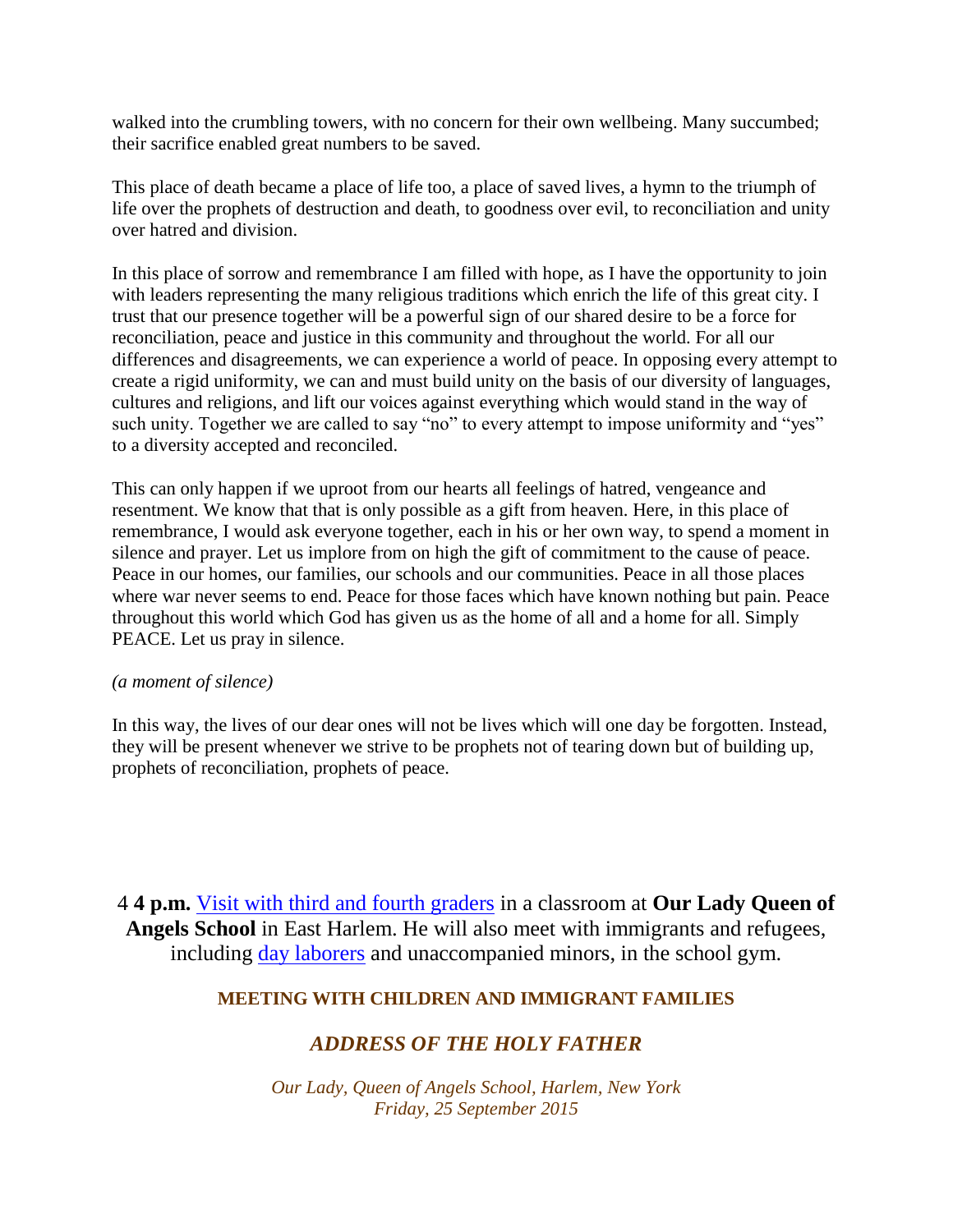## **[\[Multimedia\]](http://w2.vatican.va/content/francesco/en/events/event.dir.html/content/vaticanevents/en/2015/9/25/usaharlem.html)**

*Dear Brothers and Sisters, Good afternoon!*

I am very happy to be with you today, together with this big family which surrounds you. I see your teachers, your parents and your family members. Thank you for letting me come, and I ask pardon from your teachers for "stealing" a few minutes of their class time. I know that you don't mind that!

They tell me that one of the nice things about this school, about your work, is that some students come from other places, and many from other countries. That is nice! Even though I know that it is not easy to have to move and find a new home, to meet new neighbors and new friends. It is not easy, but you have to start. At the beginning it can be pretty hard. Often you have to learn a new language, adjust to a new culture, even a new climate. There is so much to learn! And not just homework, but so other many things too.

The good thing is that we also make new friends. This is very important, the new friends we make. We meet people who open doors for us, who are kind to us. They offer us friendship and understanding, and they try to help us not to feel like strangers, foreigners. People work hard to help us feel at home. Even if we sometimes think back on where we came from, we meet good people who help us feel at home. How nice it is to feel that our school, or the places where we gather, are a second home. This is not only important for you, but also for your families. School then ends up being one big family. A family where, together with our mothers and fathers, our grandparents, our teachers and friends, we learn to help one another, to share our good qualities, to give the best of ourselves, to work as a team, for that is very important, and to pursue our dreams.

Very near here is a very important street named after a man who did a lot for other people. I want to talk a little bit about him. He was the Reverend Martin Luther King. One day he said, "I have a dream". His dream was that many children, many people could have equal opportunities. His dream was that many children like you could get an education. He dreamed that many men and women, like yourselves, could lift their heads high, in dignity and self-sufficiency. It is beautiful to have dreams and to be able to fight for our dreams. Don't ever forget this.

Today we want to keep dreaming. We celebrate all the opportunities which enable you, and us adults too, not to lose the hope of a better world with greater possibilities. So many of the people I have met are also dreaming with you, they are dreaming of this. That is why they are doing this work. They are involved in your lives to help you move ahead. All of us dream. Always. I know that one of the dreams of your parents and teachers, and all those who help them – and Cardinal Dolan too, who is a good fellow – is that you can grow up and be happy. Here I see you smiling. Keep smiling and help bring joy to everyone you meet. It isn't always easy. Every home has its problems, difficult situations, sickness, but never stop dreaming so you can be happy.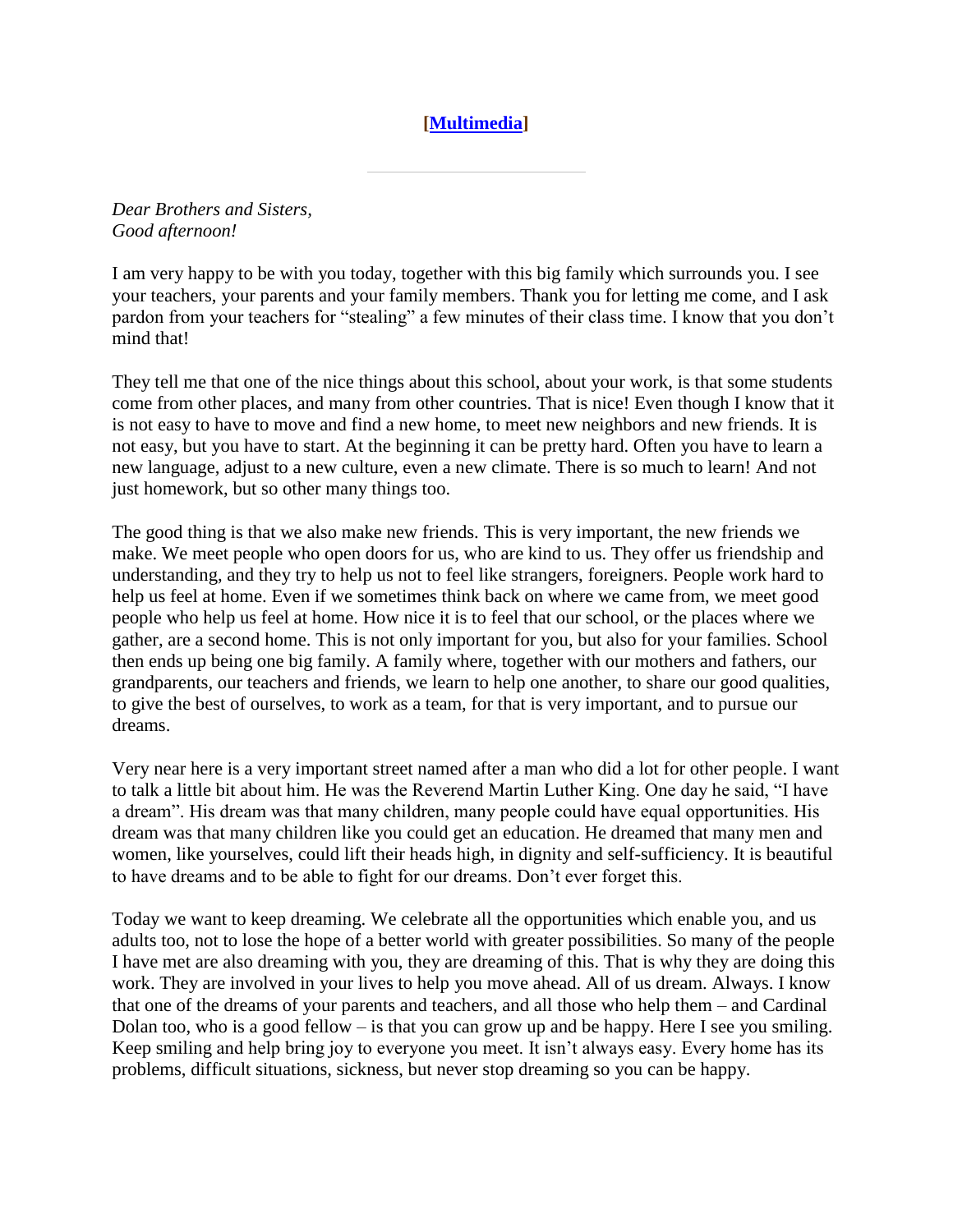All of you here, children and adults, have a right to dream and I am very happy that here in school, in your friends and your teachers, in all who are here to help, you can find the support you need. Wherever there are dreams, wherever there is joy, Jesus is always present. Always. But who is it that sows sadness, that sows mistrust, envy, evil desires? What is his name? The devil. The devil always sows sadness, because he doesn't want us to be happy; he doesn't want us to dream. Wherever there is joy, Jesus is always present. Because Jesus is joy, and he wants to help us to feel that joy every day of our lives.

Before going, I would like to give you some homework. Can I? It is just a little request, but a very important one. Please don't forget to pray for me, so that I can share with many people the joy of Jesus. And let us also pray that many other people can share joy like your own, whenever you feel supported, helped and counseled, even when there are problems. Even the, we still feel peace in our hearts, because Jesus never abandons us.

May God bless everyone of you today and may Our Lady watch over all of you. Thank you.

#### *Impromptu remarks:*

Don't you know any songs? Don't you know how to sing? Let's see, who is the bravest one here… (*song)* Thank you very much. Now, all together… one song, and then we can all pray the Our Father *(song, followed by the Our Father)*. May almighty God bless you, the Father, the Son, and the Holy Spirit. *(Amen)*. Pray for me! Don't forget the homework!

5 **5 p.m.** Procession through [Central Park,](http://www.nytimes.com/2015/09/26/nyregion/rib-crushing-throngs-press-toward-central-park-to-see-pope-francis.html?rref=collection%2Fnewseventcollection%2Fpope-francis-us-visit) along West Drive from 72nd Street to 60th Street. Tens of thousands of [tickets were given away](http://www1.nyc.gov/nyc-resources/papal-visit.page) through a random lottery and are no longer available.

6 **6 p.m.** Mass at [Madison Square Garden,](http://www.nytimes.com/2015/09/26/nyregion/pope-francis-visits-new-york-city.html?rref=collection%2Fnewseventcollection%2Fpope-francis-us-visit&action=click&contentCollection=us®ion=stream&module=stream_unit&version=latest&contentPlacement=2&pgtype=collection) where 20,000 people were expected.

# *HOMILY OF HIS HOLINESS POPE FRANCIS*

*Madison Square Garden, New York Friday, 25 September 2015*

# **[\[Multimedia\]](http://w2.vatican.va/content/francesco/en/events/event.dir.html/content/vaticanevents/en/2015/9/25/omelianyc.html)**

We are in Madison Square Garden, a place synonymous with this city. This is the site of important athletic, artistic and musical events attracting people not only from this city, but from the whole world. In this place, which represents both the variety and the common interests of so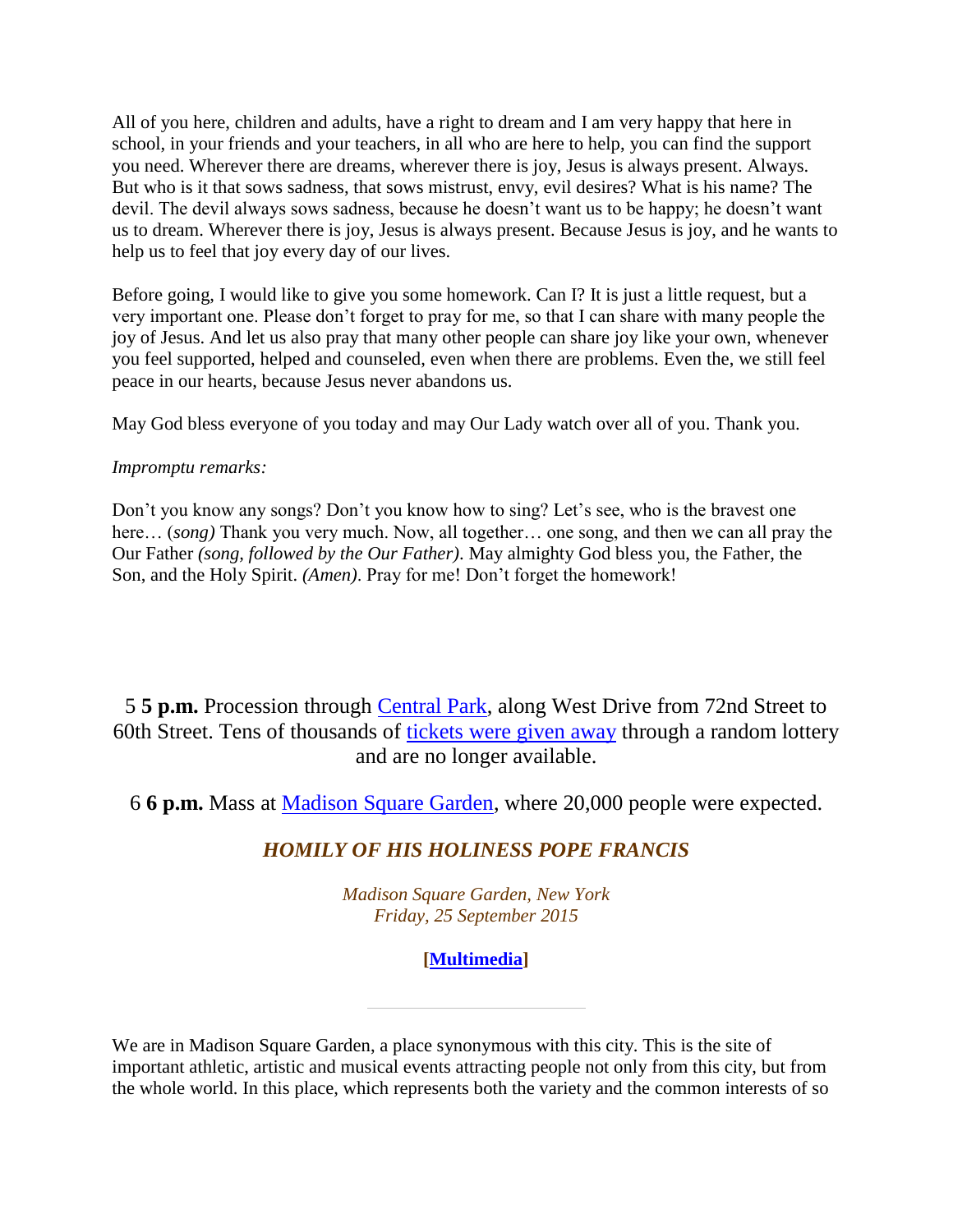many different people, we have listened to the words: "The people who walked in darkness have seen a great light" (*Is* 9:1).

The people who walked – caught up in their activities and routines, amid their successes and failures, their worries and expectations – have seen a great light. The people who walked – with all their joys and hopes, their disappointments and regrets – have seen a great light.

In every age, the People of God are called to contemplate this light. A light for the nations, as the elderly Simeon joyfully expressed it. A light meant to shine on every corner of this city, on our fellow citizens, on every part of our lives.

"The people who walked in darkness have seen a great light". One special quality of God's people is their ability to see, to contemplate, even in "moments of darkness", the light which Christ brings. God's faithful people can see, discern and contemplate his living presence in the midst of life, in the midst of the city. Together with the prophet Isaiah, we can say: The people who walk, breathe and live in the midst of smog, have seen a great light, have experienced a breath of fresh air.

Living in a big city is not always easy. A multicultural context presents many complex challenges. Yet big cities are a reminder of the hidden riches present in our world: in the diversity of its cultures, traditions and historical experiences. In the variety of its languages, costumes and cuisine. Big cities bring together all the different ways which we human beings have discovered to express the meaning of life, wherever we may be.

But big cities also conceal the faces of all those people who don't appear to belong, or are second-class citizens. In big cities, beneath the roar of traffic, beneath "the rapid pace of change", so many faces pass by unnoticed because they have no "right" to be there, no right to be part of the city. They are the foreigners, the children who go without schooling, those deprived of medical insurance, the homeless, the forgotten elderly. These people stand at the edges of our great avenues, in our streets, in deafening anonymity. They become part of an urban landscape which is more and more taken for granted, in our eyes, and especially in our hearts.

Knowing that Jesus still walks our streets, that he is part of the lives of his people, that he is involved with us in one vast history of salvation, fills us with hope. A hope which liberates us from the forces pushing us to isolation and lack of concern for the lives of others, for the life of our city. A hope which frees us from empty "connections", from abstract analyses, or sensationalist routines. A hope which is unafraid of involvement, which acts as a leaven wherever we happen to live and work. A hope which makes us see, even in the midst of smog, the presence of God as he continues to walk the streets of our city. Because God is in the city.

What is it like, this light travelling through our streets? How do we encounter God, who lives with us amid the smog of our cities? How do we encounter Jesus, alive and at work in the daily life of our multicultural cities?

The prophet Isaiah can guide us in this process of "learning to see". He speaks of the light which is Jesus. And now he presents Jesus to us as "Wonderful Counselor, the Mighty God, the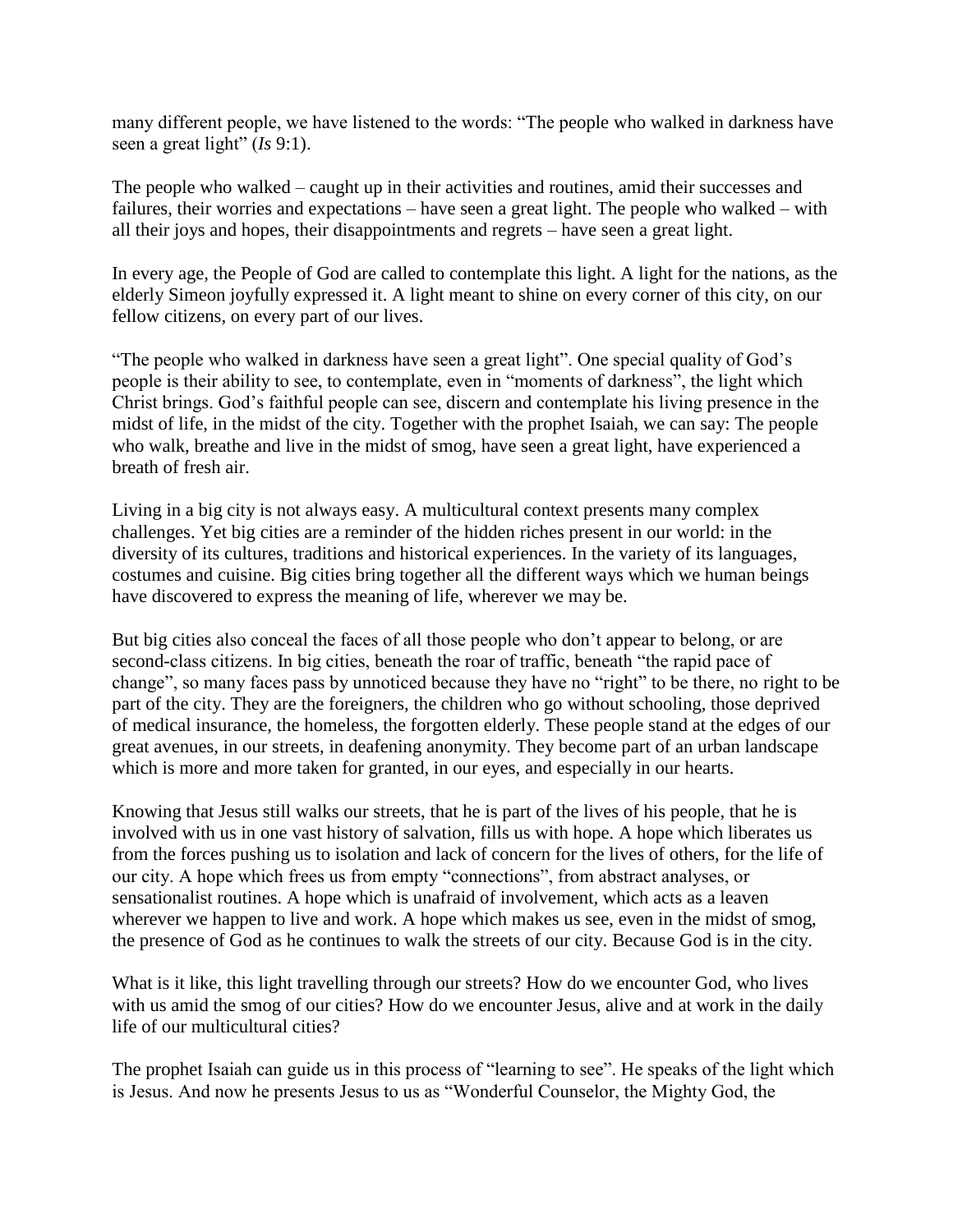Everlasting Father, the Prince of Peace". In this way, he introduces us to the life of the Son, so that his life can be our life.

Wonderful Counselor. The Gospels tell us how many people came up to Jesus to ask: "Master, what must we do?" The first thing that Jesus does in response is to propose, to encourage, to motivate. He keeps telling his disciples to go, to go out. He urges them to go out and meet others where they really are, not where we think they should be. Go out, again and again, go out without fear, go out without hesitation. Go out and proclaim this joy which is for all the people.

The Mighty God. In Jesus, God himself became Emmanuel, God-with-us, the God who walks alongside us, who gets involved in our lives, in our homes, in the midst of our "pots and pans", as Saint Teresa of Jesus liked to say.

The Everlasting Father. No one or anything can separate us from his Love. Go out and proclaim, go out and show that God is in your midst as a merciful Father who himself goes out, morning and evening, to see if his son has returned home and, as soon as he sees him coming, runs out to embrace him. This is beautiful. An embrace which wants to take up, purify and elevate the dignity of his children. A Father who, in his embrace, is "glad tidings to the poor, healing to the afflicted, liberty to captives, comfort to those who mourn" (*Is* 61:1-2).

Prince of Peace. Go out to others and share the good news that God, our Father, walks at our side. He frees us from anonymity, from a life of emptiness, and brings us to the school of encounter. He removes us from the fray of competition and self-absorption, and he opens before us the path of peace. That peace which is born of accepting others, that peace which fills our hearts whenever we look upon those in need as our brothers and sisters.

God is living in our cities. The Church is living in our cities. God and the Church living in our cities want to be like yeast in the dough, to relate to everyone, to stand at everyone's side, proclaiming the marvels of the Wonderful Counselor, the Mighty God, the Eternal Father, the Prince of Peace.

"The people who walked in darkness have seen a great light". And we, as Christians, are witnesses to this.

# *Sept. 26 Philadelphia*

1 **10:30 a.m.** Mass at the **Cathedral Basilica of Saints Peter and Paul**, where more than 1,000 people are expected. The pope will arrive in a motorcade.

# *HOMILY OF HIS HOLINESS POPE FRANCIS*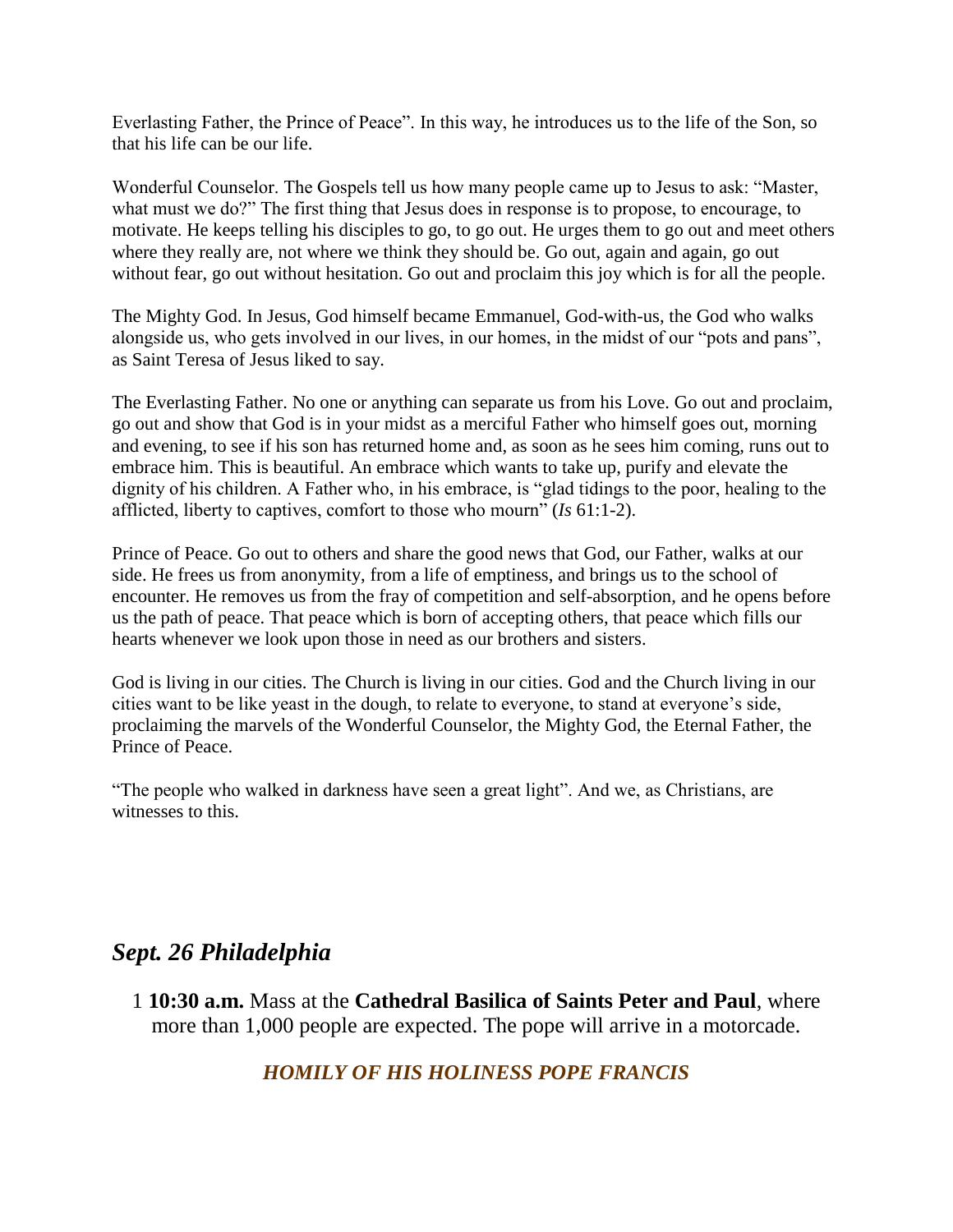*Cathedral of Sts. Peter and Paul, Philadelphia Saturday, 26 September 2015*

## **[\[Multimedia\]](http://w2.vatican.va/content/francesco/en/events/event.dir.html/content/vaticanevents/en/2015/9/26/omeliaphiladelphia.html)**

This morning I learned something about the history of this beautiful Cathedral: the story behind its high walls and windows. I would like to think, though, that the history of the Church in this city and state is really a story not about building walls, but about breaking them down. It is a story about generation after generation of committed Catholics going out to the peripheries, and building communities of worship, education, charity and service to the larger society.

That story is seen in the many shrines which dot this city, and the many parish churches whose towers and steeples speak of God's presence in the midst of our communities. It is seen in the efforts of all those dedicated priests, religious and laity who for over two centuries have ministered to the spiritual needs of the poor, the immigrant, the sick and those in prison. And it is seen in the hundreds of schools where religious brothers and sisters trained children to read and write, to love God and neighbor, and to contribute as good citizens to the life of American society. All of this is a great legacy which you have received, and which you have been called to enrich and pass on.

Most of you know the story of Saint Katharine Drexel, one of the great saints raised up by this local Church. When she spoke to [Pope Leo XIII](http://w2.vatican.va/content/leo-xiii/en.html) of the needs of the missions, the Pope – he was a very wise Pope! – asked her pointedly: "What about you? What are you going to do?". Those words changed Katharine's life, because they reminded her that, in the end, every Christian man and woman, by virtue of baptism, has received a mission. Each one of us has to respond, as best we can, to the Lord's call to build up his Body, the Church.

"What about you?" I would like to dwell on two aspects of these words in the context of our specific mission to transmit the joy of the Gospel and to build up the Church, whether as priests, deacons, or men and women who belong to institutes of consecrated life.

First, those words – "What about you?" – were addressed to a young person, a young woman with high ideals, and they changed her life. They made her think of the immense work that had to be done, and to realize that she was being called to do her part. How many young people in our parishes and schools have the same high ideals, generosity of spirit, and love for Christ and the Church! I ask you: Do we challenge them? Do we make space for them and help them to do their part? To find ways of sharing their enthusiasm and gifts with our communities, above all in works of mercy and concern for others? Do we share our own joy and enthusiasm in serving the Lord?

One of the great challenges facing the Church in this generation is to foster in all the faithful a sense of personal responsibility for the Church's mission, and to enable them to fulfill that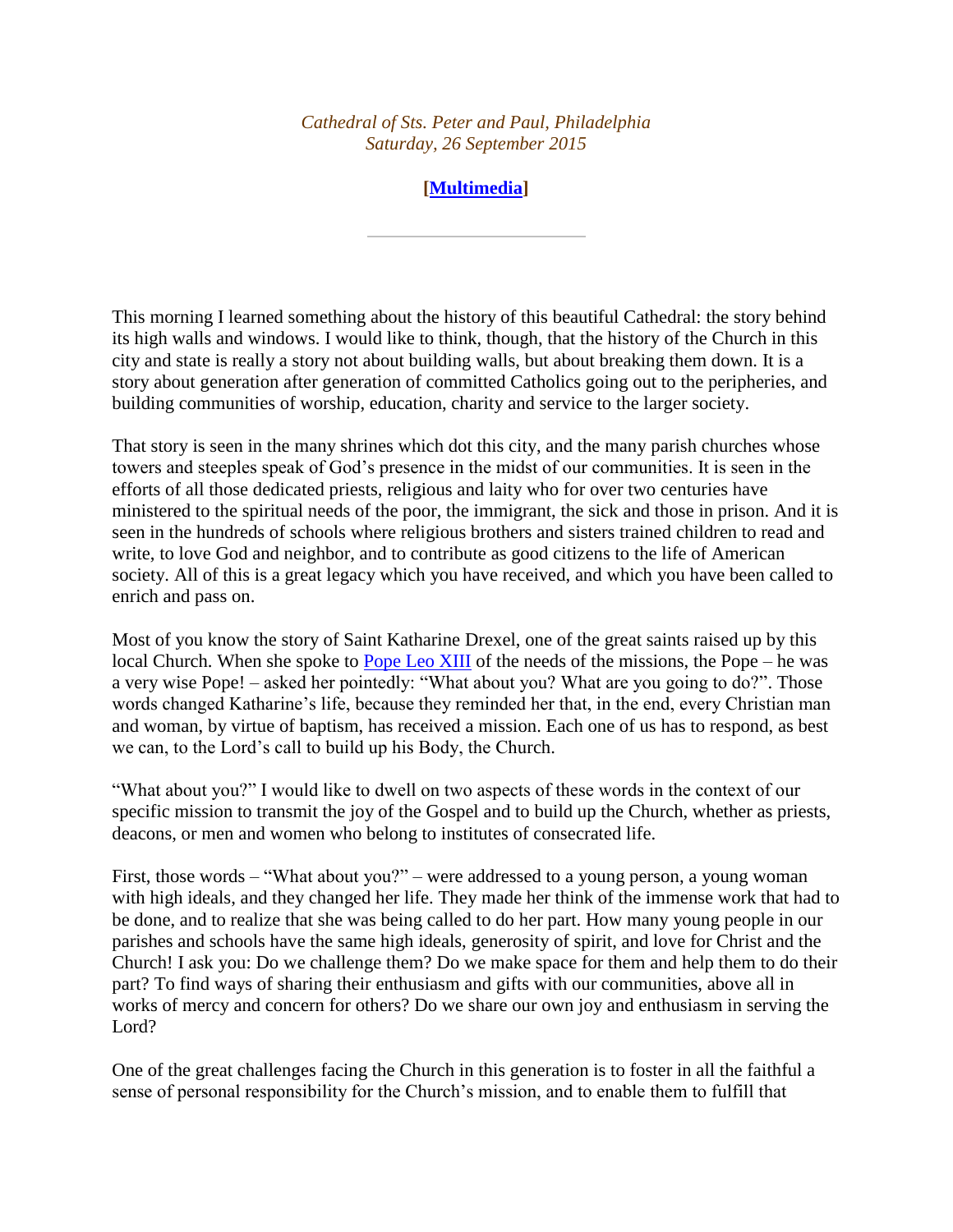responsibility as missionary disciples, as a leaven of the Gospel in our world. This will require creativity in adapting to changed situations, carrying forward the legacy of the past not primarily by maintaining our structures and institutions, which have served us well, but above all by being open to the possibilities which the Spirit opens up to us and communicating the joy of the Gospel, daily and in every season of our life.

"What about you?" It is significant that these words of the elderly Pope were also addressed to a lay woman. We know that the future of the Church in a rapidly changing society will call, and even now calls, for a much more active engagement on the part of the laity. The Church in the United States has always devoted immense effort to the work of catechesis and education. Our challenge today is to build on those solid foundations and to foster a sense of collaboration and shared responsibility in planning for the future of our parishes and institutions. This does not mean relinquishing the spiritual authority with which we have been entrusted; rather, it means discerning and employing wisely the manifold gifts which the Spirit pours out upon the Church. In a particular way, it means valuing the immense contribution which women, lay and religious, have made and continue to make, in the life of our communities.

Dear brothers and sisters, I thank you for the way in which each of you has answered Jesus' question which inspired your own vocation: "What about you?". I encourage you to be renewed in the joy and wonder of that first encounter with Jesus, and to draw from that joy renewed fidelity and strength. I look forward to being with you in these days and I ask you to bring my affectionate greetings to those who could not be with us, especially the many elderly priests and men and women religious who join us in spirit.

During these days of the World Meeting of Families, I would ask you in a particular way to reflect on our ministry to families, to couples preparing for marriage, and to our young people. I know how much is being done in the local Churches to respond to the needs of families and to support them in their journey of faith. I ask you to pray fervently for them, and for the deliberations of the forthcoming Synod on the Family.

Now, with gratitude for all we have received, and with confident assurance in all our needs, we turn to Mary, our Blessed Mother. With a mother's love, may she intercede for the growth of the Church in America in prophetic witness to the power of her Son's Cross to bring joy, hope and strength into our world. I pray for each of you, and I ask you, please, to pray for me.

2 **4:45 p.m.** Speech at **Independence Hall**. Francis will talk about immigration and religious freedom at the lectern used by Abraham Lincoln to give the Gettysburg Address.

## **MEETING FOR RELIGIOUS LIBERTY WITH THE HISPANIC COMMUNITY AND OTHER IMMIGRANTS**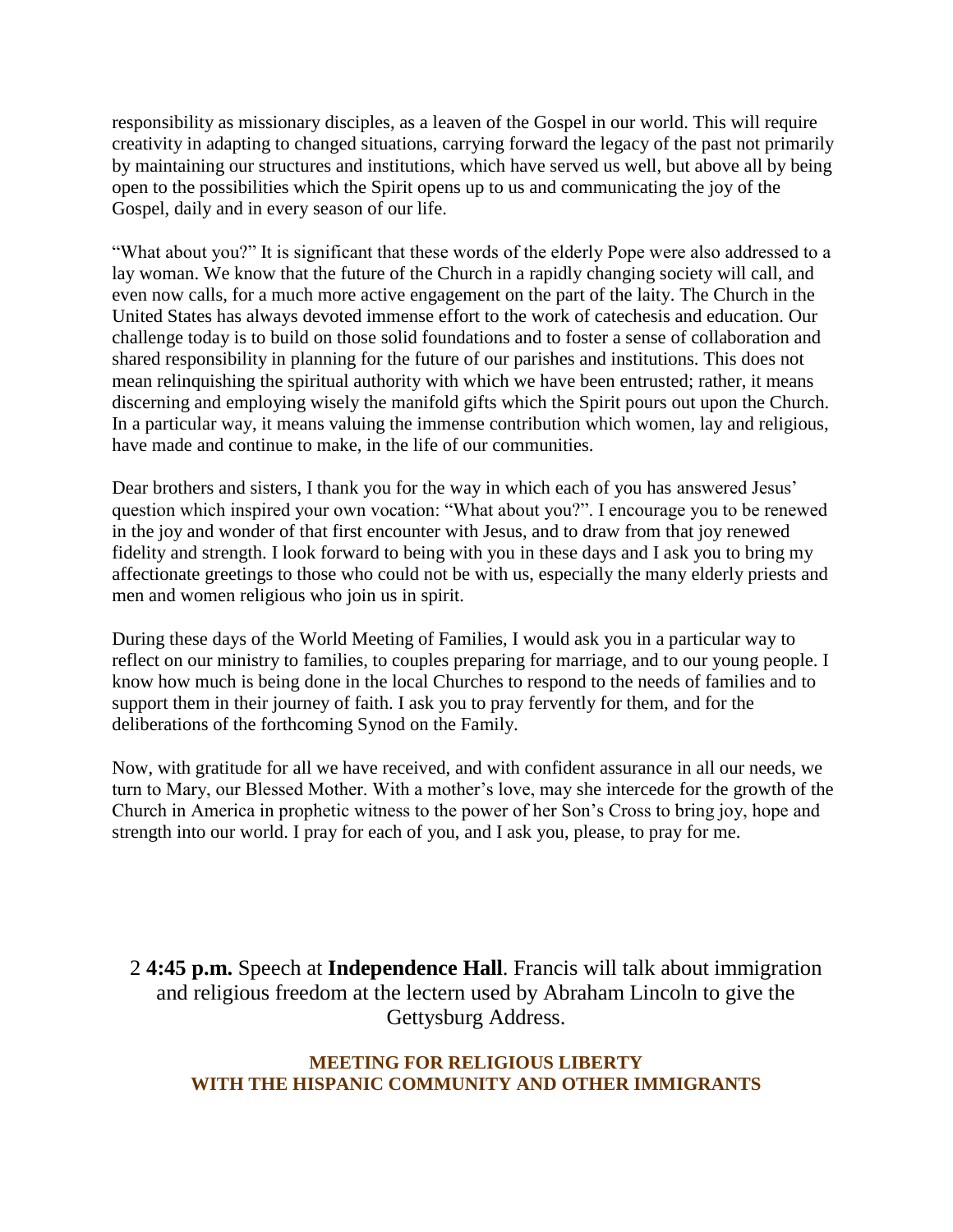## *ADDRESS OF THE HOLY FATHER*

*Independence Mall, Philadelphia Saturday, 26 September 2015*

#### **[\[Multimedia\]](http://w2.vatican.va/content/francesco/en/events/event.dir.html/content/vaticanevents/en/2015/9/26/usalibertareligiosa.html)**

#### *Dear Friends,*

Good afternoon. One of the highlights of my visit is to stand here, before Independence Hall, the birthplace of the United States of America. It was here that the freedoms which define this country were first proclaimed. The Declaration of Independence stated that all men and women are created equal, that they are endowed by their Creator with certain inalienable rights, and that governments exist to protect and defend those rights. Those ringing words continue to inspire us today, even as they have inspired peoples throughout the world to fight for the freedom to live in accordance with their dignity.

History also shows that these or any truths must constantly be reaffirmed, re-appropriated and defended. The history of this nation is also the tale of a constant effort, lasting to our own day, to embody those lofty principles in social and political life. We remember the great struggles which led to the abolition of slavery, the extension of voting rights, the growth of the labor movement, and the gradual effort to eliminate every kind of racism and prejudice directed at further waves of new Americans. This shows that, when a country is determined to remain true to its principles, those founding principles based on respect for human dignity, it is strengthened and renewed. When a country is mindful of its roots, it keeps growing, it is renewed and it continues to embrace newcomers, new individuals and new peoples.

All of us benefit from remembering our past. A people which remembers does not repeat past errors; instead, it looks with confidence to the challenges of the present and the future. Remembrance saves a people's soul from whatever or whoever would attempt to dominate it or to use it for their own interests. When individuals and communities are guaranteed the effective exercise of their rights, they are not only free to realize their potential, they also, through their talents and their hard work, contribute to the welfare and enrichment of society as a whole.

In this place which is symbolic of the American way, I would like to reflect with you on the right to religious freedom. It is a fundamental right which shapes the way we interact socially and personally with our neighbors whose religious views differ from our own. The ideal of interreligious dialogue, where all men and women, from different religious traditions, can speak to one another without arguing. This is what religious freedom allows.

Religious freedom certainly means the right to worship God, individually and in community, as our consciences dictate. But religious liberty, by its nature, transcends places of worship and the private sphere of individuals and families. Because religion itself, the religious dimension, is not a subculture; it is part of the culture of every people and every nation.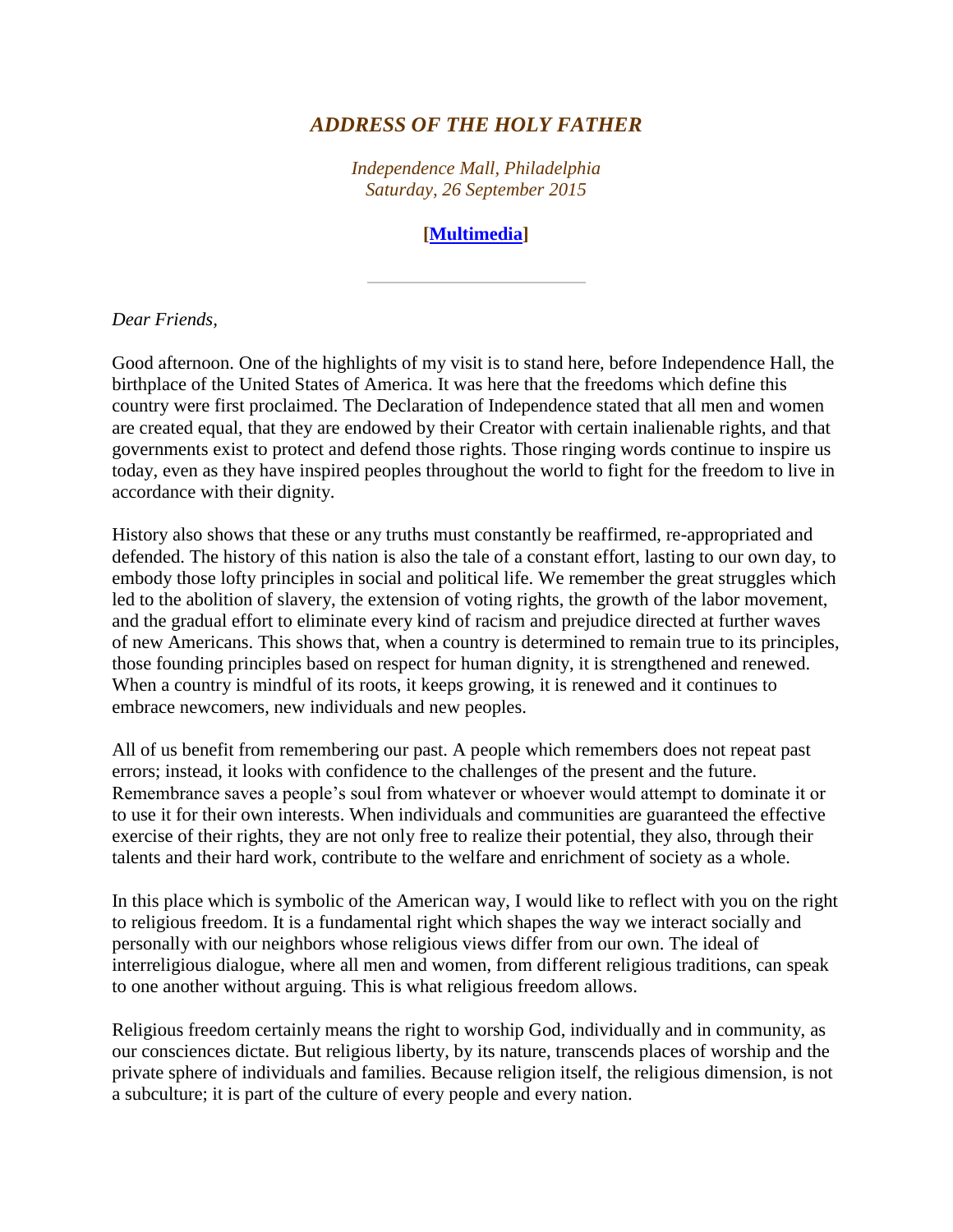Our various religious traditions serve society primarily by the message they proclaim. They call individuals and communities to worship God, the source of all life, liberty and happiness. They remind us of the transcendent dimension of human existence and our irreducible freedom in the face of any claim to absolute power. We need but look at history – we always benefit from looking at history – especially the history of the last century, to see the atrocities perpetrated by systems which claimed to build one or another "earthly paradise" by dominating peoples, subjecting them to apparently indisputable principles and denying them any kind of rights. Our rich religious traditions seek to offer meaning and direction, "they have an enduring power to open new horizons, to stimulate thought, to expand the mind and heart" (*[Evangelii Gaudium](http://w2.vatican.va/content/francesco/en/apost_exhortations/documents/papa-francesco_esortazione-ap_20131124_evangelii-gaudium.html)*, 256). They call to conversion, reconciliation, concern for the future of society, self-sacrifice in the service of the common good, and compassion for those in need. At the heart of their spiritual mission is the proclamation of the truth and dignity of the human person and all human rights.

Our religious traditions remind us that, as human beings, we are called to acknowledge an Other, who reveals our relational identity in the face of every effort to impose "a uniformity to which the egotism of the powerful, the conformism of the weak, or the ideology of the utopian would seek to impose on us" (M. de Certeau).

In a world where various forms of modern tyranny seek to suppress religious freedom, or, as I said earlier, to try to reduce it to a subculture without right to a voice in the public square, or to use religion as a pretext for hatred and brutality, it is imperative that the followers of the various religious traditions join their voices in calling for peace, tolerance and respect for the dignity and the rights of others.

We live in an age subject to the "globalization of the technocratic paradigm" (*[Laudato Si'](http://w2.vatican.va/content/francesco/en/encyclicals/documents/papa-francesco_20150524_enciclica-laudato-si.html)*, 106), which consciously aims at a one-dimensional uniformity and seeks to eliminate all differences and traditions in a superficial quest for unity. The religions thus have the right and the duty to make clear that it is possible to build a society where "a healthy pluralism which respects differences and values them as such" (*[Evangelii Gaudium](http://w2.vatican.va/content/francesco/en/apost_exhortations/documents/papa-francesco_esortazione-ap_20131124_evangelii-gaudium.html)*, 255) is a "precious ally in the commitment to defending human dignity… and a path to peace in our world", wounded as it is by wars (ibid., 257).

The Quakers who founded Philadelphia were inspired by a profound evangelical sense of the dignity of each individual and the ideal of a community united by brotherly love. This conviction led them to found a colony which would be a haven of religious freedom and tolerance. That sense of fraternal concern for the dignity of all, especially the weak and the vulnerable, became an essential part of the American spirit. During [his visit to the United States in 1987,](http://w2.vatican.va/content/john-paul-ii/en/travels/1987/travels/documents/trav_stati-uniti-canada.html) Saint John Paul II paid moving homage to this, reminding all Americans that: "The ultimate test of your greatness is the way you treat every human being, but especially the weakest and most defenseless ones" (*Farewell Address*[, 19 September 1987,](http://w2.vatican.va/content/john-paul-ii/en/speeches/1987/september/documents/hf_jp-ii_spe_19870919_congedo-stati-uniti.html) 3).

I take this opportunity to thank all those, of whatever religion, who have sought to serve God, the God of peace, by building cities of brotherly love, by caring for our neighbors in need, by defending the dignity of God's gift, the gift of life in all its stages, and by defending the cause of the poor and the immigrant. All too often, those most in need of our help, everywhere, are unable to be heard. You are their voice, and many of you – men and women – have faithfully made their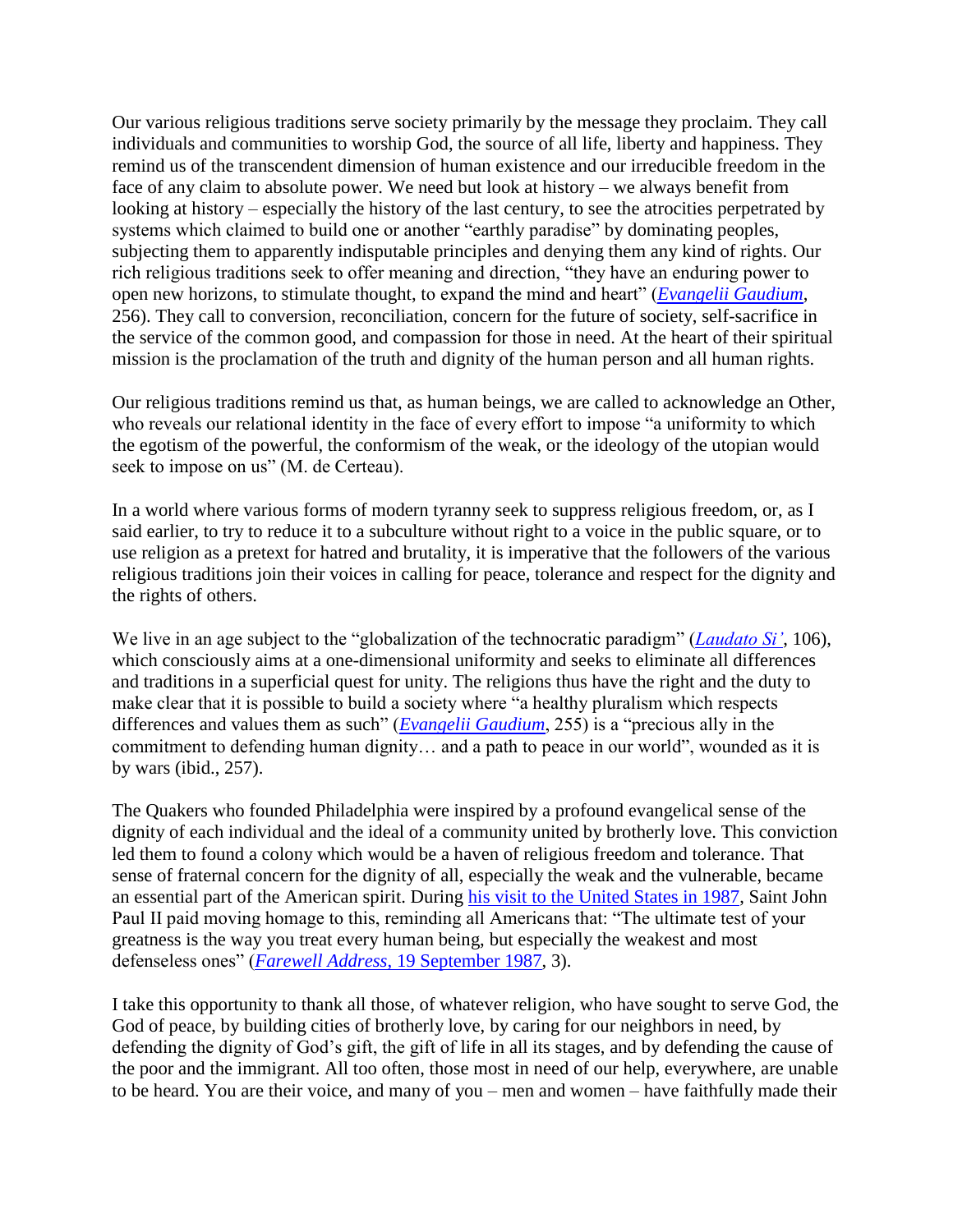cry heard. In this witness, which frequently encounters powerful resistance, you remind American democracy of the ideals for which it was founded, and that society is weakened whenever and wherever injustice prevails.

Just now I spoke of the trend towards globalization. Globalization is not evil. On the contrary, the tendency to become globalized is good; it brings us together. What can be evil is how it happens. If a certain kind of globalization claims to make everyone uniform, to level everyone out, that globalization destroys the rich gifts and uniqueness of each person and each people. But a globalization which attempts to bring everyone together while respecting the uniqueness and gifts of each person or people is a good globalization; it helps all of us to grow, and it brings peace. I like to use a geometrical image for this. If globalization is a sphere, where every point is equidistant from the center, it cancels everything out; it is not good. But if globalization is like a polyhedron, where everything is united but each element keeps its own identity, then it is good; it causes a people to grow, it bestows dignity and it grants rights to all.

Among us today are members of America's large Hispanic population, as well as representatives of recent immigrants to the United States. Many of you have emigrated (I greet you warmly!) to this country at great personal cost, in the hope of building a new life. Do not be discouraged by whatever hardships you face. I ask you not to forget that, like those who came here before you, you bring many gifts to this nation. Please, you should never be ashamed of your traditions. Do not forget the lessons you learned from your elders, which are something you can bring to enrich the life of this American land. I repeat, do not be ashamed of what is part of you, your life blood. You are also called to be responsible citizens, and to contribute fruitfully – as those who came before you did with such fortitude – to the life of the communities in which you live. I think in particular of the vibrant faith which so many of you possess, the deep sense of family life and all those other values which you have inherited. By contributing your gifts, you will not only find your place here, you will help to renew society from within. Do not forget what took place here over two centuries ago. Do not forget that Declaration which proclaimed that all men and women are created equal, that they are endowed by their Creator with certain inalienable rights and that governments exist in order to protect and defend those rights.

Dear friends, I thank you for your warm welcome and for joining me here today. Let us preserve freedom. Let us cherish freedom. Freedom of conscience, religious freedom, the freedom of each person, each family, each people, which is what gives rise to rights. May this country and each of you be renewed in gratitude for the many blessings and freedoms that you enjoy. And may you defend these rights, especially your religious freedom, for it has been given to you by God himself. May he bless you all. I ask you, please, say a little prayer for me. Thank you.

3 **7:30 p.m.** Festival of Families along **Benjamin Franklin Parkway**, where a million people are expected to gather. The event is open to the public, but the area in the immediate vicinity of the pope will require tickets. There will be a papal parade leading up to the festival.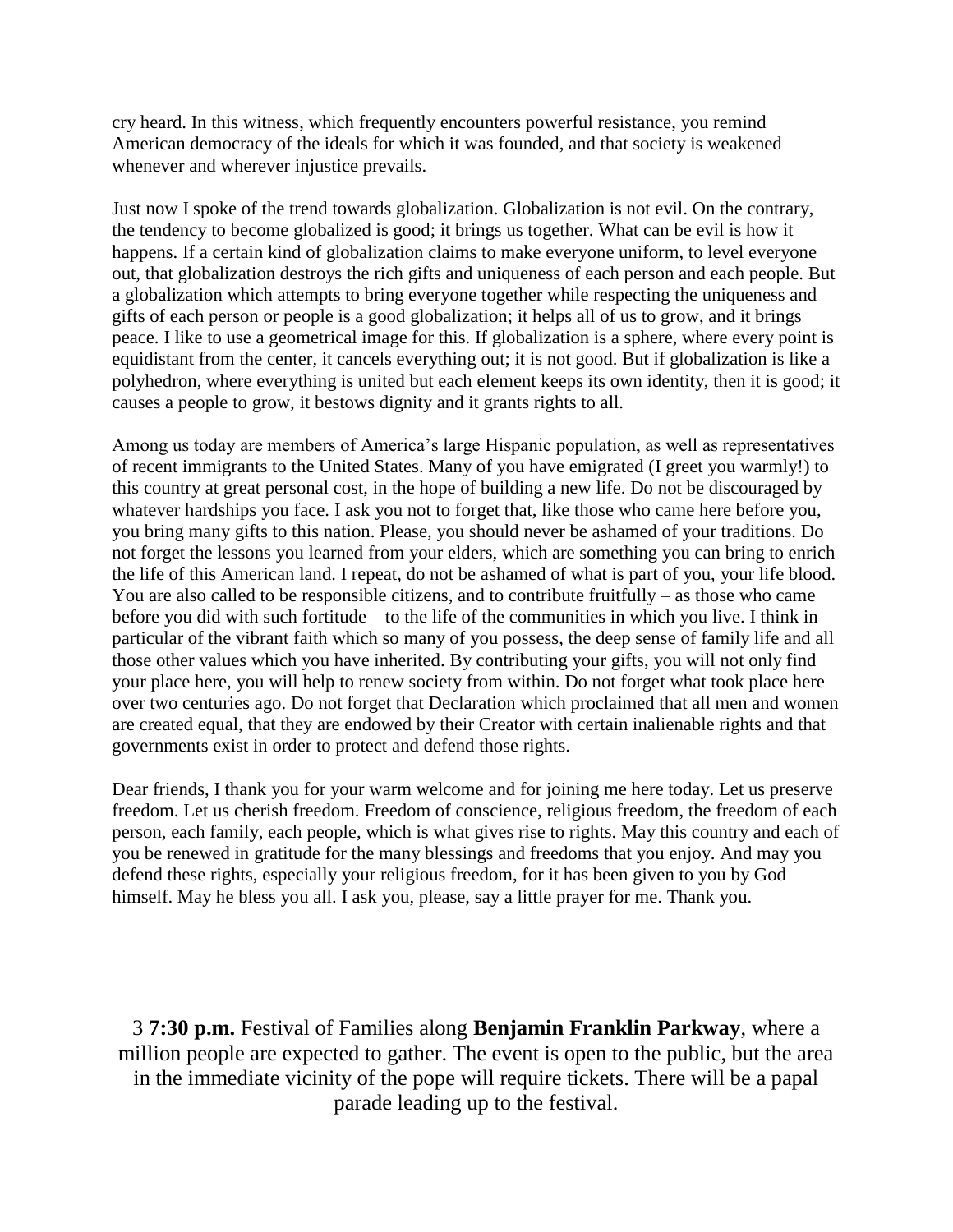#### **PRAYER VIGIL FOR THE FESTIVAL OF FAMILIES**

## *ADDRESS OF THE HOLY FATHER*

*B. Franklin Parkway, Philadelphia Saturday, 26 September 2015*

## **[\[Multimedia\]](http://w2.vatican.va/content/francesco/en/events/event.dir.html/content/vaticanevents/en/2015/9/26/usafamiglie.html)**

*Dear Brothers and Sisters, Dear Families,*

First of all, I want to thank the families who were willing to share their life stories with us. Thank you for your witness! It is always a gift to listen to families share their life experiences; it touches our hearts. We feel that they speak to us about things that are very personal and unique, which in some way involve all of us. In listening to their experiences, we can feel ourselves drawn in, challenged as married couples and parents, as children, brothers and sisters, and grandparents.

As I was listening, I was thinking how important it is for us to share our home life and to help one another in this marvelous and challenging task of "being a family".

Being with you makes me think of one of the most beautiful mysteries of our Christian faith. God did not want to come into the world other than through a family. God did not want to draw near to humanity other than through a home. God did not want any other name for himself than Emmanuel (cf. *Mt* 1:23). He is "God with us". This was his desire from the beginning, his purpose, his constant effort: to say to us: "I am God with you, I am God for you". He is the God who from the very beginning of creation said: "It is not good for man to be alone" (*Gen* 2:18). We can add: it is not good for woman to be alone, it is not good for children, the elderly or the young to be alone. It is not good. That is why a man leaves his father and mother, and clings to his wife, and the two of them become one flesh (cf. *Gen* 2:24). The two are meant to be a home, a family.

From time immemorial, in the depths of our heart, we have heard those powerful words: it is not good for you to be alone. The family is the great blessing, the great gift of this "God with us", who did not want to abandon us to the solitude of a life without others, without challenges, without a home.

God does not dream by himself, he tries to do everything "with us". His dream constantly comes true in the dreams of many couples who work to make their life that of a family.

That is why the family is the living symbol of the loving plan of which the Father once dreamed. To want to form a family is to resolve to be a part of God's dream, to choose to dream with him,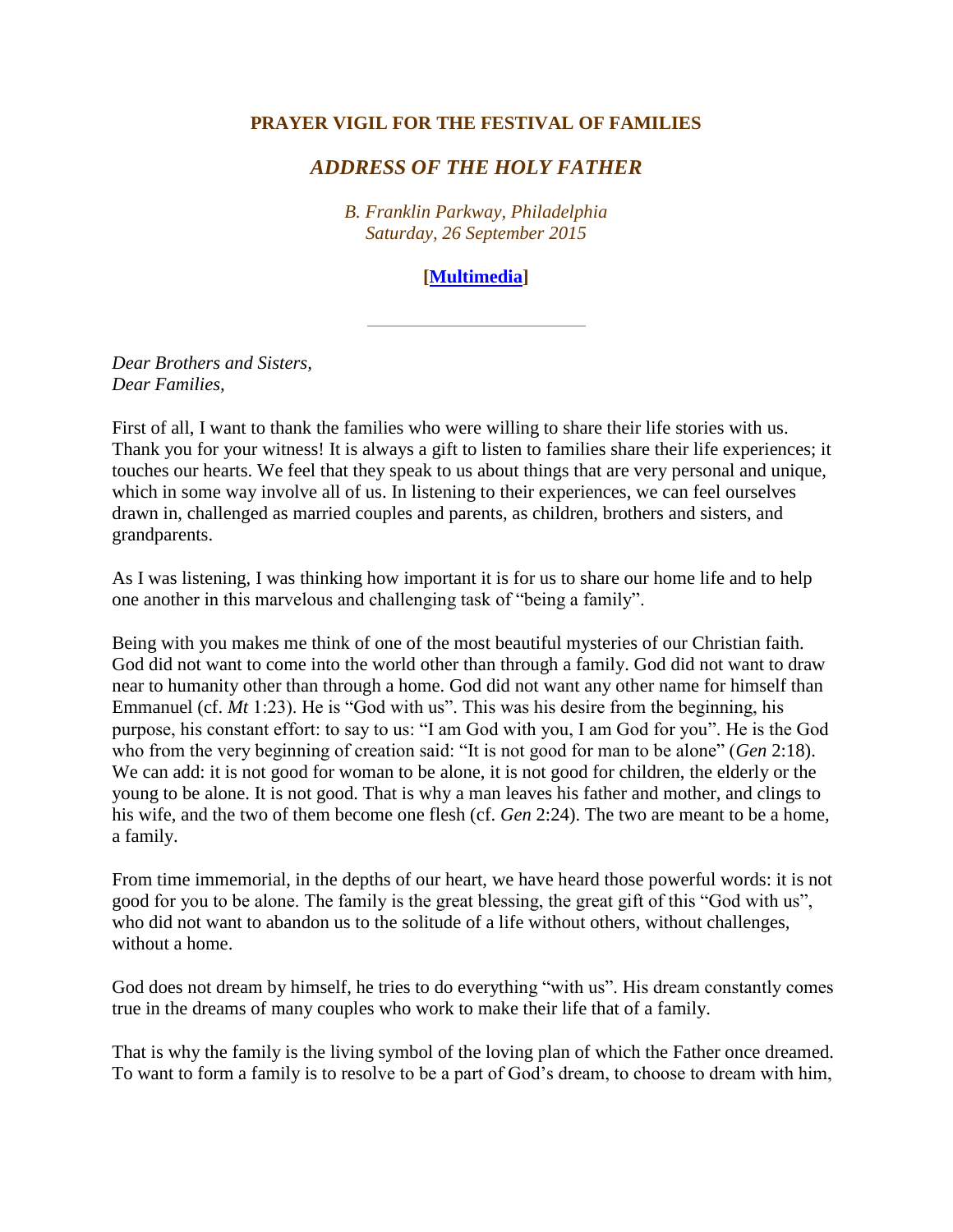to want to build with him, to join him in this saga of building a world where no one will feel alone, unwanted or homeless.

As Christians, we appreciate the beauty of the family and of family life as the place where we come to learn the meaning and value of human relationships. We learn that "to love someone is not just a strong feeling – it is a decision, it is a judgment, it is a promise" (Erich Fromm, *The Art of Loving*). We learn to stake everything on another person, and we learn that it is worth it.

Jesus was not a confirmed bachelor, far from it! He took the Church as his bride, and made her a people of his own. He laid down his life for those he loved, so that his bride, the Church, could always know that he is God with us, his people, his family. We cannot understand Christ without his Church, just as we cannot understand the Church without her spouse, Christ Jesus, who gave his life out of love, and who makes us see that it is worth the price.

Laying down one's life out of love is not easy. As with the Master, "staking everything" can sometimes involve the cross. Times when everything seems uphill. I think of all those parents, all those families who lack employment or workers' rights, and how this is a true cross. How many sacrifices they make to earn their daily bread! It is understandable that, when these parents return home, they are so weary that they cannot give their best to their children.

I think of all those families which lack housing or live in overcrowded conditions. Families which lack the basics to be able to build bonds of closeness, security and protection from troubles of any kind.

I think of all those families which lack access to basic health services. Families which, when faced with medical problems, especially those of their younger or older members, are dependent on a system which fails to meet their needs, is insensitive to their pain, and forces them to make great sacrifices to receive adequate treatment.

We cannot call any society healthy when it does not leave real room for family life. We cannot think that a society has a future when it fails to pass laws capable of protecting families and ensuring their basic needs, especially those of families just starting out. How many problems would be solved if our societies protected families and provided households, especially those of recently married couples, with the possibility of dignified work, housing and healthcare services to accompany them throughout life.

God's dream does not change; it remains intact and it invites us to work for a society which supports families. A society where bread, "fruit of the earth and the work of human hands" continues to be put on the table of every home, to nourish the hope of its children.

Let us help one another to make it possible to "stake everything on love". Let us help one another at times of difficulty and lighten each other's burdens. Let us support one another. Let us be families which are a support for other families.

Perfect families do not exist. This must not discourage us. Quite the opposite. Love is something we learn; love is something we live; love grows as it is "forged" by the concrete situations which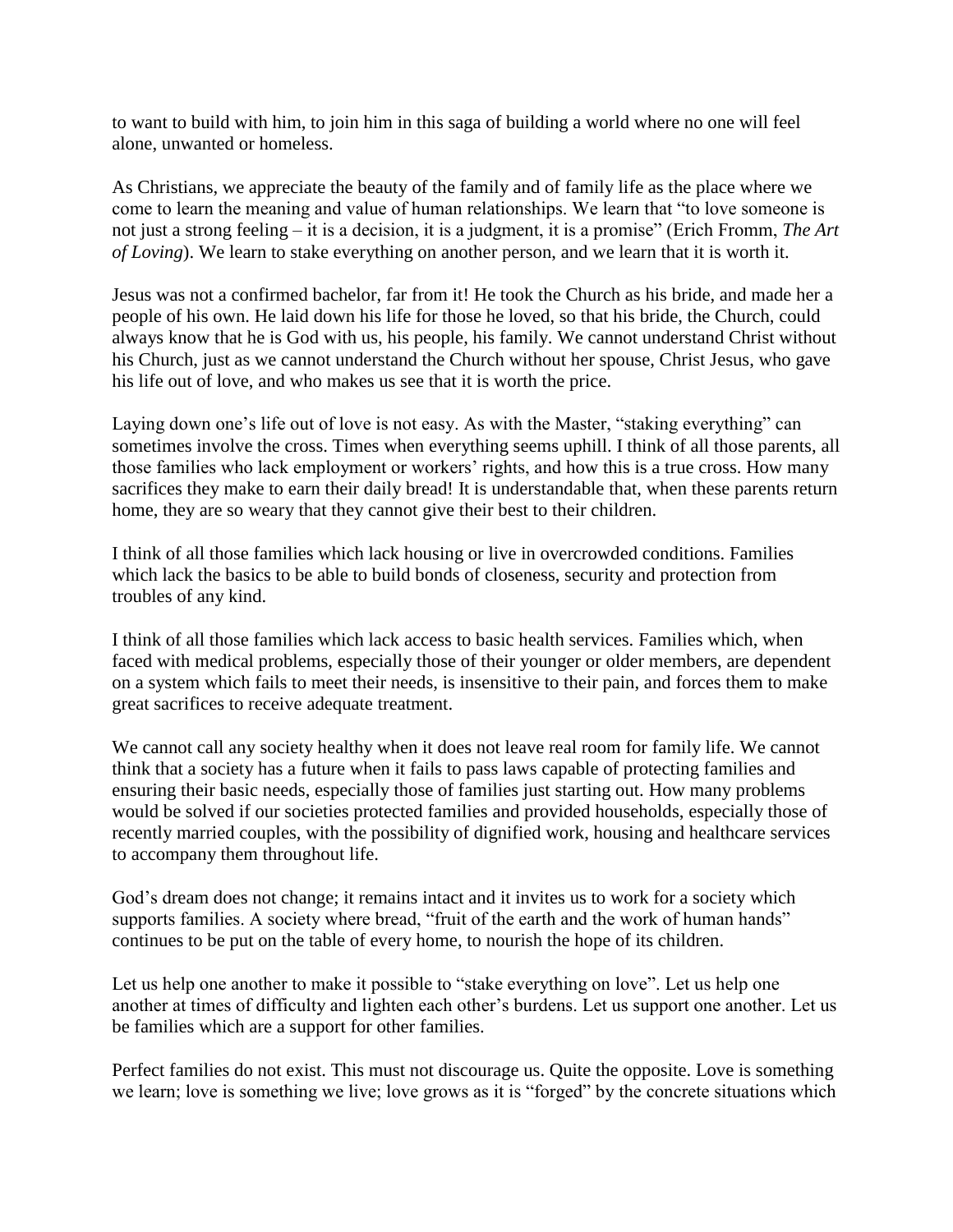each particular family experiences. Love is born and constantly develops amid lights and shadows. Love can flourish in men and women who try not to make conflict the last word, but rather a new opportunity. An opportunity to seek help, an opportunity to question how we need to improve, an opportunity to discover the God who is with us and never abandons us. This is a great legacy that we can give to our children, a very good lesson: we make mistakes, yes; we have problems, yes. But we know that that is not really what counts. We know that mistakes, problems and conflicts are an opportunity to draw closer to others, to draw closer to God.

This evening we have come together to pray, to pray as a family, to make our homes the joyful face of the Church. To meet that God who did not want to come into our world in any other way than through a family. To meet "God with us", the God who is always in our midst.

Here is the off the cuff Address:

## **Philadelphia, September 26, 2015 [\(ZENIT.org\)](http://www.zenit.org/) [Staff Reporter](http://www.zenit.org/en/authors/staff-reporter) | 5263 hits**

Here is a ZENIT transcription and translation of the address Pope Francis gave this evening at the Festival of Families at the World Meeting of Families. He chose not to follow his prepared text and instead gave the following address off-the-cuff.

\* \* \*

Dear brothers and sisters, dear families,

Thank you to those who have given their testimonies. Thank you to those who have brought us joy with their art, with beauty, which is the path to reach God. Beauty brings us to God. And a true testimony brings us to God, because God also is the truth, He is beauty, He is goodness, and a testimony given to serve is good, it makes us good people, because God is good. It brings us to God. All that is good, all that is true, all that is beautiful brings us to God. Because God is good, God is beautiful, God is the truth.

Thank you to everyone who gave us a message here and [thank you] for the presence of all of you, which is also a testimony, a true testimony that it is worthwhile to live as a family, that a society grows strong, grows in goodness, grows in beauty and truly grows if it is built on the foundation of the family.

Once, a boy asked me — you know that children ask hard questions — he asked me, "Father, what did God do before He created the world?" I can tell you that it was hard for me to come up with an answer. I told him what I'm saying now to you. Before creating the world, God loved, because God is love. But there was so much love that He had within Himself, this love between the Father and the Son and the Holy Spirit, it was so great, so overflowing that — I don't know if this is very theological, but you'll understand what I mean — it was so great that He couldn't be egotistical. He had to come out of Himself so as to have that which He could love outside of Himself.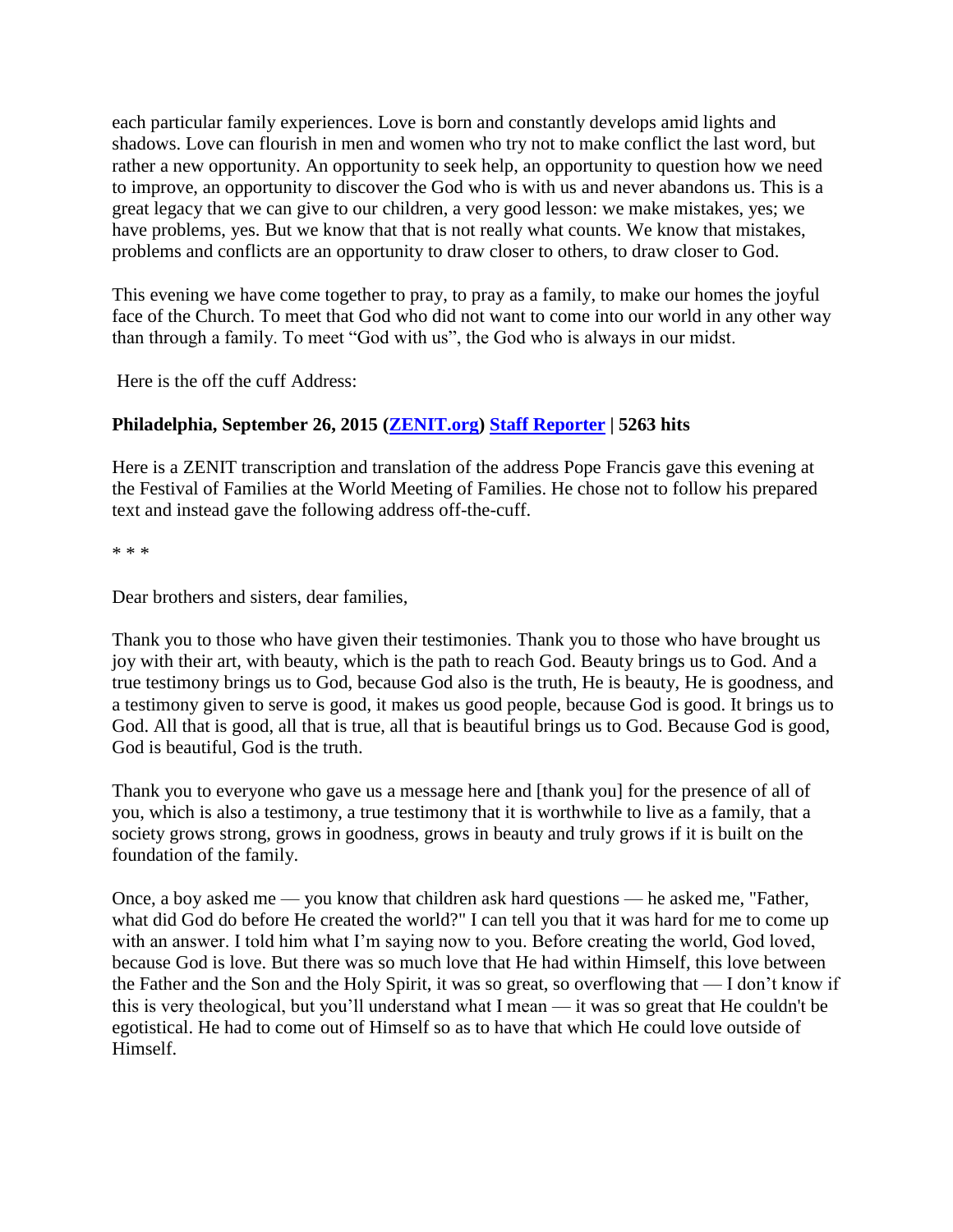And there God created the world. There God made this marvel in which we live and, since we're a little mixed up, we are destroying it. But the most beautiful thing that God made, the Bible says, was the family. He created man and woman, and He gave them everything. He gave them the world! Grow, multiply, cultivate the earth, make it produce, make it grow. He presented to a family all of the love that He made in this marvelous creation.

Let's go back a bit. All of the love that God has in Himself, all of the beauty that God has in Himself, all of the truth that God has in Himself, He gives to the family. And a family is truly a family when it is able to open its arms and receive all of this love.

Obviously, earthly paradise is here no longer. Life has its problems. Men, because of the devil's astuteness, learned to have divisions among themselves. And all of this love that God had given was nearly lost. And shortly thereafter, the first crime, the first fratricide. A brother kills another brother: war. The love, the beauty, and the truth of God — and the destruction of war. And between these two poles, we walk today. We have to decide. We have to decide on which path to walk.

But let's go back. When the man and his wife made the mistake and distanced themselves from God, God did not leave them alone. There was so much love, so much love that He began to walk with humanity. He began to walk with His people, until the fullness of time arrived, and He gave the greatest sign of His love, His Son.

And His Son, where did He send Him? To a palace? To a city, to start a business? He sent Him to a family! God came into the world in a family.

And he was able to do this because this family was a family that had its heart open to love, that had the doors open to love. Let's think of Mary, this young woman. She couldn't believe it. "How can this be?" And when it was explained to her, she obeyed. Let's think of Joseph, full of dreams to form a household. He finds himself with this surprise that he doesn't understand. He accepts. He obeys. And in the obedience of love of this woman, Mary, and of this man, Joseph, a family is created into which comes God.

God always knocks at the door of hearts. He likes to do this. It comes from His heart. But, do you know what He likes best? To knock on the doors of families and find families that are united, to find families that love each other, to find the families that bring up their children and educate them and help them to keep going forward and that create a society of goodness, of truth, and of beauty.

We are in the Festival of Families. The family has a divine passport, is that clear? The passport that a family has is issued it by God, so that within its heart, truth, love, and beauty would grow more and more.

Sure, one of you could say to me, "Father, you speak this way because you're single." In families, there are difficulties. In families, we argue; in families, sometimes the plates fly; in families, the children give us headaches. And I'm not even going to mention the mother-in-law. But in families, there is always, always, the cross. Always. Because the love of God, of the Son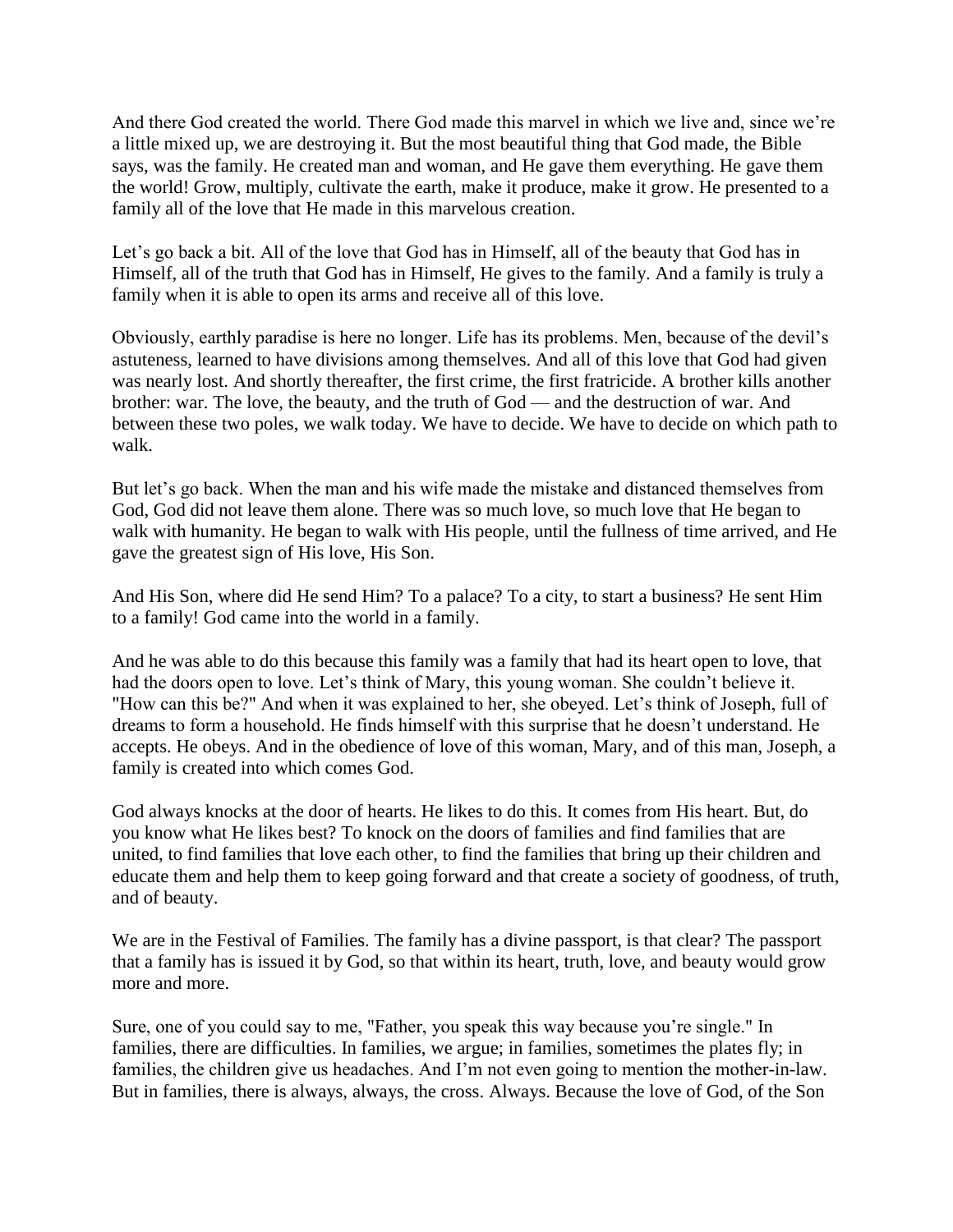of God, also opened for us this path. But, in families as well, after the cross, there is the resurrection. Because the Son of God opened for us this path. Because of this, the family is forgive the term I'll use — it is a factory of hope, of hope of life and of resurrection. God was the one who opened this path.

And the children. The children make us work. We, too, as sons and daughters also created work.

Sometimes, at home, I see some of my collaborators who come into work with dark circles under their eyes. They have a baby who is a month old, or two moths old, and I ask them, "You didn't sleep?" "Oh no, he cried all night long." In families, there are difficulties, but these difficulties are overcome with love. Hate doesn't overcome any difficulty. Division of hearts doesn't overcome any difficulty. Only love is capable of overcoming difficulties. Love is a festival. Love is joy. Love is to keep moving forward.

And I don't want to continue talking, because this will get too long. But I would like to stress two points regarding the family which I would like you to pay special attention to. Not only would I like you to do this, but we must pay special attention to this: the children and the grandparents. Children and young people are the future, they are the strength, those who take us forward. They are the ones in which we place our hope. Grandparents are the memory of a family, they are the ones who gave us the faith, transmitted to us the faith.

To take care of the grandparents and to take care of the children is the sign of love — I don't know if it's the greatest but I would say the most promising [sign of love] of the family, because it promises the future. A people that does not know how to care for the children and a people that does not know how to care for the grandparents is a people without a future, because it doesn't have strength and it doesn't have the memory that will carry it forward.

And well, the family is beautiful, but it is costly. It brings problems. In the family, sometimes there is enmity. The husband fights with the wife or they give each other dirty looks, or the children with the parents … I advise one thing: Never end the day without making peace in the family. In a family, a day cannot end at war.

May God bless you. May God give you strength. May God strengthen you to keep moving forward. Let us care for the family. Let us defend the family, because there, there, our future is in play. Thank you, may God bless you and pray for me, please.

[Transcription and translation by ZENIT]

# *Sept. 27 Philadelphia*

4 **9:15 a.m.** Meeting with 300 to 350 bishops from around the world at St. Martin's Chapel, at **St. Charles Borromeo Seminary**.

#### **MEETING WITH VICTIMS OF SEXUAL ABUSE**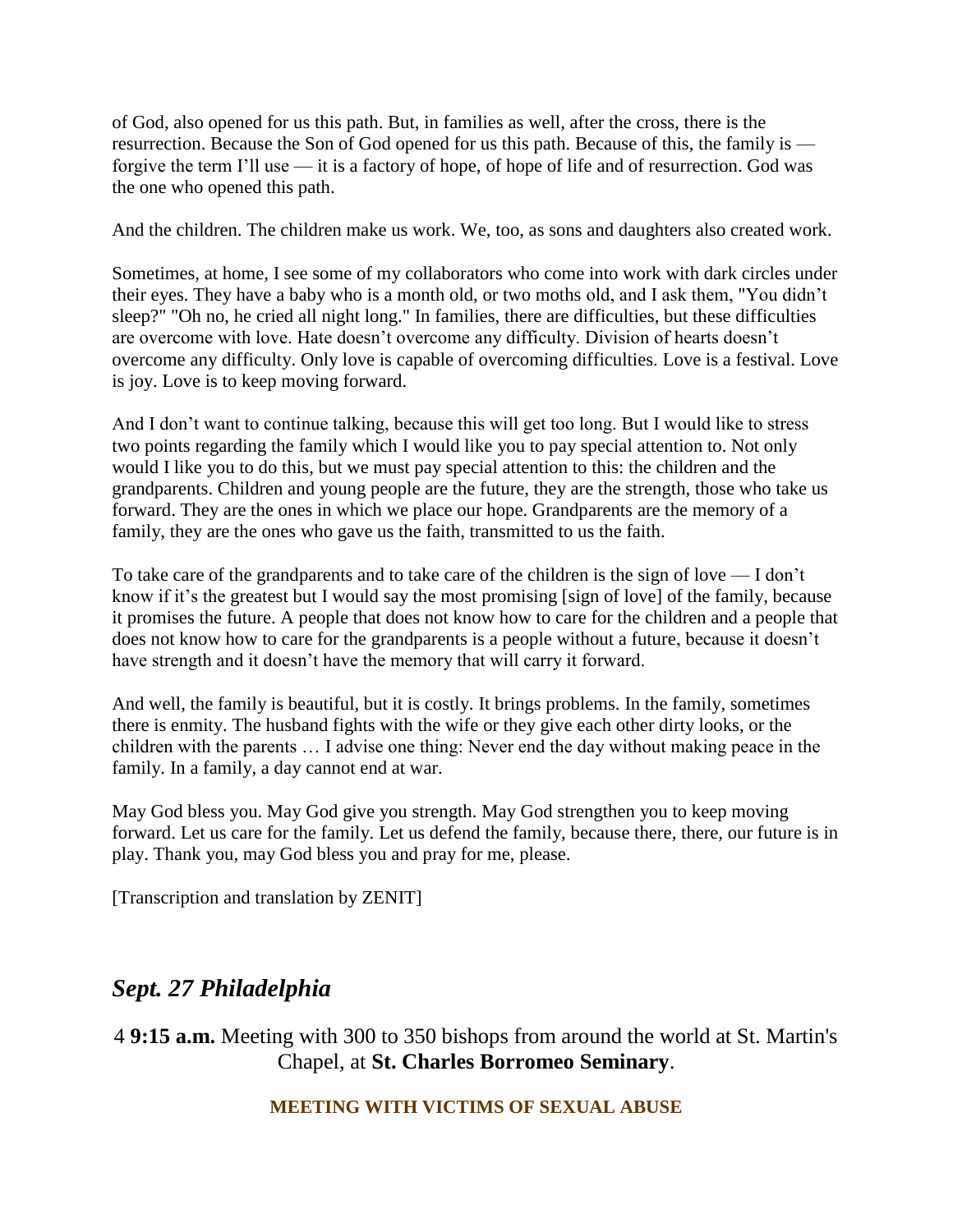## *ADDRESS OF THE HOLY FATHER*

*St. Charles Borromeo Seminary, Philadelphia Sunday, 27 September 2015*

#### **[\[Multimedia\]](http://w2.vatican.va/content/francesco/en/events/event.dir.html/content/vaticanevents/en/2015/9/27/usavittimeabusi.html)**

My dearest brothers and sisters in Christ, I am grateful for this opportunity to meet you, I am blessed by your presence. Thank you for corning here today.

Words cannot fully express my sorrow for the abuse you suffered. You are precious children of God who should always expect our protection, our care and our love. I am profoundly sorry that your innocence was violated by those who you trusted. In some cases the trust was betrayed by members of your own family, in other cases by priests who carry a sacred responsibility for the care of soul. In all circumstances, the betrayal was a terrible violation of human dignity.

For those who were abused by a member of the clergy, I am deeply sorry for the times when you or your family spoke out, to report the abuse, but you were not heard or believed. Please know that the Holy Father hears you and believes you. I deeply regret that some bishops failed in their responsibility to protect children. It is very disturbing to know that in some cases bishops even were abusers. I pledge to you that we will follow the path of truth wherever it may lead. Clergy and bishops will be held accountable when they abuse or fail to protect children.

We are gathered here in Philadelphia to celebrate God's gift of family life. Within our family of faith and our human families, the sins and crimes of sexual abuse of children must no longer be held in secret and in shame. As we anticipate the Jubilee Year of Mercy, your presence, so generously given despite the anger and pain you have experienced, reveals the merciful heart of Christ. Your stories of survival, each unique and compelling, are powerful signs of the hope that comes from the Lord's promise to be with us always.

It is good to know that you have brought family members and friends with you today. I am grateful for their compassionate support and pray that many people of the Church will respond to the call to accompany those who have suffered abuse. May the Door of Mercy be opened wide in our dioceses, our parishes, our homes and our hearts, to receive those who were abused and to seek the path to forgiveness by trusting in the Lord. We promise to support your continued healing and to always be vigilant to protect the children of today and tomorrow.

When the disciples who walked with Jesus on the road to Emmaus recognized that He was the Risen Lord, they asked Jesus to stay with them. Like those disciples, I humbly beg you and all survivors of abuse to stay with us, to stay with the Church, and that together, as pilgrims on the journey of faith, we might find our way to the Father.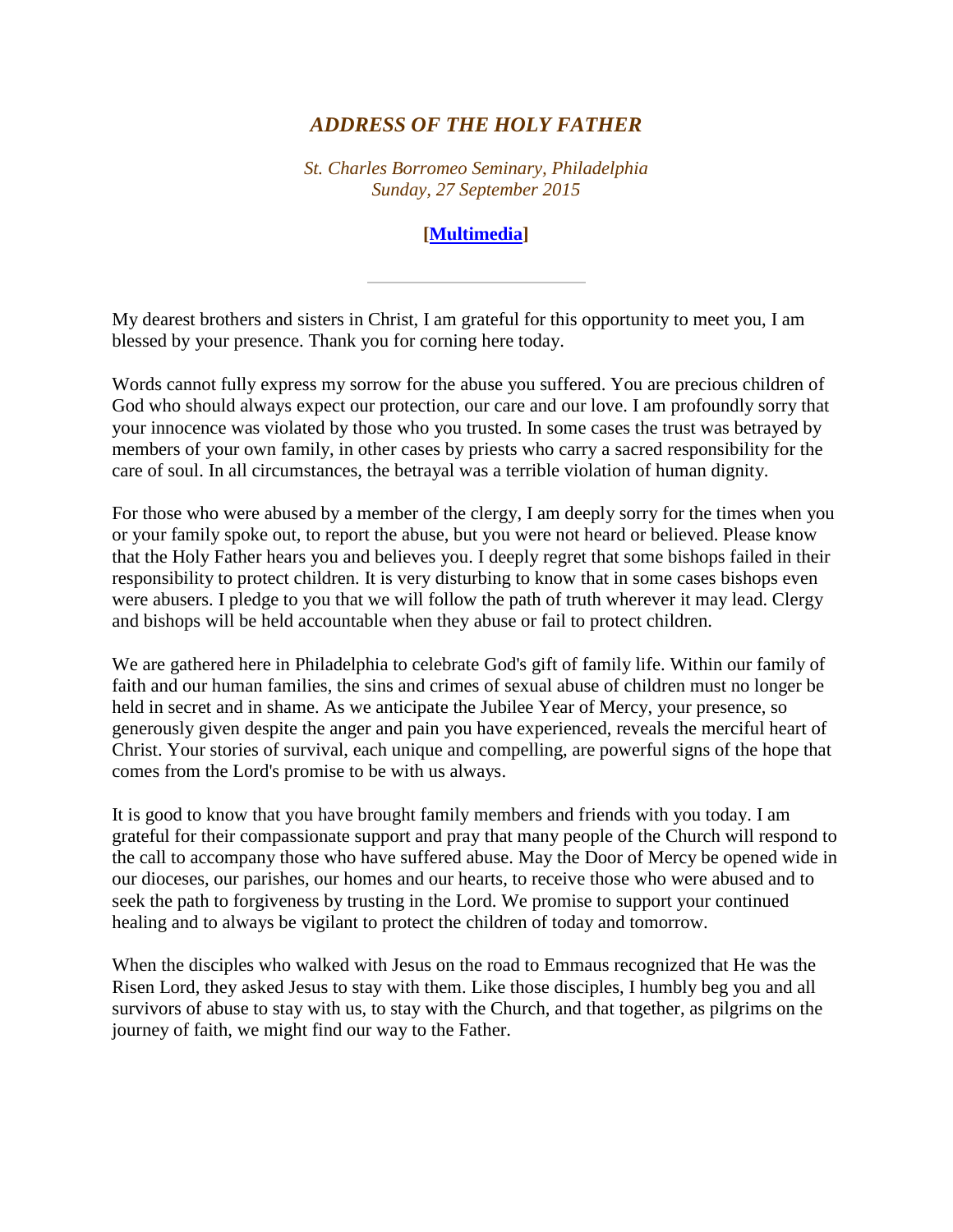#### **MEETING WITH BISHOPS TAKING PART IN THE WORLD MEETING OF FAMILIES**

## *ADDRESS OF THE HOLY FATHER*

*St. Charles Borromeo Seminary, Chapel of Saint Martin, Philadelphia Sunday, 27 September 2015*

## **[\[Multimedia\]](http://w2.vatican.va/content/francesco/en/events/event.dir.html/content/vaticanevents/en/2015/9/27/usavescovifesta.html)**

#### *Dear Brother Bishops,*

Good morning. I am deeply pained by the stories, the sufferings and the pain of minors who were sexually abused by priests. I continue to be ashamed that persons charged with the tender care of those little ones abused them and caused them grave harm. I deeply regret this. God weeps. The crimes and sins of sexual abuse of minors may no longer be kept secret; I commit myself to ensuring that the Church makes every effort to protect minors and I promise that those responsible will be held to account. Survivors of abuse have become true heralds of hope and ministers of mercy; humbly we owe our gratitude to each of them and to their families for their great courage in shedding the light of Christ on the evil sexual abuse of minors. I say this because I have just met with a group of persons abused as children, who are helped and accompanied here in Philadelphia with particular care by Archbishop Chaput, and we felt that I should communicate this to you.

I am happy to be able to share these moments of pastoral reflection with you, amid the joyful celebrations for the World Meeting of Families. I am speaking in Spanish because they told me that you all know Spanish.

For the Church, the family is not first and foremost a cause for concern, but rather the joyous confirmation of God's blessing upon the masterpiece of creation. Every day, all over the world, the Church can rejoice in the Lord's gift of so many families who, even amid difficult trials, remain faithful to their promises and keep the faith!

I would say that the foremost pastoral challenge of our changing times is to move decisively towards recognizing this gift. For all the obstacles we see before us, gratitude and appreciation should prevail over concerns and complaints. The family is the fundamental locus of the covenant between the Church and God's creation, with that creation which God blessed on the last day with a family. Without the family, not even the Church would exist. Nor could she be what she is called to be, namely "a sign and instrument of communion with God and of the unity of the entire human race" (*[Lumen Gentium](http://www.vatican.va/archive/hist_councils/ii_vatican_council/documents/vat-ii_const_19641121_lumen-gentium_en.html)*, 1).

Needless to say, our understanding, shaped by the interplay of ecclesial faith and the conjugal experience of sacramental grace, must not lead us to disregard the unprecedented changes taking place in contemporary society, with their social, cultural – and, sadly, also legal – effects on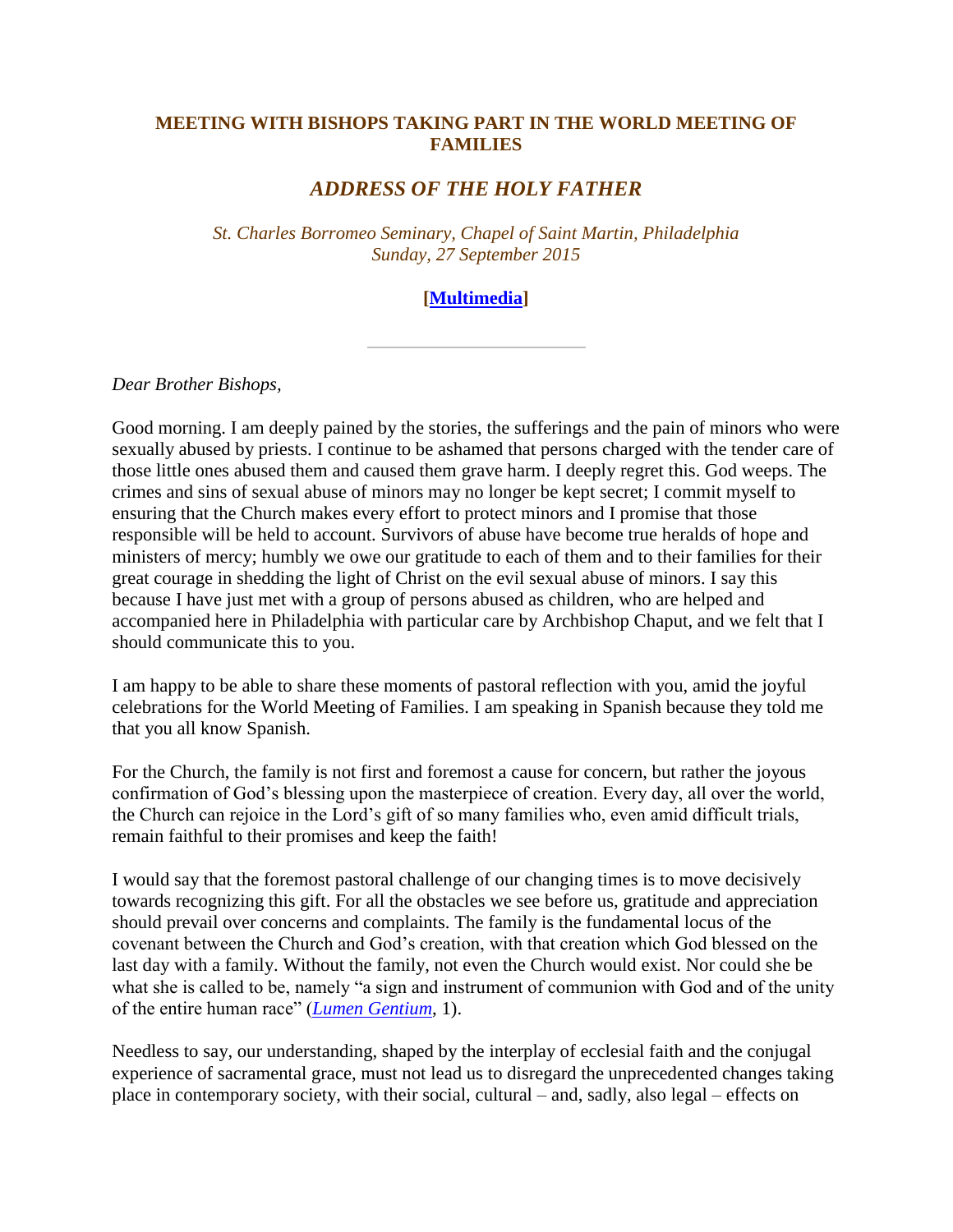family bonds. These changes affect all of us, believers and non-believers alike. Christians are not "immune" to the changes of their times. This concrete world, with all its many problems and possibilities, is where we must live, believe and proclaim.

Until recently, we lived in a social context where the similarities between the civil institution of marriage and the Christian sacrament were considerable and shared. The two were interrelated and mutually supportive. This is no longer the case. To describe our situation today, I would use two familiar images: our neighborhood stores and our large supermarkets.

There was a time when one neighborhood store had everything one needed for personal and family life. The products may not have been cleverly displayed, or offered much choice, but there was a personal bond between the shopkeeper and his customers. Business was done on the basis of trust, people knew one another, they were all neighbors. They trusted one another. They built up trust. These stores were often simply known as "the local market".

Then a different kind of store grew up: the supermarket. Huge spaces with a great selection of merchandise. The world seems to have become one of these great supermarkets; our culture has become more and more competitive. Business is no longer conducted on the basis of trust; others can no longer be trusted. There are no longer close personal relationships. Today's culture seems to encourage people not to bond with anything or anyone, not to trust. The most important thing nowadays seems to be follow the latest trend or activity. This is even true of religion. Today consumption seems to determine what is important. Consuming relationships, consuming friendships, consuming religions, consuming, consuming… Whatever the cost or consequences. A consumption which does not favor bonding, a consumption which has little to do with human relationships. Social bonds are a mere "means" for the satisfaction of "my needs". The important thing is no longer our neighbor, with his or her familiar face, story and personality.

The result is a culture which discards everything that is no longer "useful" or "satisfying" for the tastes of the consumer. We have turned our society into a huge multicultural showcase tied only to the tastes of certain "consumers", while so many others only "eat the crumbs which fall from their masters' table" (*Mt* 15:27).

This causes great harm; it greatly wounds our culture. I dare say that at the root of so many contemporary situations is a kind of impoverishment born of a widespread and radical sense of loneliness. Running after the latest fad, accumulating "friends" on one of the social networks, we get caught up in what contemporary society has to offer. Loneliness with fear of commitment in a limitless effort to feel recognized.

Should we blame our young people for having grown up in this kind of society? Should we condemn them for living in this kind of a world? Should they hear their pastors saying that "it was all better back then", "the world is falling apart and if things go on this way, who knows where we will end up?" It makes me think of an Argentine tango! No, I do not think that this is the way. As shepherds following in the footsteps of the Good Shepherd, we are asked to seek out, to accompany, to lift up, to bind up the wounds of our time. To look at things realistically, with the eyes of one who feels called to action, to pastoral conversion. The world today demands this pastoral conversion on our part. "It is vitally important for the Church today to go forth and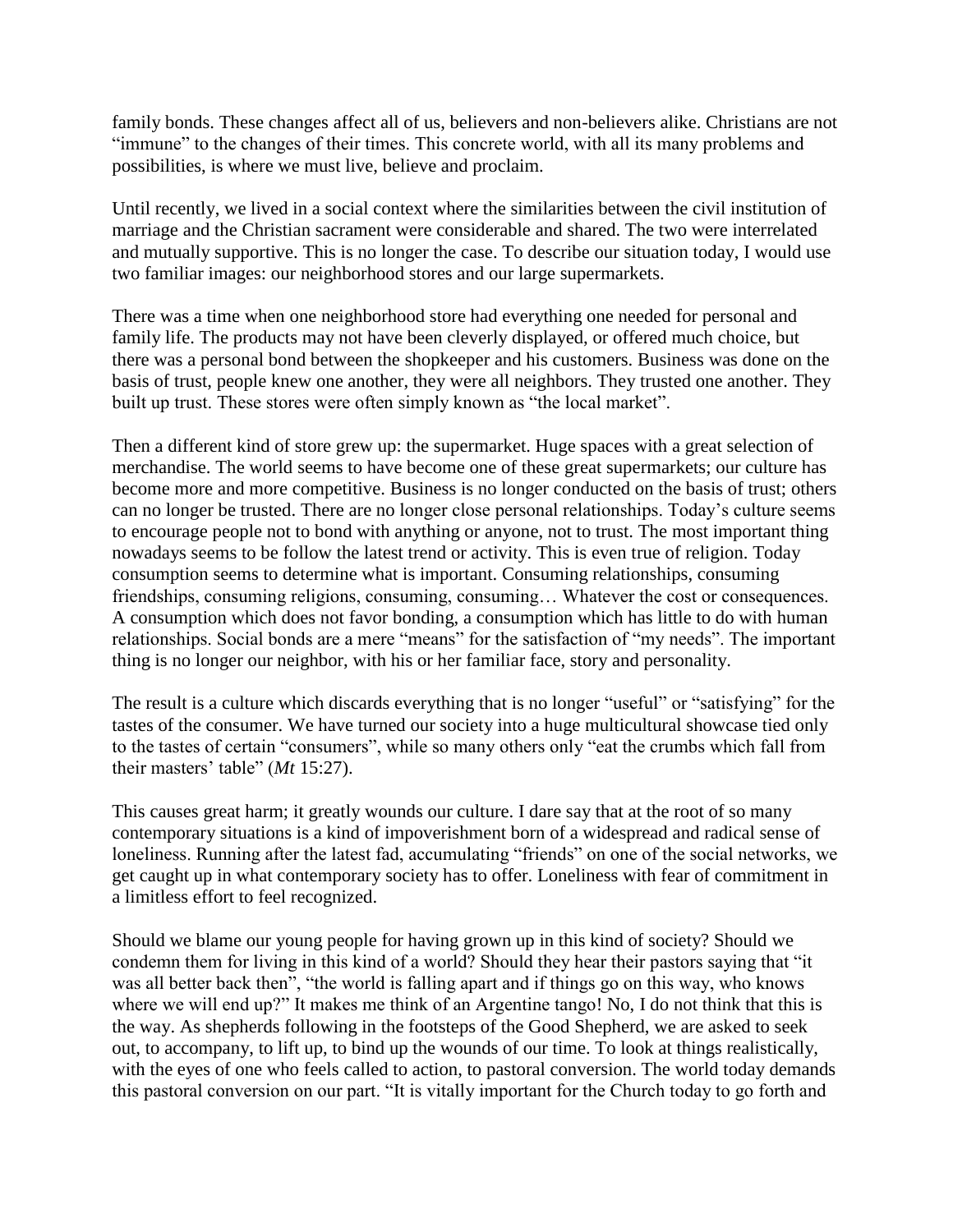preach the Gospel to all: to all places, on all occasions, without hesitation, reluctance or fear. The joy of the Gospel is for all people: no one can be excluded" (*[Evangelii Gaudium](http://w2.vatican.va/content/francesco/en/apost_exhortations/documents/papa-francesco_esortazione-ap_20131124_evangelii-gaudium.html)*, 23). The Gospel is not a product to be consumed; it is not a part of this culture of consumption.

We would be mistaken, however, to see this "culture" of the present world as mere indifference towards marriage and the family, as pure and simple selfishness. Are today's young people hopelessly timid, weak, inconsistent? We must not fall into this trap. Many young people, in the context of this culture of discouragement, have yielded to a form of unconscious acquiescence. They are afraid, deep down, paralyzed before the beautiful, noble and truly necessary challenges. Many put off marriage while waiting for ideal conditions, when everything can be perfect. Meanwhile, life goes on, without really being lived to the full. For knowledge of life's true pleasures only comes as the fruit of a long-term, generous investment of our intelligence, enthusiasm and passion.

Addressing Congress, a few days ago, I said that we are living in a culture which pressures some young people not to start a family because they lack the material means to do so, and others because they are so well off that they are happy as they are. That is the temptation, not to start a family.

As pastors, we bishops are called to collect our energies and to rebuild enthusiasm for making families correspond ever more fully to the blessing of God which they are! We need to invest our energies not so much in rehearsing the problems of the world around us and the merits of Christianity, but in extending a sincere invitation to young people to be brave and to opt for marriage and the family. In Buenos Aires, many women used to complain about their children who were 30, 32 or 34 years old and still single: "I don't know what to do" – "Well, stop ironing their shirts!" Young people have to be encouraged to take this risk, but it is a risk of fruitfulness and life.

Here too, we need a bit of holy *parrhesia* on the part of bishops. "Why aren't you married?" "Yes, I have a fiancée, but we don't know… maybe yes, maybe no… We're saving some money for the party, for this or that…" The holy *parrhesia* to accompany them and make them grow towards the commitment of marriage.

A Christianity which "does" little in practice, while incessantly "explaining" its teachings, is dangerously unbalanced. I would even say that it is stuck in a vicious circle. A pastor must show that the "Gospel of the family" is truly "good news" in a world where self-concern seems to reign supreme! We are not speaking about some romantic dream: the perseverance which is called for in having a family and raising it transforms the world and human history. Families transform the world and history.

A pastor serenely yet passionately proclaims the word of God. He encourages believers to aim high. He will enable his brothers and sisters to hear and experience God's promise, which can expand their experience of motherhood and fatherhood within the horizon of a new "familiarity" with God (*Mk* 3:31-35).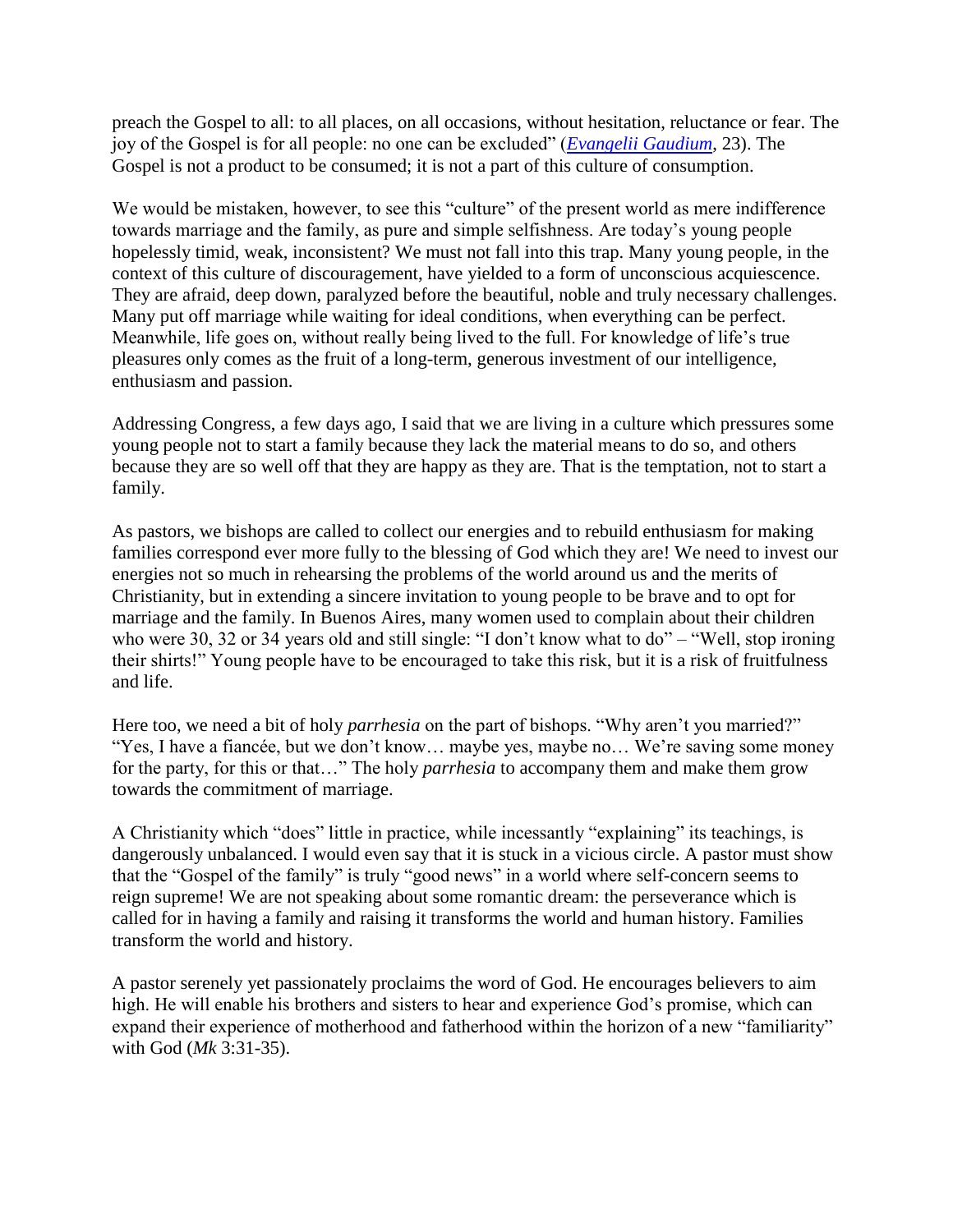A pastor watches over the dreams, the lives and the growth of his flock. This "watchfulness" is not the result of talking but of shepherding. Only one capable of standing "in the midst of" the flock can be watchful, not someone who is afraid of questions, afraid of contact and accompaniment. A pastor keeps watch first and foremost with prayer, supporting the faith of his people and instilling confidence in the Lord, in his presence. A pastor remains vigilant by helping people to lift their gaze at times of discouragement, frustration and failure. We might well ask whether in our pastoral ministry we are ready to "waste" time with families. Whether we are ready to be present to them, sharing their difficulties and joys.

Naturally, experiencing the spirit of this joyful familiarity with God, and then spreading its powerful evangelical fruitfulness, has to be the primary feature of our lifestyle as bishops: a lifestyle of prayer and preaching the Gospel (*Acts* 6:4). I have always be struck by how, in the early days of the Church, the Hellenists complained that their widows and orphans were not being well cared for. The apostles, of course, weren't able to handle this themselves, so they got together and came up with deacons. The Holy Spirit inspired them to create deacons and when Peter announced the decision, he explained: "We are going to choose seven men to take care of this; for our part, we have two responsibilities: prayer and preaching". What is the first job of bishops? To pray. The second job goes along with this: to preach. We are helped by this dogmatic definition. Unless I am wrong, Cardinal Müller helps us because he defines what is the role of the bishop. The bishop is charged to be a pastor, but to be a pastor first and foremost by his prayer and preaching, because everything else follows, if there is time.

By our own humble Christian apprenticeship in the familial virtues of God's people, we will become more and more like fathers and mothers (as did Saint Paul: cf. *1 Th* 2:7,11), and less like people who have simply learned to live without a family. Lack of contact with families makes us people who learn to live without a family, and this is not good. Our ideal is not to live without love! A good pastor renounces the love of a family precisely in order to focus all his energies, and the grace of his particular vocation, on the evangelical blessing of the love of men and women who carry forward God's plan of creation, beginning with those who are lost, abandoned, wounded, broken, downtrodden and deprived of their dignity. This total surrender to God's *agape* is certainly not a vocation lacking in tenderness and affection! We need but look to Jesus to understand this (cf. *Mt* 19:12). The mission of a good pastor, in the style of God – and only God can authorize this, not our own presumption! – imitates in every way and for all people the Son's love for the Father. This is reflected in the tenderness with which a pastor devotes himself to the loving care of the men and women of our human family.

For the eyes of faith, this is a most valuable sign. Our ministry needs to deepen the covenant between the Church and the family. I repeat this: to deepen the covenant between the Church and the family. Otherwise it becomes arid, and the human family will grow irremediably distant, by our own fault, from God's joyful good news, and will go to the latest supermarket to buy whatever product suits them then and there.

If we prove capable of the demanding task of reflecting God's love, cultivating infinite patience and serenity as we strive to sow its seeds in the frequently crooked furrows in which we are called to plant – for very often we really do have to sow in crooked furrows –, then even a Samaritan woman with five "non-husbands" will discover that she is capable of giving witness.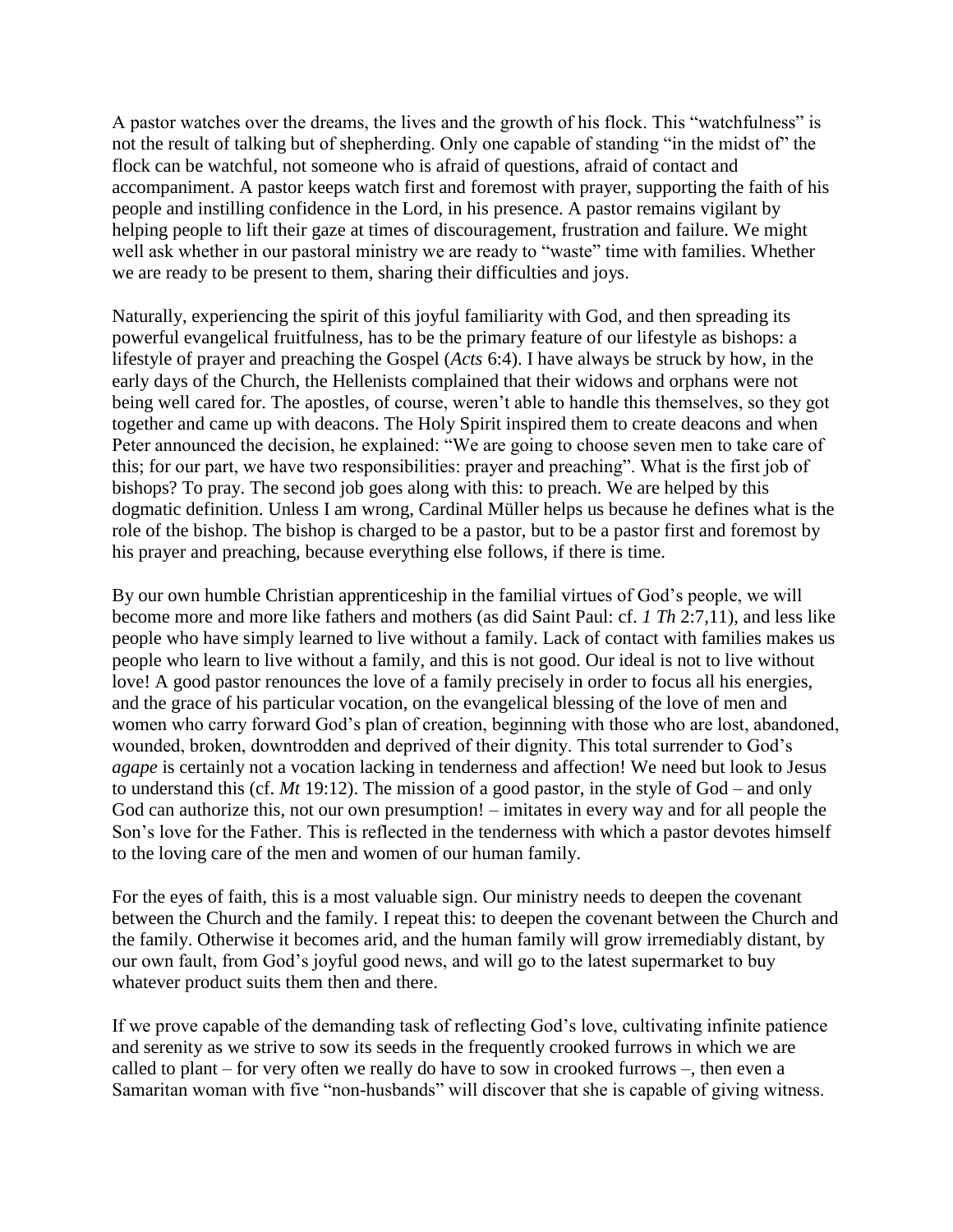And for every rich young man who with sadness feels that he has to calmly keep considering the matter, an older publican will come down from the tree and give fourfold to the poor, to whom, before that moment, he had never even given a thought.

My brothers, may God grant us this gift of a renewed closeness between the family and the Church. Families need it, the Church needs it, and we pastors need it.

The family is our ally, our window to the world; the family is the proof of an irrevocable blessing of God destined for all the children who in every age are born into this difficult yet beautiful creation which God has asked us to serve! Thank you.

5 **11 a.m.** Visit to **Curran-Fromhold Correctional Facility**, the largest prison operated by Philadelphia. He will meet with about 100 inmates and their families.

## **VISIT TO DETAINEES AT CURRAN-FROMHOLD CORRECTIONAL FACILITY**

# *ADDRESS OF THE HOLY FATHER*

*Philadelphia Sunday, 27 September 2015*

**[\[Multimedia\]](http://w2.vatican.va/content/francesco/en/events/event.dir.html/content/vaticanevents/en/2015/9/27/usadetenuti.html)**

*Dear Brothers and Sisters,*

Good morning. I am going to speak in Spanish because I don't speak English, but he [pointing to the interpreter] speaks good English and he is going to translate for me. Thank you for receiving me and giving me the opportunity to be here with you and to share this time in your lives. It is a difficult time, one full of struggles. I know it is a painful time not only for you, but also for your families and for all of society. Any society, any family, which cannot share or take seriously the pain of its children, and views that pain as something normal or to be expected, is a society "condemned" to remain a hostage to itself, prey to the very things which cause that pain.

I am here as a pastor, but above all as a brother, to share your situation and to make it my own. I have come so that we can pray together and offer our God everything that causes us pain, but also everything that gives us hope, so that we can receive from him the power of the resurrection.

I think of the Gospel scene where Jesus washes the feet of his disciples at the Last Supper. This was something his disciples found hard to accept. Even Peter refused, and told him: "You will never wash my feet" (*Jn* 13:8).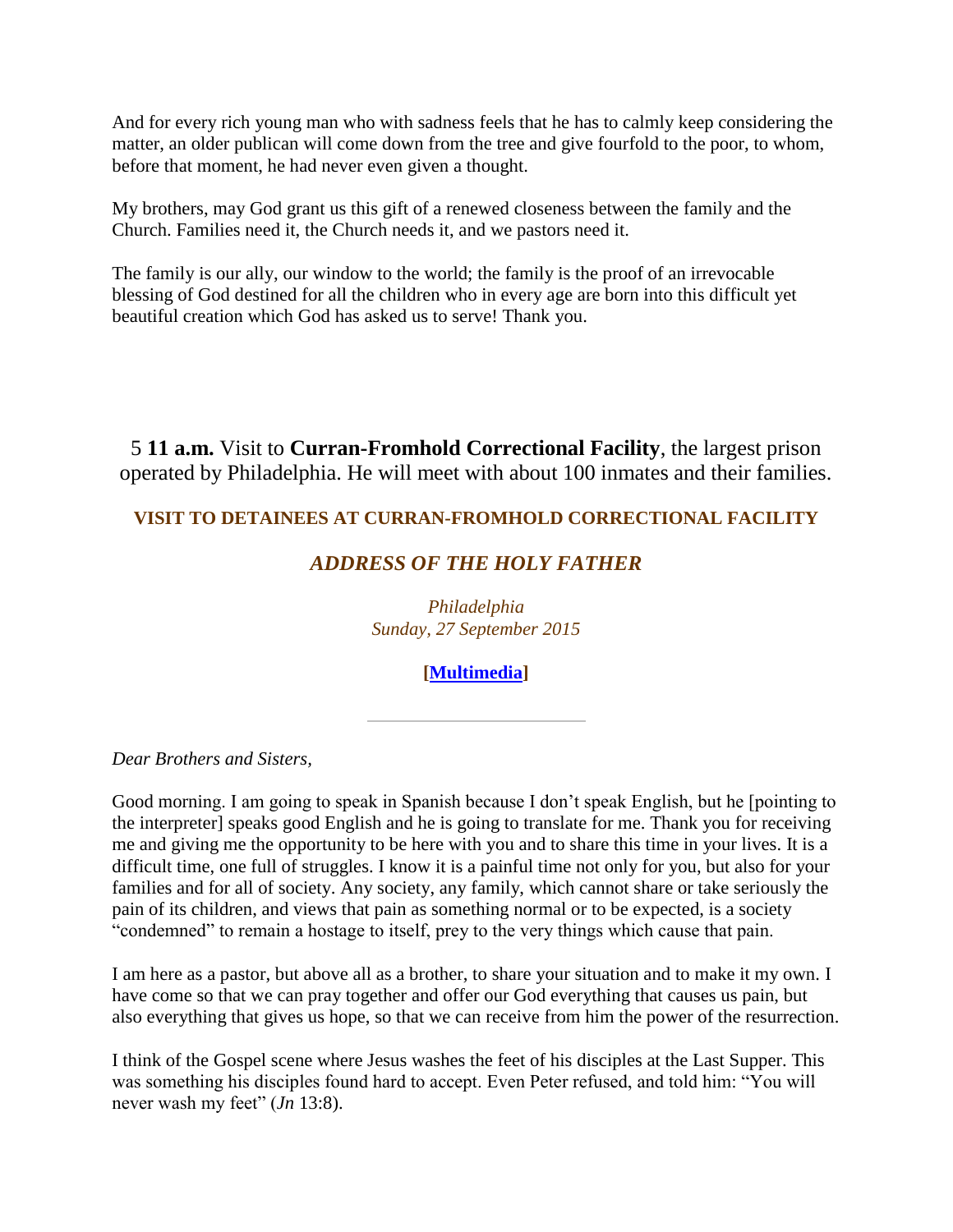In those days, it was the custom to wash someone's feet when they came to your home. That was how they welcomed people. The roads were not paved, they were covered with dust, and little stones would get stuck in your sandals. Everyone walked those roads, which left their feet dusty, bruised or cut from those stones. That is why we see Jesus washing feet, our feet, the feet of his disciples, then and now.

We all know that life is a journey, along different roads, different paths, which leave their mark on us.

We also know in faith that Jesus seeks us out. He wants to heal our wounds, to soothe our feet which hurt from travelling alone, to wash each of us clean of the dust from our journey. He doesn't ask us where we have been, he doesn't question us what about we have done. Rather, he tells us: "Unless I wash your feet, you have no share with me" (*Jn* 13:8). Unless I wash your feet, I will not be able to give you the life which the Father always dreamed of, the life for which he created you. Jesus comes to meet us, so that he can restore our dignity as children of God. He wants to help us to set out again, to resume our journey, to recover our hope, to restore our faith and trust. He wants us to keep walking along the paths of life, to realize that we have a mission, and that confinement is never the same thing as exclusion.

Life means "getting our feet dirty" from the dust-filled roads of life and history. All of us need to be cleansed, to be washed. All of us. Myself, first and foremost. All of us are being sought out by the Teacher, who wants to help us resume our journey. The Lord goes in search of us; to all of us he stretches out a helping hand.

It is painful when we see prison systems which are not concerned to care for wounds, to soothe pain, to offer new possibilities. It is painful when we see people who think that only others need to be cleansed, purified, and do not recognize that their weariness, pain and wounds are also the weariness, pain and wounds of society. The Lord tells us this clearly with a sign: he washes our feet so we can come back to the table. The table from which he wishes no one to be excluded. The table which is spread for all and to which all of us are invited.

This time in your life can only have one purpose: to give you a hand in getting back on the right road, to give you a hand to help you rejoin society. All of us are part of that effort, all of us are invited to encourage, help and enable your rehabilitation. A rehabilitation which everyone seeks and desires: inmates and their families, correctional authorities, social and educational programs. A rehabilitation which benefits and elevates the morale of the entire community and society.

I encourage you to have this attitude with one another and with all those who in any way are part of this institution. May you make possible new opportunities; may you blaze new trails, new paths.

All of us have something we need to be cleansed of, or purified from. All of us. May the knowledge of this fact inspire us all to live in solidarity, to support one another and seek the best for others.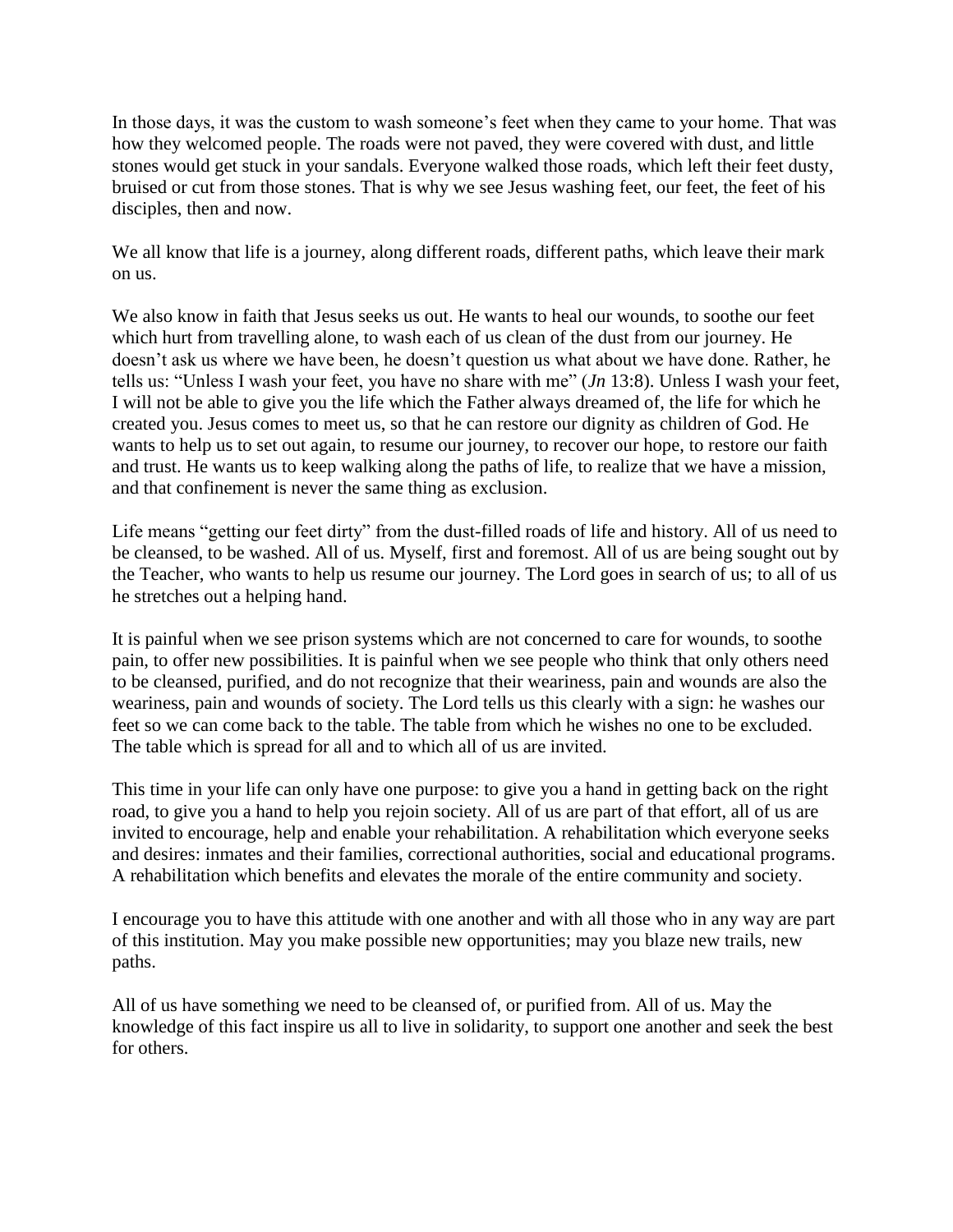Let us look to Jesus, who washes our feet. He is "the way, and the truth, and the life". He comes to save us from the lie that says no one can change, the lie of thinking that no one can change. Jesus helps us to journey along the paths of life and fulfillment. May the power of his love and his resurrection always be a path leading you to new life.

Just as we are, seated, let us silently ask the Lord to bless us. May the Lord bless you and keep you. May he make his face shine upon you and be gracious to you. May he lift up his countenance upon you and give you peace. Thank you.

*Impromptu comments at the end of the meeting:*

The chair you made is very nice, very beautiful. Thanks for your work.

6 **4 p.m.** Mass to conclude the World Meeting of Families along **Benjamin Franklin Parkway**, the centerpiece event of his visit. It is expected to draw more than a million people. There will be a papal parade before the mass.

# *HOMILY OF HIS HOLINESS POPE FRANCIS*

*B. Franklin Parkway, Philadelphia Sunday, 27 September 2015*

**[\[Multimedia\]](http://w2.vatican.va/content/francesco/en/events/event.dir.html/content/vaticanevents/en/2015/9/27/omeliafamiglie.html)**

Today the word of God surprises us with powerful and thought-provoking images. Images which challenge us, but also stir our enthusiasm.

In the first reading, Joshua tells Moses that two members of the people are prophesying, speaking God's word, without a mandate. In the Gospel, John tells Jesus that the disciples had stopped someone from casting out evil spirits in the name of Jesus. Here is the surprise: Moses and Jesus both rebuke those closest to them for being so narrow! Would that all could be prophets of God's word! Would that everyone could work miracles in the Lord's name!

Jesus encountered hostility from people who did not accept what he said and did. For them, his openness to the honest and sincere faith of many men and women who were not part of God's chosen people seemed intolerable. The disciples, for their part, acted in good faith. But the temptation to be scandalized by the freedom of God, who sends rain on the righteous and the unrighteous alike (*Mt* 5:45), bypassing bureaucracy, officialdom and inner circles, threatens the authenticity of faith. Hence it must be vigorously rejected.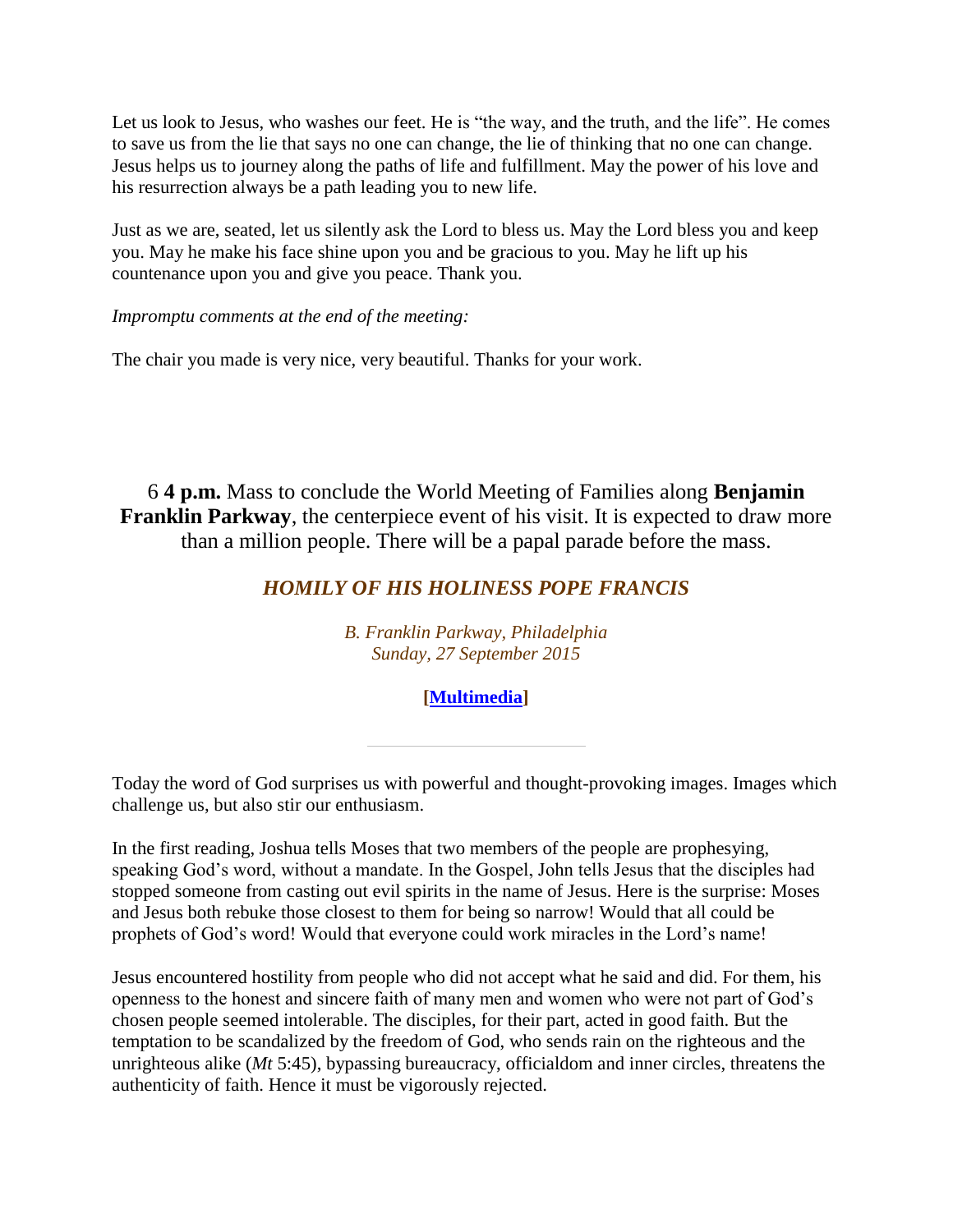Once we realize this, we can understand why Jesus' words about causing "scandal" are so harsh. For Jesus, the truly "intolerable" scandal is everything that breaks down and destroys our trust in the working of the Spirit!

Our Father will not be outdone in generosity and he continues to scatter seeds. He scatters the seeds of his presence in our world, for "love consists in this, not that we have loved God but that *he loved us*" first (*1 Jn* 4:10). That love gives us the profound certainty that we are sought by God; he waits for us. It is this confidence which makes disciples encourage, support and nurture the good things happening all around them. God wants all his children to take part in the feast of the Gospel. Jesus says, "Do not hold back anything that is good, instead help it to grow!" To raise doubts about the working of the Spirit, to give the impression that it cannot take place in those who are not "part of our group", who are not "like us", is a dangerous temptation. Not only does it block conversion to the faith; it is a perversion of faith!

Faith opens a "window" to the presence and working of the Spirit. It shows us that, like happiness, holiness is always tied to little gestures. "Whoever gives you a cup of water in my name will not go unrewarded", says Jesus (cf. *Mk* 9:41). These little gestures are those we learn at home, in the family; they get lost amid all the other things we do, yet they do make each day different. They are the quiet things done by mothers and grandmothers, by fathers and grandfathers, by children, by brothers and sisters. They are little signs of tenderness, affection and compassion. Like the warm supper we look forward to at night, the early lunch awaiting someone who gets up early to go to work. Homely gestures. Like a blessing before we go to bed, or a hug after we return from a hard day's work. Love is shown by little things, by attention to small daily signs which make us feel at home. Faith grows when it is lived and shaped by love. That is why our families, our homes, are true domestic churches. They are the right place for faith to become life, and life to grow in faith.

Jesus tells us not to hold back these little miracles. Instead, he wants us to encourage them, to spread them. He asks us to go through life, our everyday life, encouraging all these little signs of love as signs of his own living and active presence in our world.

So we might ask ourselves, today, here, at the conclusion of this meeting: How are we trying to live this way in our homes, in our societies? What kind of world do we want to leave to our children (cf. *[Laudato Si'](http://w2.vatican.va/content/francesco/en/encyclicals/documents/papa-francesco_20150524_enciclica-laudato-si.html)*, 160)? We cannot answer these questions alone, by ourselves. It is the Spirit who challenges us to respond as part of the great human family. Our common house can no longer tolerate sterile divisions. The urgent challenge of protecting our home includes the effort to bring the entire human family together in the pursuit of a sustainable and integral development, for we know that things can change (cf. ibid., 13). May our children find in us models and incentives to communion, not division! May our children find in us men and women capable of joining others in bringing to full flower all the good seeds which the Father has sown!

Pointedly, yet affectionately, Jesus tells us: "If you, who are evil, know how to give good gifts to your children, how much more will the heavenly Father give the Holy Spirit to those who ask him!" (*Lk* 11:13). How much wisdom there is in these few words! It is true that, as far as goodness and purity of heart are concerned, we human beings don't have much to show! But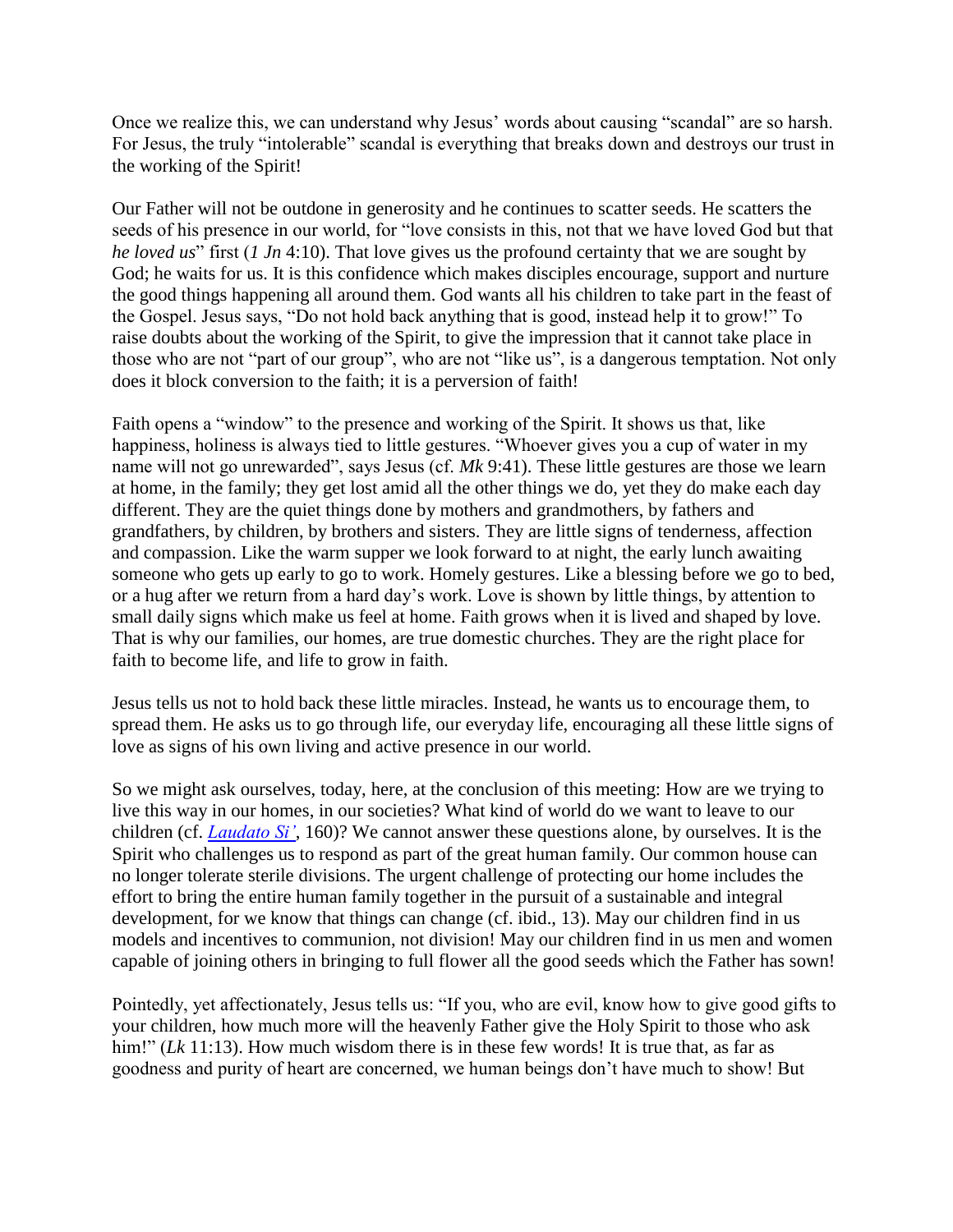Jesus knows that, where children are concerned, we are capable of boundless generosity. So he reassures us: if only we have faith, the Father will give us his Spirit.

We Christians, the Lord's disciples, ask the families of the world to help us! How many of us are here at this celebration! This is itself something prophetic, a kind of miracle in today's world, which is tired of inventing new divisions, new hurts, new disasters. Would that we could all be prophets! Would that all of us could be open to miracles of love to benefit our own families and all the families of the world, and thus overcome the scandal of a narrow, petty love, closed in on itself, impatient of others! I leave you with a question for each of you to answer – because I said the word "impatient": at home do we shout at one another or do we speak with love and tenderness? This is a good way of measuring our love.

And how beautiful it would be if everywhere, even beyond our borders, we could appreciate and encourage this prophecy and this miracle! We renew our faith in the word of the Lord which invites faithful families to this openness. It invites all those who want to share the prophecy of the covenant of man and woman, which generates life and reveals God! May the Lord help us to be sharers in the prophecy of peace, of tenderness and affection in the family. May his word help us to share in the prophetic sign of watching over our children and our grandparents with tenderness, with patience and with love.

Anyone who wants to bring into this world a family which teaches children to be excited by every gesture aimed at overcoming evil – a family which shows that the Spirit is alive and at work – will encounter our gratitude and our appreciation. Whatever the family, people, religion or region to which they belong!

May God grant that all of us may be prophets of the joy of the Gospel, the Gospel of the family and family love, as disciples of the Lord. May he grant us the grace to be worthy of that purity of heart which is not scandalized by the Gospel! Amen.

# 7 **7 p.m.** Meeting with organizers, volunteers and benefactors of the World Meeting of Families at **Atlantic Aviation**, before departing for Rome.

# *ADDRESS OF THE HOLY FATHER*

*Philadelphia International Airport Sunday, 27 September 2015*

# **[\[Multimedia\]](http://w2.vatican.va/content/francesco/en/events/event.dir.html/content/vaticanevents/en/2015/9/27/usacomitato.html)**

*Dear Friends,*